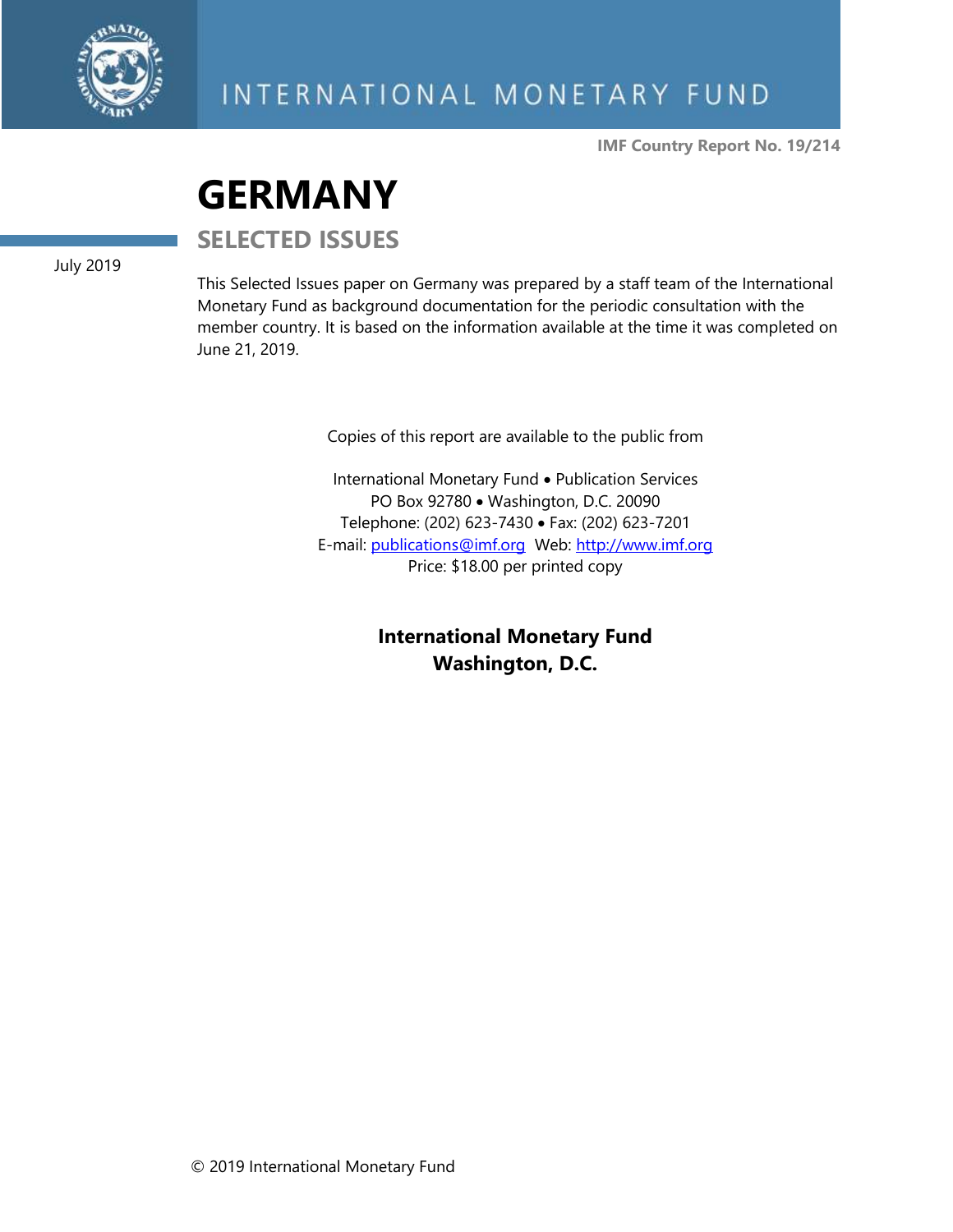

# **GERMANY**

**SELECTED ISSUES**

#### June 21, 2019

# Approved By **European Department**

Prepared by Mai Chi Dao (EUR), Victoria Perry, Alexander Klemm, and Shafik Hebous (FAD).

# **CONTENTS**

| WEALTH INEQUALITY AND PRIVATE SAVINGS IN GERMANY                                 | -3-                     |
|----------------------------------------------------------------------------------|-------------------------|
| A. Introduction <b>A. Introduction</b>                                           | $\overline{\mathbf{3}}$ |
| B. Wealth Inequality in Germany: Stylized Facts ________________________________ | -5.                     |
| C. Implications for Household Disposable Income and Consumption                  | 10 <sup>°</sup>         |
|                                                                                  | 13 <sup>°</sup>         |
| E. The Blurred Boundary Between Household and Corporate Savings                  | 16                      |
| F. Conclusion                                                                    | 19                      |
|                                                                                  | 22                      |

#### **FIGURES**

| 1. Mechanism Illustration                                                                                      | $\overline{4}$ |
|----------------------------------------------------------------------------------------------------------------|----------------|
|                                                                                                                | $-5$           |
|                                                                                                                | - 5            |
|                                                                                                                | - 6            |
|                                                                                                                | $\overline{7}$ |
|                                                                                                                | - 9            |
| 7. Property Tax Revenues Manuel Allen Manuel Manuel Manuel Manuel Manuel Manuel Manuel Manuel Manuel Manuel Ma | 10             |
| 8. Contribution to Cumulative Change in Household Disposable Income to                                         |                |
|                                                                                                                | 11             |
| 9. Dispersion of Real Disposable Income                                                                        | 12             |
| 10. Correlation Between Long -run Change in Income Inequality and                                              |                |
|                                                                                                                | 14             |
| 11. Wealth/Income Ratios Across Income Distribution _____________________________ 18                           |                |
| 12. Correlation Between Long-run Change in Private Saving and Wealth Inequality 19                             |                |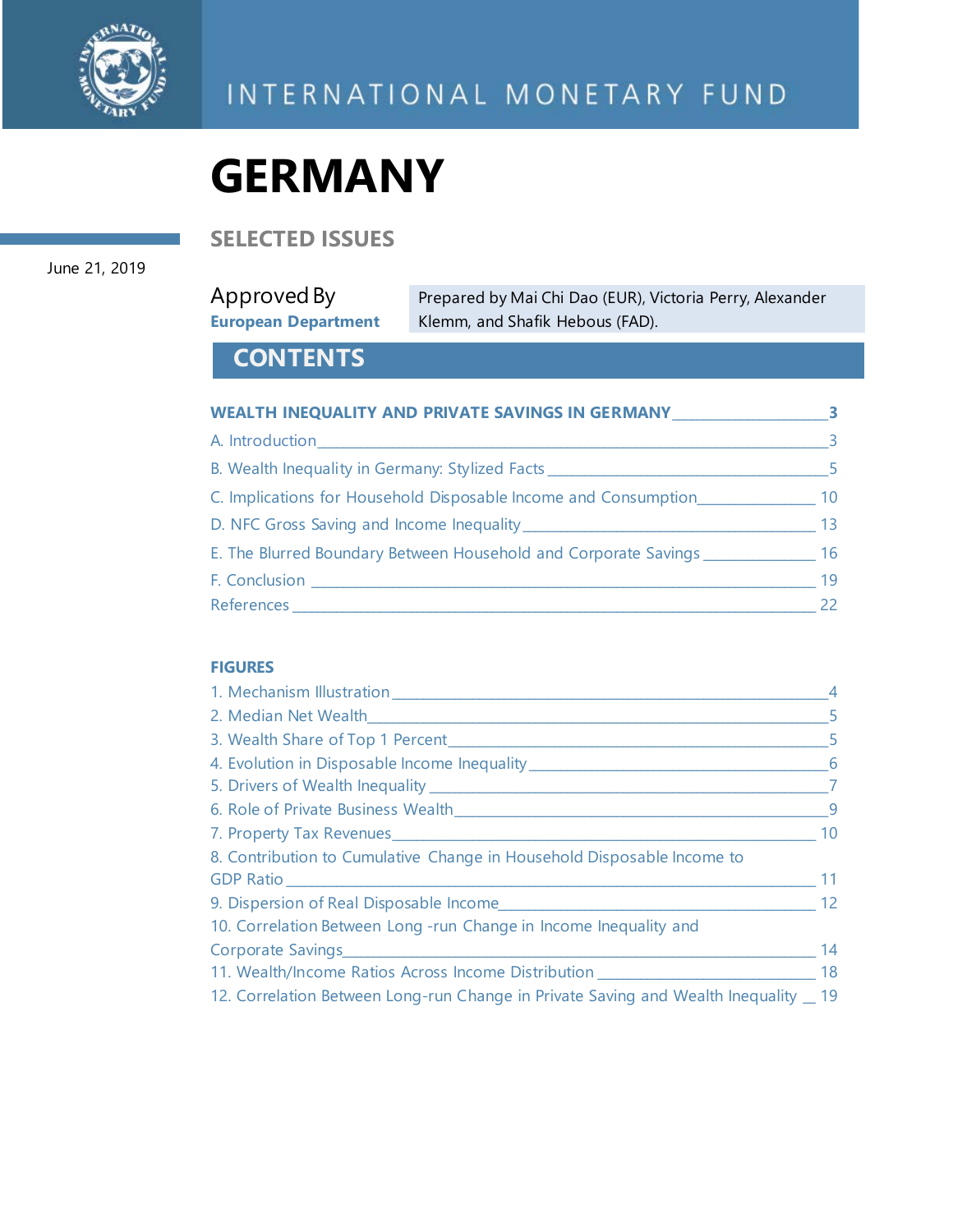#### **TABLES**

| <b>APPENDIX</b> |                 |
|-----------------|-----------------|
|                 |                 |
|                 | 25              |
|                 |                 |
|                 | $\overline{26}$ |
|                 |                 |
|                 |                 |
|                 |                 |
|                 | 47              |

#### **FIGURES**

|                                                                                                | 27 |
|------------------------------------------------------------------------------------------------|----|
| 2. Effective Average Tax Rates, 2017 (percent)                                                 | 27 |
|                                                                                                | 28 |
| 4. Gross Operating Surplus (OS) of Foreign Controlled Affiliates                               | 29 |
| 5. Differences Between Revenues from Taxing Routine Returns and CIT Revenues                   | 36 |
|                                                                                                | 37 |
| 7. Marginal Tax Rates                                                                          | 38 |
| 8. PIT (only) Rates for Married People Whose Spouse Earns €40,000 ______________               | 40 |
| 9. The Marginal and Average Tax Rates for Individuals Including Social Contributions ______ 41 |    |
| 10. Marginal Tax Wedges                                                                        | 42 |

# **TABLE**

| 1. German FDI Pattern |  |  |
|-----------------------|--|--|
|                       |  |  |

#### **APPENDIX**

| I. Additional Table and Figures |  |
|---------------------------------|--|
|---------------------------------|--|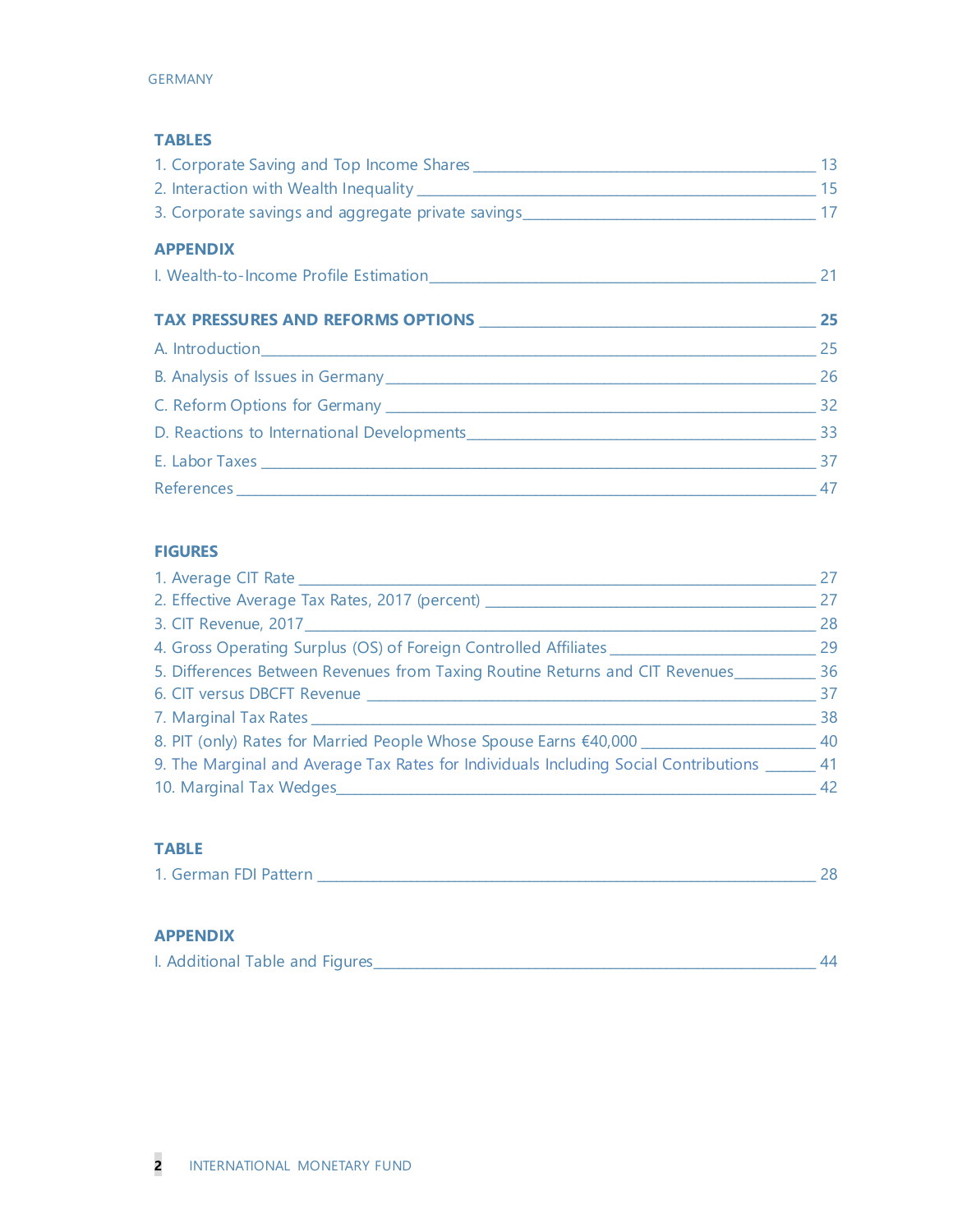# **WEALTH INEQUALITY AND PRIVATE SAVINGS IN GERMANY[1](#page-3-0)**

*Does the large current account surplus in Germany reflect export-driven income gains that are evenly shared among the population? The evidence strongly suggests this is not the case and underscores the important role of German business wealth concentration in this context. As high corporate savings and underlying profits largely reflect capital income accruing to wealthy households and increasingly retained in closely-held firms, the buildup of external imbalance has been accompanied by widening top income inequality, rising private savings and compressed consumption rates.* 

# **A. Introduction**

**1. Germany is the world's leading exporter of high value-added manufacturing goods and, following the Euro adoption, has steadily increased its current account surplus and net**

**foreign asset position.** Germany was in a unique position to reap benefits from China's (and other emerging markets') integration into the world trading system and Eastern Europe's integration into the EU due to its comparative advantage in industrial production, as well as its geographic and technological advantage in developing global value chains. Even following the GFC, Germany was much better positioned relative to the rest of the euro area to benefit from a positive external demand shock from



China—China's investment-heavy fiscal stimulus seems to have offset the drag from weaker demand in Europe. Domestic demand and household disposable income, however, did not increase in tandem with aggregate income (text chart). Instead, Germany's aggregate saving rate and current account (CA) balance began to improve steadily starting in the early 2000s, reaching a peak of 8.5 percent of GDP in 2015, and boosting the NIIP to around 61 percent of GDP at present.

**2. Germany's success on global export markets needs to be viewed against the background of its high wealth inequality to shed light on the drivers behind the rise in private savings and accumulation of current account surpluses.** It has been widely documented that

<span id="page-3-0"></span> $<sup>1</sup>$  Prepared by Mai Chi Dao (EUR).</sup>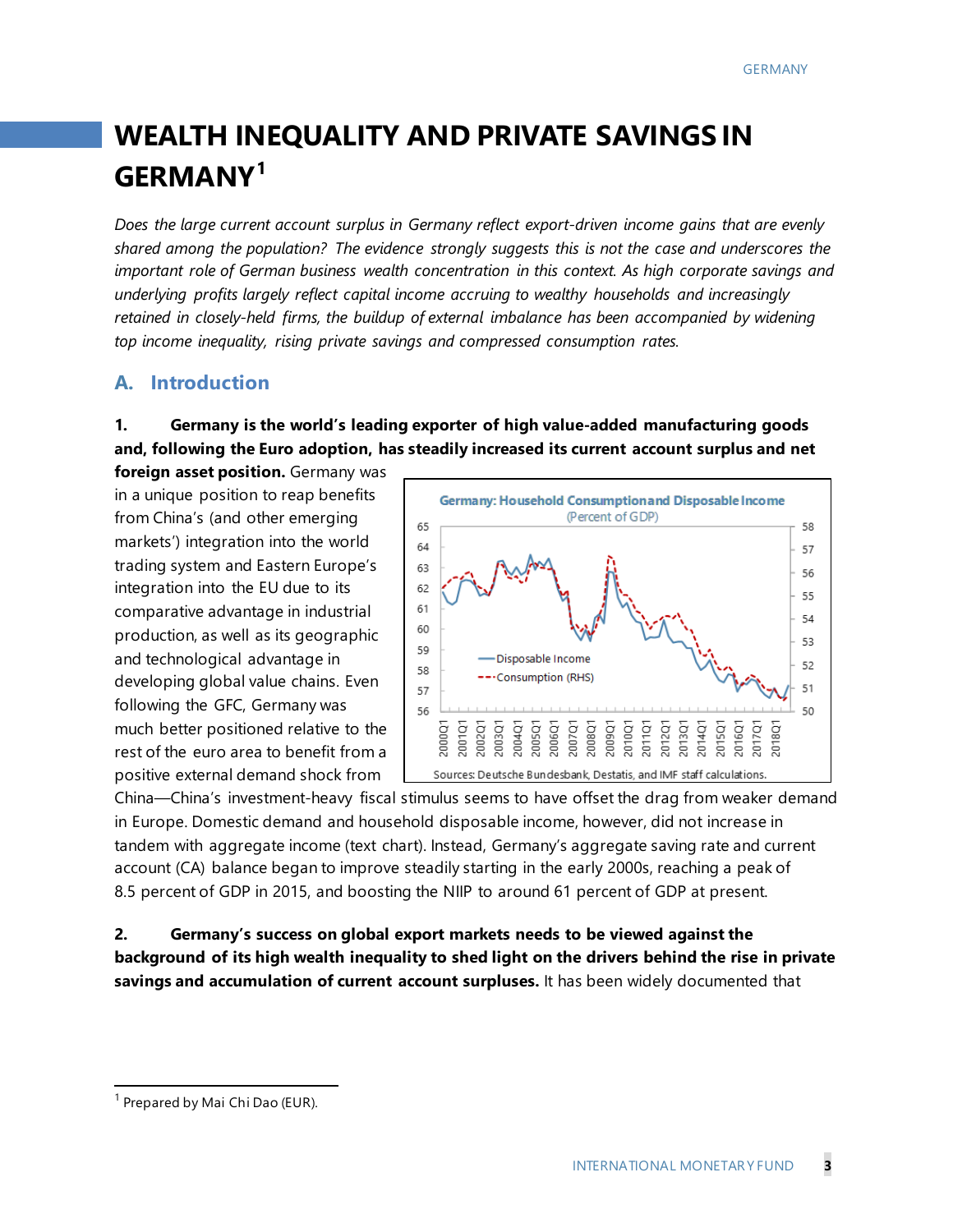#### GERMANY

over the last two decades, the German non-financial corporate (NFC) sector's gross and net saving rate has increased – while the relatively high household saving rate remained largely unchanged, boosting the private saving rate and CA surplus. This surge was initially driven by rising profits, on the back of wage restraint and falling labor shares, and since 2008, by lower dividend payout rates. In this paper, we show that the benefits of rising corporate savings and by extension, the current account surplus, were unevenly distributed:



Growing corporate profits associated with globalization and wage restraint accrued mainly to households in the top of the wealth distribution, among which business ownership is concentrated. The interaction of pre-existing wealth inequality with rising corporate income therefore widened overall income inequality (correlation between the CA and top income share is 0.95, see chart). As the marginal propensity to consume typically declines when moving up the wealth and income distribution, such "top-biased" income growth is bound to raise savings and net worth of the richest households, further exacerbating wealth inequality over time (see flowchart in Figure 1).

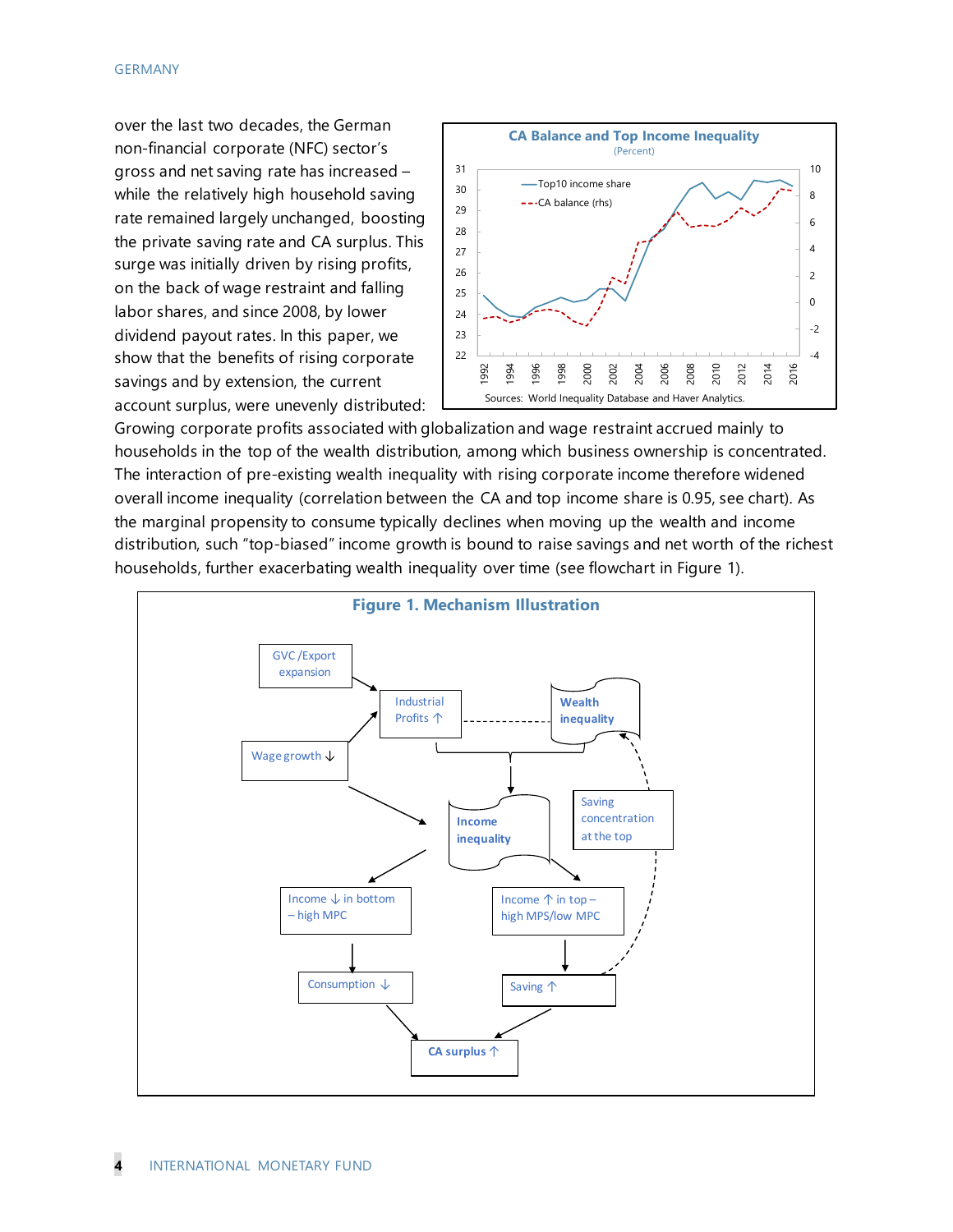# **B. Wealth Inequality in Germany: Stylized Facts**

**3. Notwithstanding the large stock of net foreign assets accumulated through the process of running increasing current account surpluses since the early 2000s, the median level of household wealth in Germany is among the lowest in the Euro area.** At a median of 61 thousand Euro, household net wealth in Germany is just above the level in Poland, below the level in Greece, Portugal, and well below the euro area median of 100 thousand per household (Figure [2](#page-5-0)). $<sup>2</sup>$  This low level of wealth among</sup> the median household stands in stark contrast to the vast stock of national wealth measured at the aggregate level:



financial net worth alone (*excluding* land, dwellings and other real assets) of the aggregate household balance sheet stood at over 4 Trillion Euro or 95 thousand Euro per household as of 2017, while total (financial and real) net worth is estimated to amount to 10 Trillion Euro, or over 235

thousand per household.<sup>[3](#page-5-1)</sup> The high level of national wealth coupled with the low level of median household wealth jointly imply that most of the aggregate wealth is concentrated among a small segment of the population in the top of the distribution.

# **4. In international comparison, wealth inequality is very high in**

**Germany.** Wealth inequality, measured by the share of aggregate net wealth held by the top 1 percent wealthiest households, is high in most advanced economies. In Germany, it is among the highest in



<span id="page-5-0"></span> $2$  This measure of net wealth does not encompass pension wealth, i.e. the present value of future pension entitlements from public and employer-provided pension schemes, which is estimated to be large in Germany (see Bönke et al. 2018).

<span id="page-5-1"></span><sup>&</sup>lt;sup>3</sup> See OECD Sectoral Balance Sheets statistics and DIW Wochenbericht Nr. 49/2018.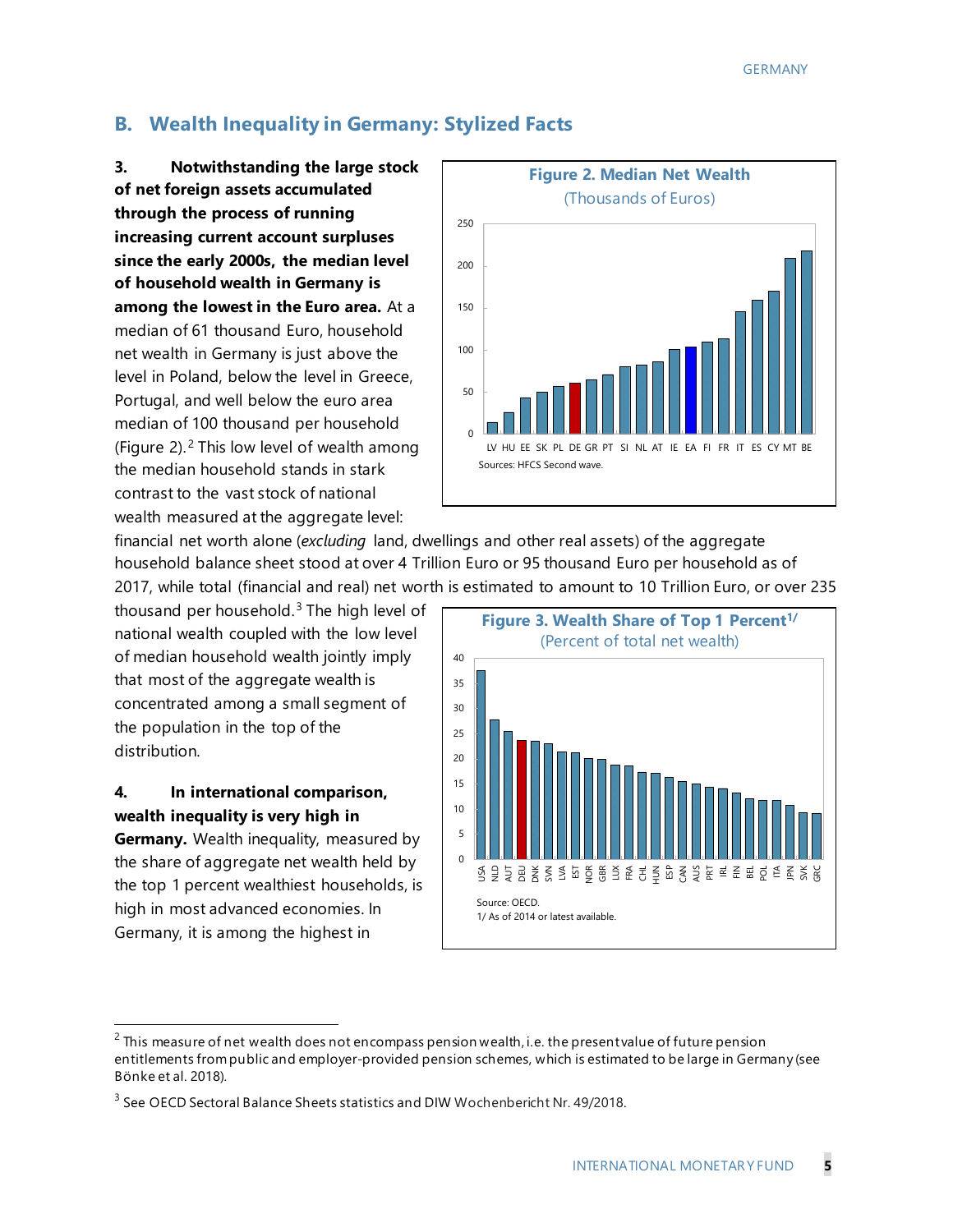Europe, with the top 1 percent wealthiest households owning 24 percent of total national net wealth (Figure 3). [4](#page--1-0) A similar picture emerges when ranking countries in terms of the net wealth Gini coefficient, the top 10 percent wealth share, or other relative wealth ratios instead.

# **5. Income inequality in Germany may be less severe than in some other major advanced economies (for example, it is less than in UK, US, Japan, Korea), but its increase in recent**

**decades has been steep**, both in gross and even disposable income terms, as redistribution has overall weakened at the same time as market incomes have diverged. $<sup>5</sup>$  $<sup>5</sup>$  $<sup>5</sup>$  Importantly, the</sup> dynamics of postreunification income inequality have been evolving over time. Over 1999–2005, it has been the falling income of the bottom of the distribution that widened inequality, as high unemployment and declining union power dramatically reduced earnings in the lower end of the



distribution (see IMF, 2017 and Dustmann et al. 2014). Starting in the mid-2000, however, the labor market strengthened and bottom incomes stabilized, resulting in a largely stable Gini coefficient. At the same time, however, top income inequality rose sharply as rising corporate profits and associated capital incomes disproportionately accrued to the wealthy (Figure 4). The last phase in the distribution dynamics, starting 2009, appears to be accompanied by stable or only moderately rising income inequality as measured by both metrics. However, this period also saw the sharpest rise in corporate retained earnings, which is not properly reflected in the income tax base and thus not completely captured by the measured top income share (see Bartels, 2019).<sup>[6](#page--1-2)</sup> Properly attributing retained earnings as incomes of ultimate shareholders would likely increase the top income share and its co-movement with the current account even further, particularly after 2009.

<sup>&</sup>lt;sup>4</sup> Household surveys are known to under-sample the richest households. Supplementing such surveys with the socalled rich lists increases the top 1 percent wealth share in Germany to 33 percent, the highest in Europe, see Bach et al. (2018) and Vermeulen (2016).

 $5$  For an analysis of the evolution of wage and income inequality in Germany, highlight rising relative poverty risk, see the 2017 Selected Issues Paper "Income distribution and labor market developments in Germany" and more recently, DIW Wochenbericht 19/2019.

 $^6$  It is also not visible in the Gini coefficient which relies on household survey and typically under-samples rich households and capital incomes.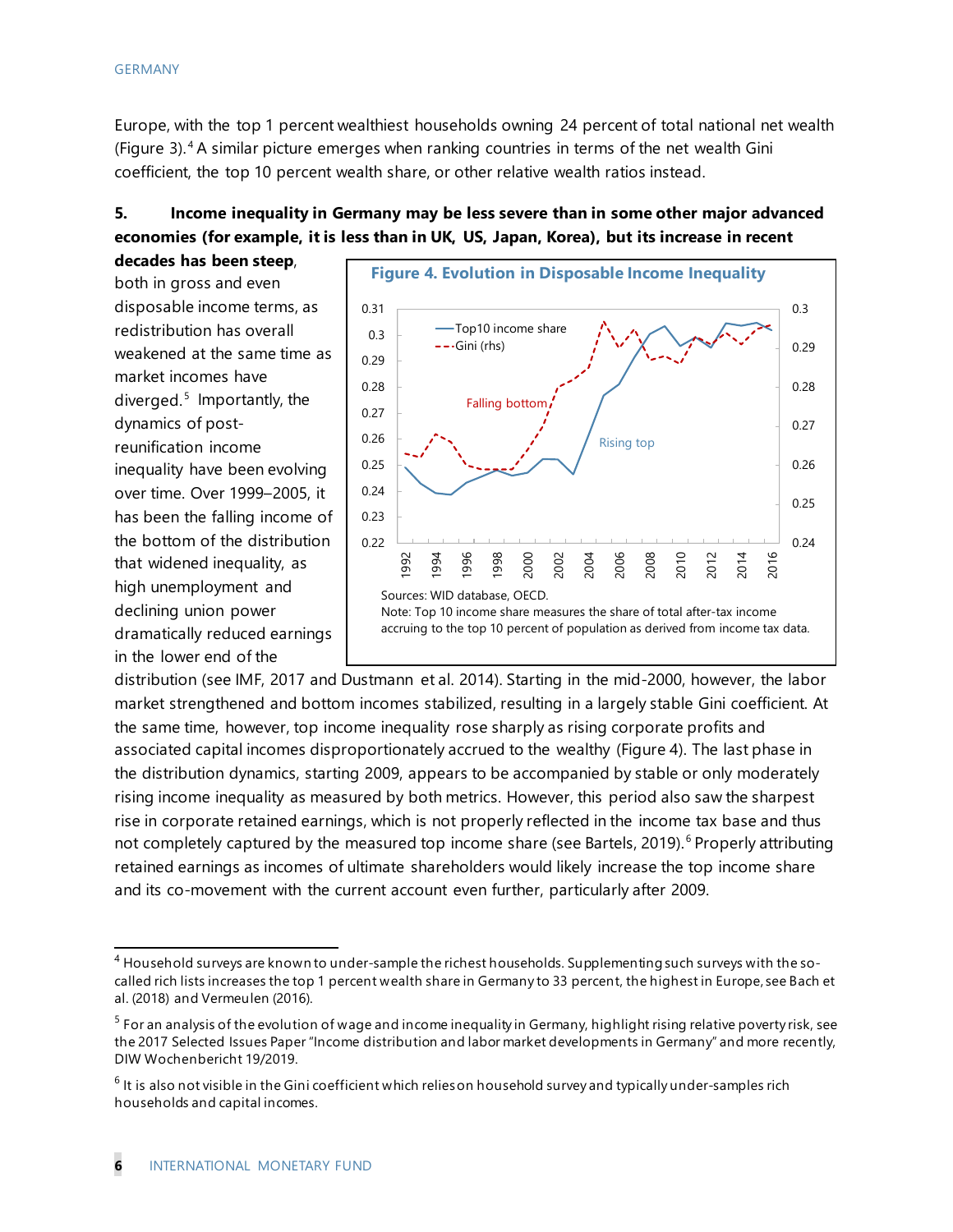#### **6. Wealth and income inequality are closely linked**. As income/savings is a key source for

wealth accumulation (Zucman, 2019), rapidly widening income inequality, particularly when driven by capital income as it has been the case in Germany, is both a driver of wealth inequality as well as its outcome. While time-series for wealth inequality are less readily available for long periods of time, studies employing German micro data show that wealth inequality in Germany has also increased since the early 2000s (Frick and Grabka, 2009; Bundesbank, 2016), with high levels of inertia in the top and bottom of the distribution. [7](#page-7-0)



#### **7. Private home ownership, typically the most important channel to build household**

**wealth, is very low**. Traditional reliance on generally well-functioning rental markets with strong tenant protection has contributed toward a low home ownership rate in Germany, in fact the lowest



<span id="page-7-0"></span> $^7$  Between 2010 and 2017, the interquartile range of net wealth in Germany increased by 30 percent (Bundesbank Monthly Report April 2019).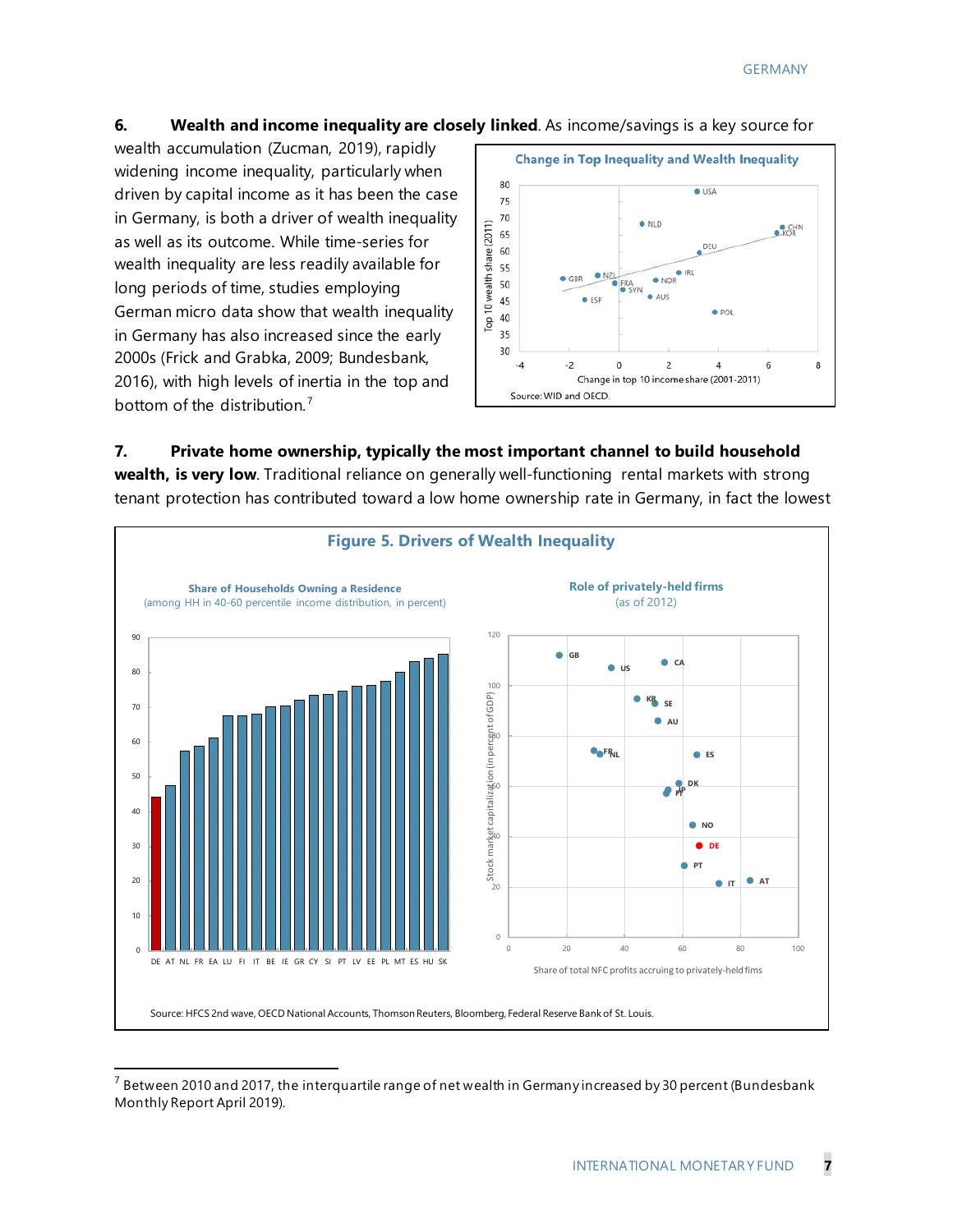among Euro area countries. Consistent with the observed degree of wealth inequality, the home ownership rate is particularly low among households in the low-middle segment of the income distribution, while it does not vary much across countries among high-income households. The recent trend in appreciating house prices has therefore not benefited the broader population, while higher rents (particularly in major cities) have exerted increasing strains on housing affordability particularly among lower-income households. Dustmann et al. (2018) show that trend developments affecting relative housing expenditures (declining mortgage interest rate amid rising rentals and residential mobility among the young) have exacerbated income inequality.

**8. German households also lack access to the German corporate equity stock as most of the corporate net worth is concentrated in privately-held firms.** Unlike other advanced economies with a large industrial base, the bulk of corporate assets and profits (around 60 percent) in Germany are generated by firms in private ownership, consistent with a very low stock market capitalization relative to the size of the economy (Figure 5, right panel). Many *Mittelstand* firms remain in private, often family-controlled ownership, even when they expand internationally and grow into large multinationals. And even among the remaining 40 percent of firms that are publiclylisted, an astounding 65 percent of them are also controlled by a family -- either directly through at least 20 percent of stock ownership or through cross-holdings in a multiple control chain of interlinked entities. The largest controlling shareholder (in most cases an individual, family or endowment) holds an average of 54.5 percent of voting rights within a German publicly listed firms, compared with 20–25 percent in the UK and 31 percent in Sweden (Faccio and Lang, 2002). $8$  The concentration of industrial power in the hands of wealthy families goes back many centuries and has only strengthened following the turbulences of World War II, or the dot com bubble of the early 2000s (Fohlin, 2005). Economic historians studying the patterns of German corporate ownership conclude that "families are central to the ownership of many firms, but equity ownership is unusual among the population at large" (Fohlin, 2005, p. 236).

#### **9. Private business wealth, meanwhile, is also highly concentrated in Germany and in general, accounts for much of the variation in wealth inequality across countries.** The

10 percent wealthiest households in Germany own around 60 percent of the aggregate net wealth in the economy, and 40 percent of this wealth is in the form of private business ownership (Figure 6). Indeed, the single most important source of wealth in the top of the distribution is accounted for by business ownership in Germany (Grabka and Westermeier, 2014). Apart from private business wealth, the concentration of other forms of wealth in Germany (bank deposits, private pension saving, real assets etc.), though still high, does not stand out as much relative to other countries in the euro area. The role of private business wealth for overall wealth inequality in Germany (and Austria) is due to two facts, as illustrated in the right panel of Figure 6: first, private business wealth accounts for a large share (25 percent) of overall national wealth, and second, it is highly concentrated among the top (95 percent of it owned by top 10 percent wealthiest households). An immediate implication of such high concentration of business ownership is that the persistent rise in

<span id="page-8-0"></span> $8$  These shares are computed among publicly listed firms where the largest controlling owner has at least 5% of voting rights.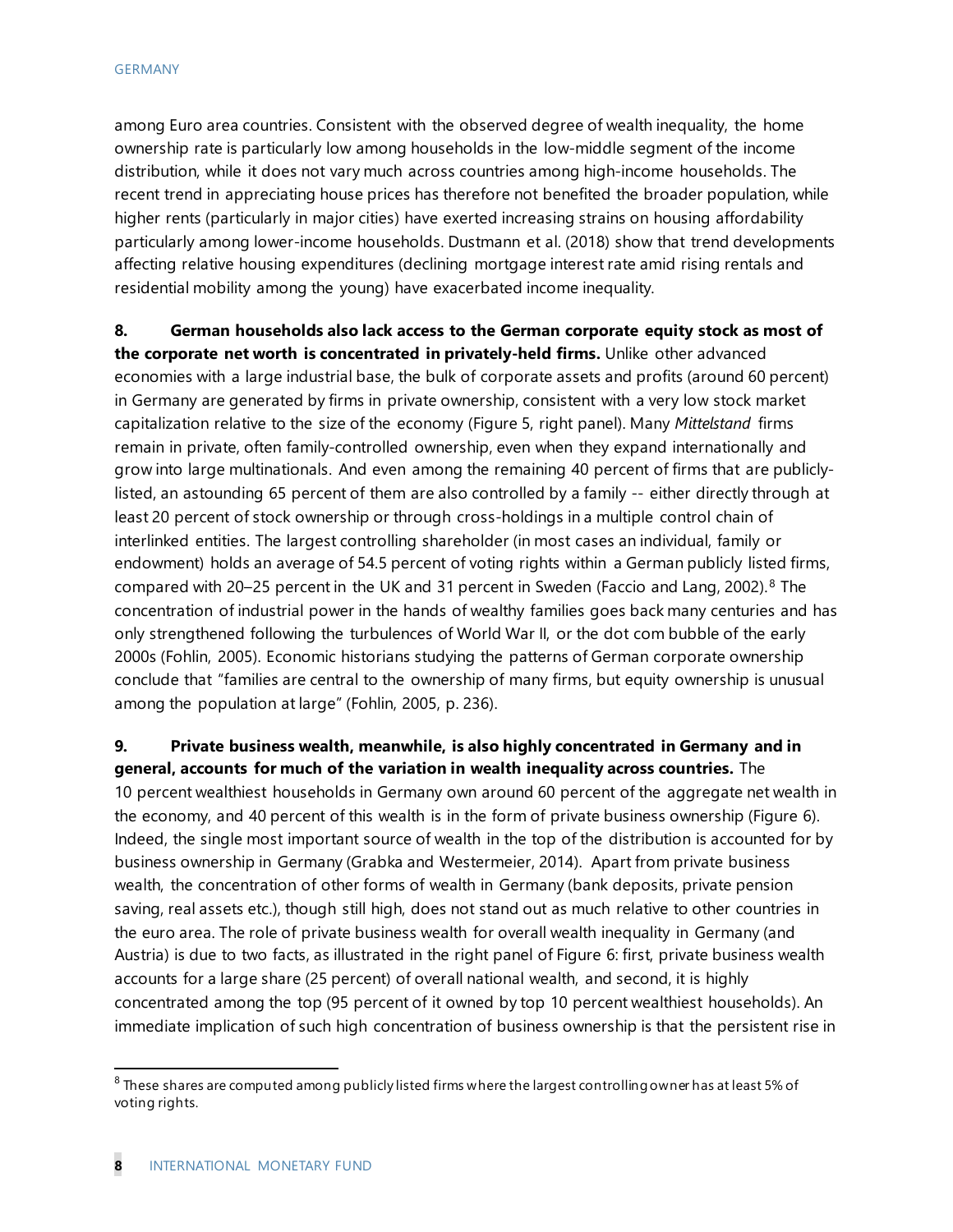corporate profits underlying the increase in corporate saving and current account surplus since the early 2000s mostly accrued to the wealthiest households in the form of dividends or appreciating equity valuation, boosting top income and wealth shares. At the same time, households in the lower deciles of the wealth distribution lost out due to the wage restraint that, over a long period, enabled the rise in corporate profits.



#### **10. Taxation of property in Germany is low compared to other OECD countries,**

**contributing to the persistence of high wealth inequality.** Revenues from property taxes in Germany (comprising real property, inheritance and other property taxes), at only 1 percent of GDP, are very low compared to peers (Figure 7). Moreover, it has been on a declining path, reflecting reductions in marginal tax rates in the 1990s, and most notably following the inheritance tax reform of 2009, which greatly increased the exemption of inheritance wealth through intra-family business transmission (see Hines et al. 2016). At the same time, the size of the average inheritance flow has been growing steadily, from 4 percent in 1980 to over 10 percent of national income annually in 2010, and almost entirely reflects the increase in inheritance and inter-vivos transfers of wealthy families (see Piketty, 2016). The inheritance tax regime primarily benefits the wealthiest, who can claim exemption of corporate assets, while average families face much higher burdens, given relatively low personal exemptions and substantial marginal rates – it is therefore a regressive tax. Taxes on real property meanwhile, at only 0.4 percent of GDP, are particularly low in international comparison, due to the widening gap between tax- and market valuations. The last encompassing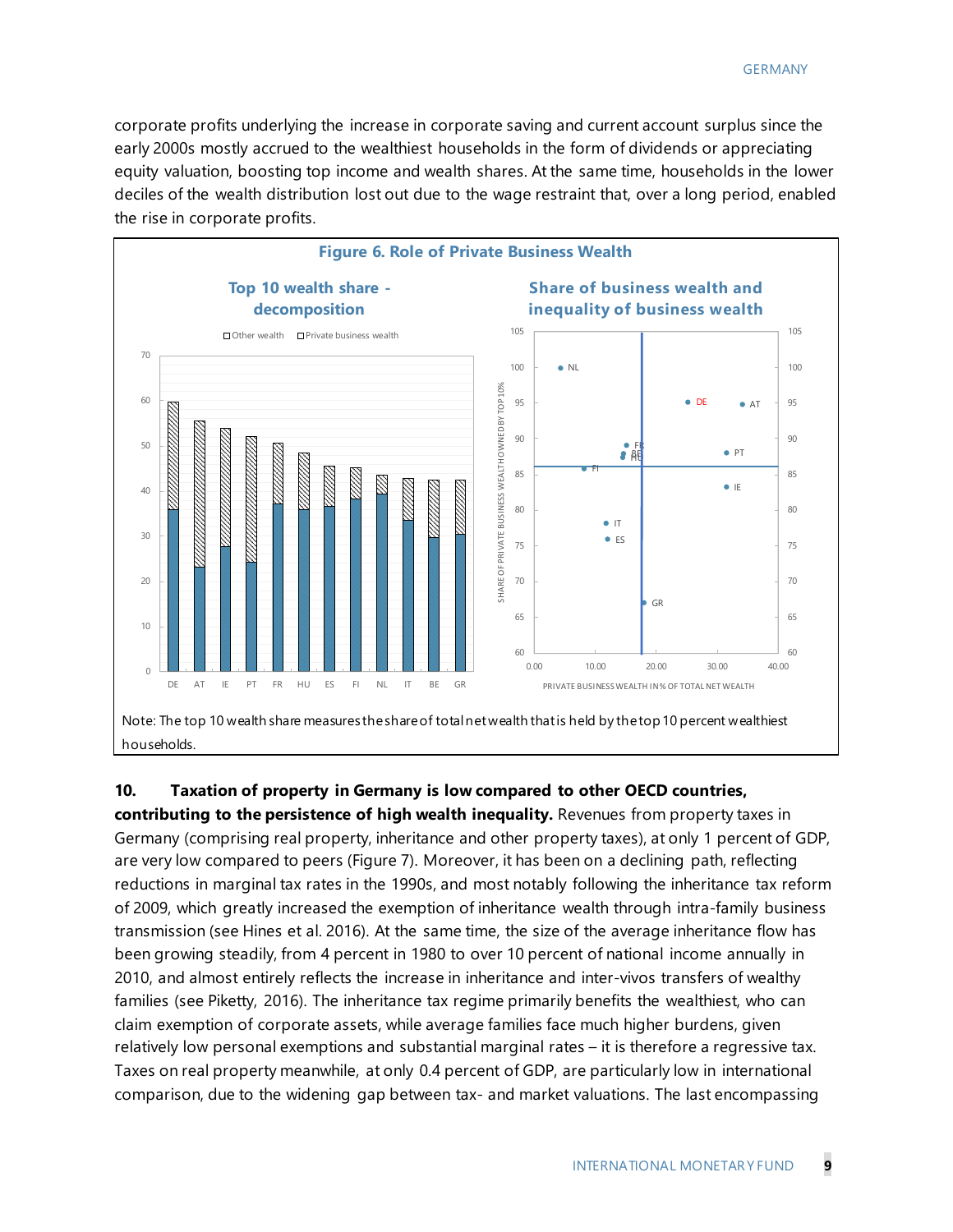updates of property values occurred in 1935 and 1964 (only West Germany). This under-valuation of real estate properties also benefits disproportionately the wealthy given their much higher home ownership rate and the recent house price appreciation.



# **C. Implications for Household Disposable Income and Consumption**

**11. The mirror image to rising NFC gross saving has been a decline in household disposable income and consumption as a share of GDP (Figure 8).** The rate of NFC gross saving (that is, retained earnings as a share of gross output or value added) has been on the rise since the early 2000s. Prior work has documented that this increase has been driven by rising profits of German corporations and more recently, declining dividend payout rates (Dao and Maggi, 2018; Allen, Chen and Pereira, 2019). Higher profitability, in turn, has been supported by wage restraint/lower labor income shares and declining interest payments on debt, spurring exports and profits of German firms but reducing household disposable incomes (in percent of GDP). The strong labor market performance after the mid-2000 contributed to the recovering labor income share starting in 2008, through higher employment and more recently, higher wage growth. At the same time, the decline in unemployment and retrenchment of the welfare state following the Hartz IV reforms contributed toward reducing disposable income through lower net benefits since 2005, offsetting the modest gains in labor incomes on aggregate. Over 2005–2017, household disposable income to GDP ratio declined by around 6 percentage points.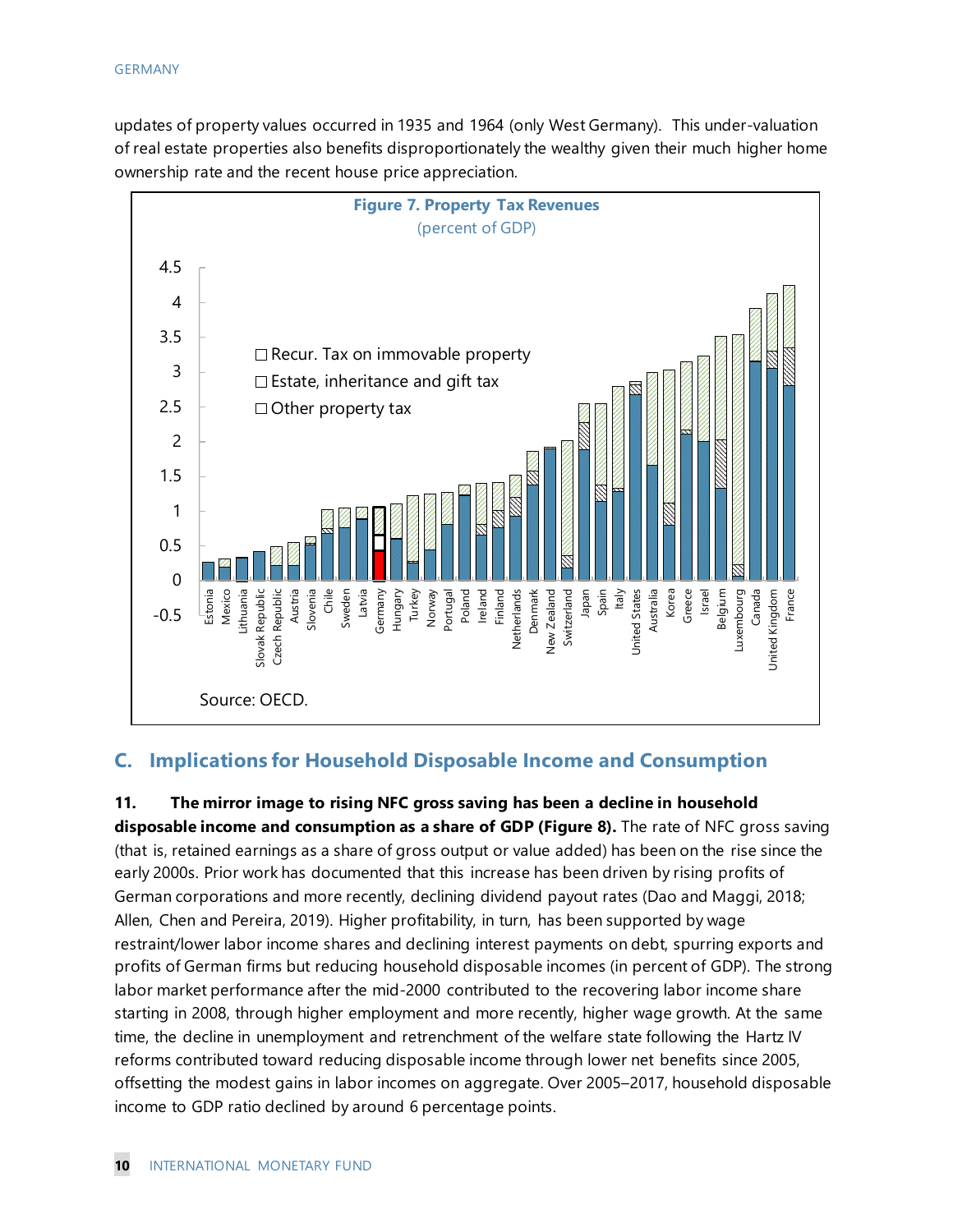

**12. The corporate tax reform in 2001 and 2008, which favored retained earnings as opposed to dividend distribution and new equity issuance likely reduced the payout share, while declining interest rates (which steepened particularly after the GFC) have been eroding household interest income.** The 2008 German corporate tax reform substantially reduced the tax burden on retained earnings, while slightly increasing the effective tax rate on dividends, especially for unincorporated businesses, resulting in a strong incentive for firms to retain instead of distributing their profits.<sup>[9](#page-11-0)</sup> However, as corporations are owned primarily by wealthy households with very high propensity to save, the shift from dividend distribution to retained earnings triggered by tax incentives merely represents a shift from household to corporate saving among the wealthy. At the same time, interest rates on household deposits declined by 2–4 percentage points, depending on maturity, between end-2008 and 2018. A much higher share of total assets of lower-middle income German households is held as financial assets compared to other countries in the Euro area (44 percent in Germany compared to 13.5 percent elsewhere in the Euro area), and around half of

<span id="page-11-0"></span> $^9$  The effective marginal tax rate (EMTR) on retained earnings was reduced from 38.6% to 29.8%. At the same time, a withholding tax of 25% percent was introduced on dividends (while prior to the reform, only half of distributed profits were subject to the personal income tax) and the top income tax rate affecting the EMTR of dividends of unincorporated firms was also raised, widening the tax differential between retained and distributed income for both types of firms (see Bundesbank Monthly Report October 2008).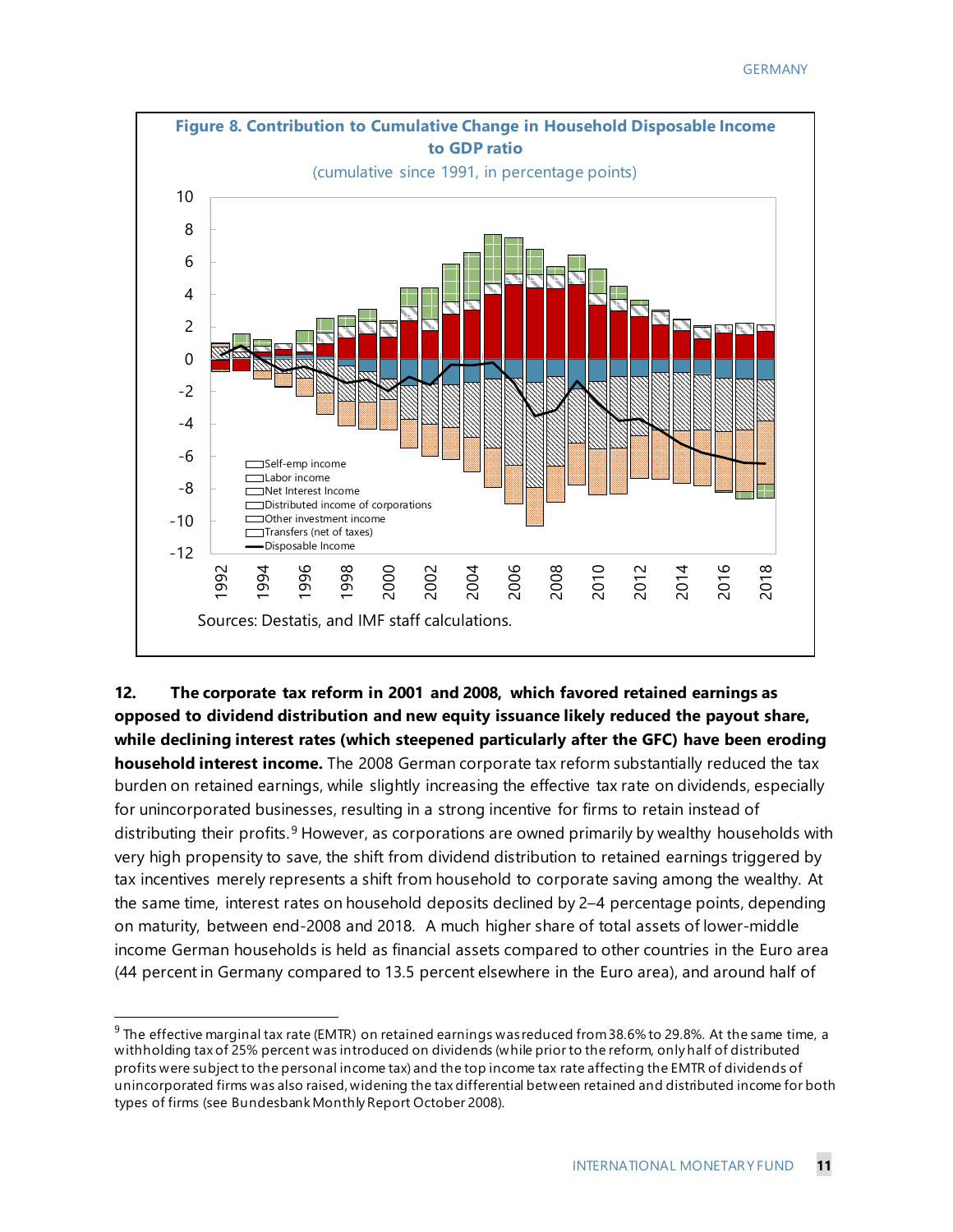those assets are in the form of sight deposits and saving accounts that are subject to declining interest rates (see HFCS 2nd wave).

**13. Lower- and median income households bore most of the decline in disposable income share, which, given their high propensity to consume, led to a concomitant decline in the aggregate consumption to GDP ratio**. The steepest decline in household disposable income to GDP occurred starting in 2005, with transfer retrenchment and interest income reduction contributing the most, while dividend (and other property income) ratio only started to decline in 2010 and stabilized in 2015. As lower- and middle-income households are more reliant on transfers and interest incomes than higher income ones (who own more housing and equity assets), we expect the decline in household disposable income to be disproportionately borne by lower income groups. Figure 9 (left panel) confirms that this is indeed the case. While in the aggregate, disposable income to GDP ratio declined by around 6 percentage points, it is highly concentrated among the bottom half of the income distribution. The lower quartile experienced a relative loss of 10 percent of GDP, the median a loss of 6 percent, while by contrast, the top 1 percent saw disposable income to GDP ratio actually rise by 8 percentage points. Lower income households experienced not only a relative, but also an *absolute* erosion or stagnation of their real purchasing power. Figure 9 (right panel) shows that widening income inequality and erosion of purchasing power in the lower deciles of the distribution is a long-standing trend that started in the early 2000, when the current account started rising.<sup>[10](#page-12-0)</sup> Survey data show that lower/median income households tend to have a propensity to consume close to one (see Börsch-Supan et al. 2006). The shift in income distribution toward the top (where propensity to consume is low) away from the median/bottom (where propensity to consume is high) explains why the aggregate consumption rate has declined in tandem with the disposable income ratio, contributing to the current account surplus, as documented above.



<span id="page-12-0"></span> $10$  Large-scale immigration after 2010 also played a significant role for the dynamics of bottom incomes in most recent years (see DIW Wochenbericht 19/2019).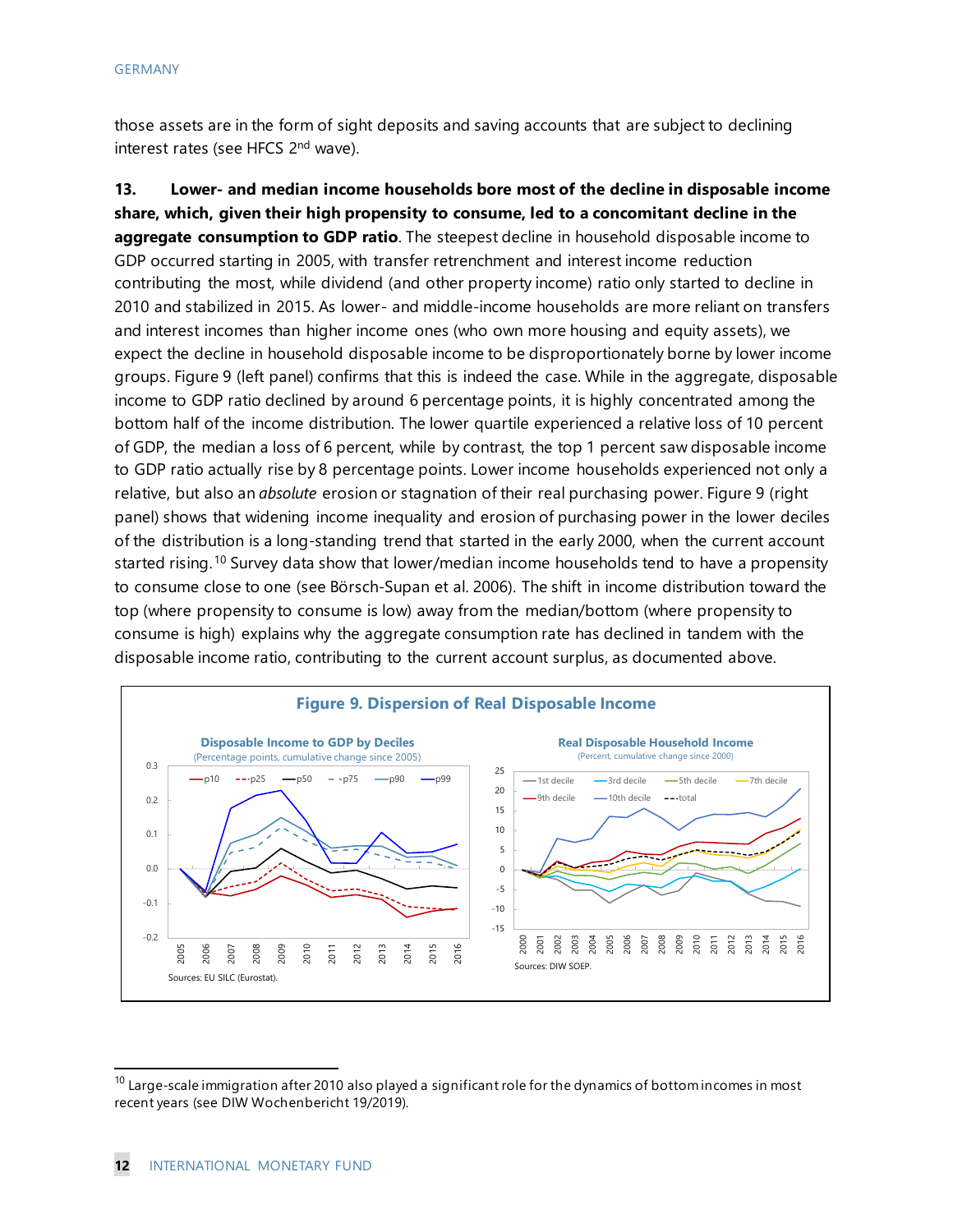# **D. NFC Gross Saving and Income Inequality**

**14. Given high wealth inequality, rising corporate profits (and savings) contributed to**

**widening income inequality**. Corporate ownership (and capital ownership in general) is highly skewed everywhere, but particularly so in Germany, where large industrial companies are often family-owned, and housing ownership is not widespread among the general population (see above Figures 5–6). Consequently, the increase in corporate profitability and retained earnings has boosted incomes and asset prices of the richest households, while the average and lower income households have been experiencing the opposite trend in their relative incomes, due to lower wage growth and lower interest incomes (Figures 8–9). The rise in NFC profits underlying its saving rate has, therefore, likely contributed to increasing income inequality in Germany, beyond and above the rise in inequality driven by lower labor shares. We proceed with testing this prediction.

**15. Testing the relationship between NFC saving and income inequality**. We show that the relationship between rising NFC saving (driven by profits) and rising income inequality over the medium-long term, enabled by skewed wealth distribution, holds across a panel of advanced economies over the last two decades. To this end, we estimate the following regression equation:

$$
IncInequ_{ct} = \alpha + \gamma_c + \beta NFCGS_{ct} + \delta_t + \varepsilon_{ct},
$$

to test whether, within a given country, higher NFC gross saving rates are associated with higher income inequality over time as hypothesized (i.e.  $\beta$ >0). We collect sectoral national account data to compute the NFC saving rate (in percent of GDP) and gather income inequality indices from the World Inequality Database (WID), obtaining an unbalanced panel of 27 countries (both advanced and emerging) broadly from 1995-2015. Results are summarized in columns 1–2 of Table 1. Consistent with our hypothesis, an increase in the NFC saving rate is associated with an increase in

|                   |            |            |             |               | <b>Table 1. Germany: Corporate Saving and Top Income Shares</b> |                                                                                                               |
|-------------------|------------|------------|-------------|---------------|-----------------------------------------------------------------|---------------------------------------------------------------------------------------------------------------|
|                   | (1)        | (2)        | (3)         | (4)           | (5)                                                             | (6)                                                                                                           |
|                   |            |            |             |               | Dependent variable: Top income share (10 percent)               |                                                                                                               |
|                   |            | Level      |             | 5-year change | 7-year change                                                   | 10-year change                                                                                                |
| NFC gross         |            |            |             |               |                                                                 |                                                                                                               |
| saving rate       | $0.422***$ | $0.254***$ | $0.167***$  | $0.115*$      | $0.207***$                                                      | $0.281*$                                                                                                      |
|                   | (4.28)     | (4.15)     | (5.34)      | (1.67)        | (2.72)                                                          | (1.80)                                                                                                        |
| <b>Country FE</b> | Υ          | Υ          | N           | N             | N                                                               | N                                                                                                             |
| Time FE           | N          | γ          | N           | Υ             | Υ                                                               | Υ                                                                                                             |
| Constant          | $0.294***$ | $0.287***$ | $0.00759**$ | $0.00797**$   | $0.0111***$                                                     | $0.0171*$                                                                                                     |
|                   | (23.18)    | (30.70)    | (2.35)      | (2.23)        | (3.13)                                                          | (1.82)                                                                                                        |
|                   |            |            |             |               |                                                                 |                                                                                                               |
| N                 | 447        | 447        | 311         | 72            | 43                                                              | 28                                                                                                            |
| R <sub>2</sub>    | 0.225      | 0.548      | 0.214       | 0.181         | 0.254                                                           | 0.594                                                                                                         |
|                   |            |            |             |               |                                                                 |                                                                                                               |
|                   |            |            |             |               |                                                                 | Sources: OECD National Accounts, WID, IMF staff calculations. T-statistics based on robust standard errors in |
| parentheses.      |            |            |             |               |                                                                 |                                                                                                               |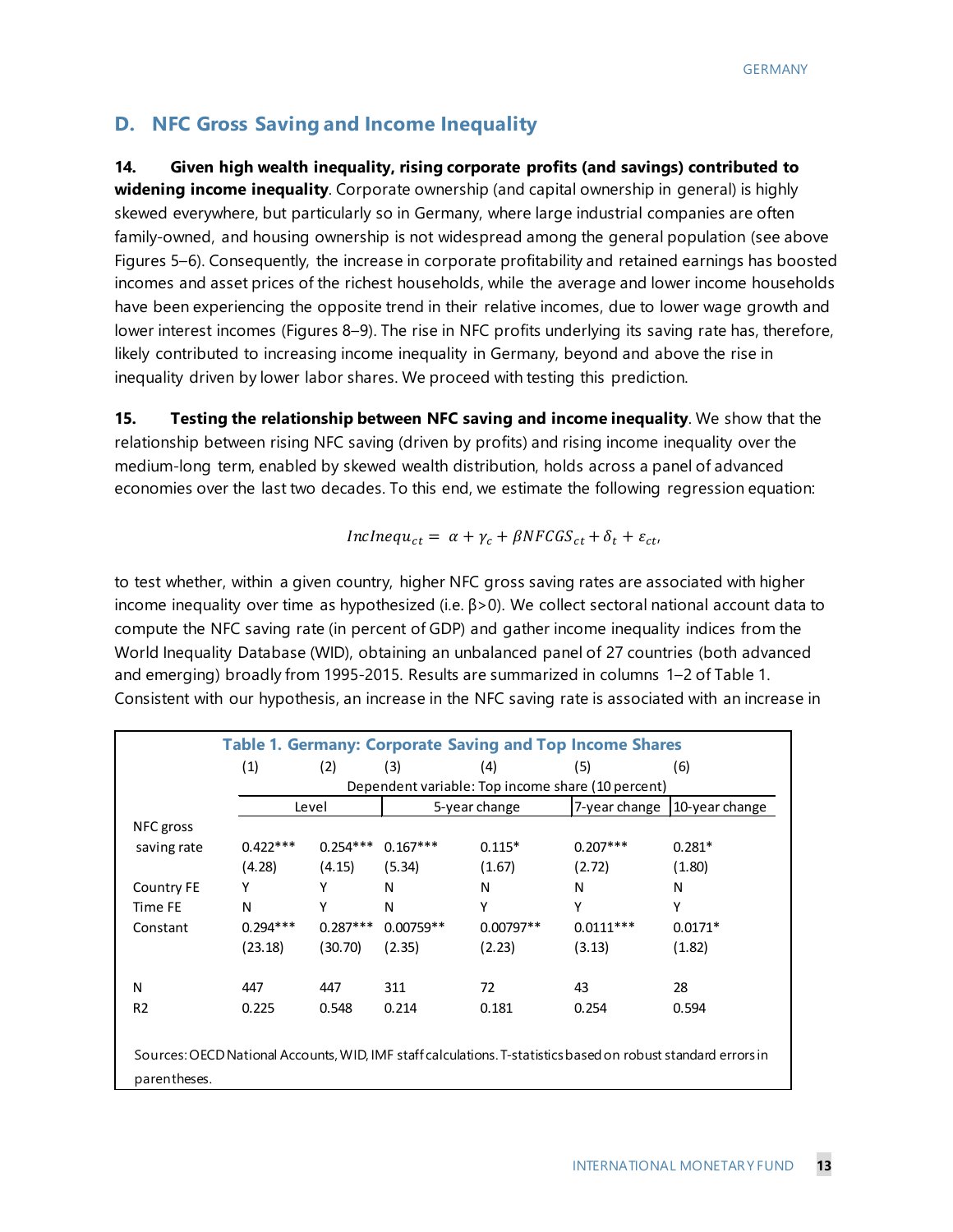#### GERMANY

income inequality, with the relevant coefficient estimates being statistically and economically significant: a 1 percentage point increase in NFC saving rate is associated with 0.3-0.4 ppt increase in the share of income going toward the top 10 percent highest-income individuals. The strong empirical relationship between corporate saving and income inequality also holds in long-run changes. Regressing 5, 7, and 10-year changes in the top 10 percent income share on the corresponding change in corporate saving rate in each country yields similar estimates (column 3-6 of Table 1).<sup>[11](#page-14-0)</sup> Figure 10 below illustrates the strong positive correlation across the sample by plotting the overlapping 10-year change in both variables against each other. Statistically, the variation in corporate saving over time can explain 20 percent of the long-run change in income inequality in the sample.



#### **16. NFC profits interact strongly with wealth inequality in widening the income**

**distribution**. We unpack the above correlation further to test if the underlying pattern conforms to our predictions. If unequal wealth distribution allows higher corporate profits to disproportionately benefit high-income households who own the corporations, then a given increase in profits should give rise to a stronger increase in income inequality if wealth concentration is higher, particularly if

<span id="page-14-0"></span><sup>&</sup>lt;sup>11</sup> That is, we estimate the equation in long changes instead of levels:  $ΔInclnequ_{ct} = α + ΔβNFCGS_{ct} + δ_t + ε_{ct}$ .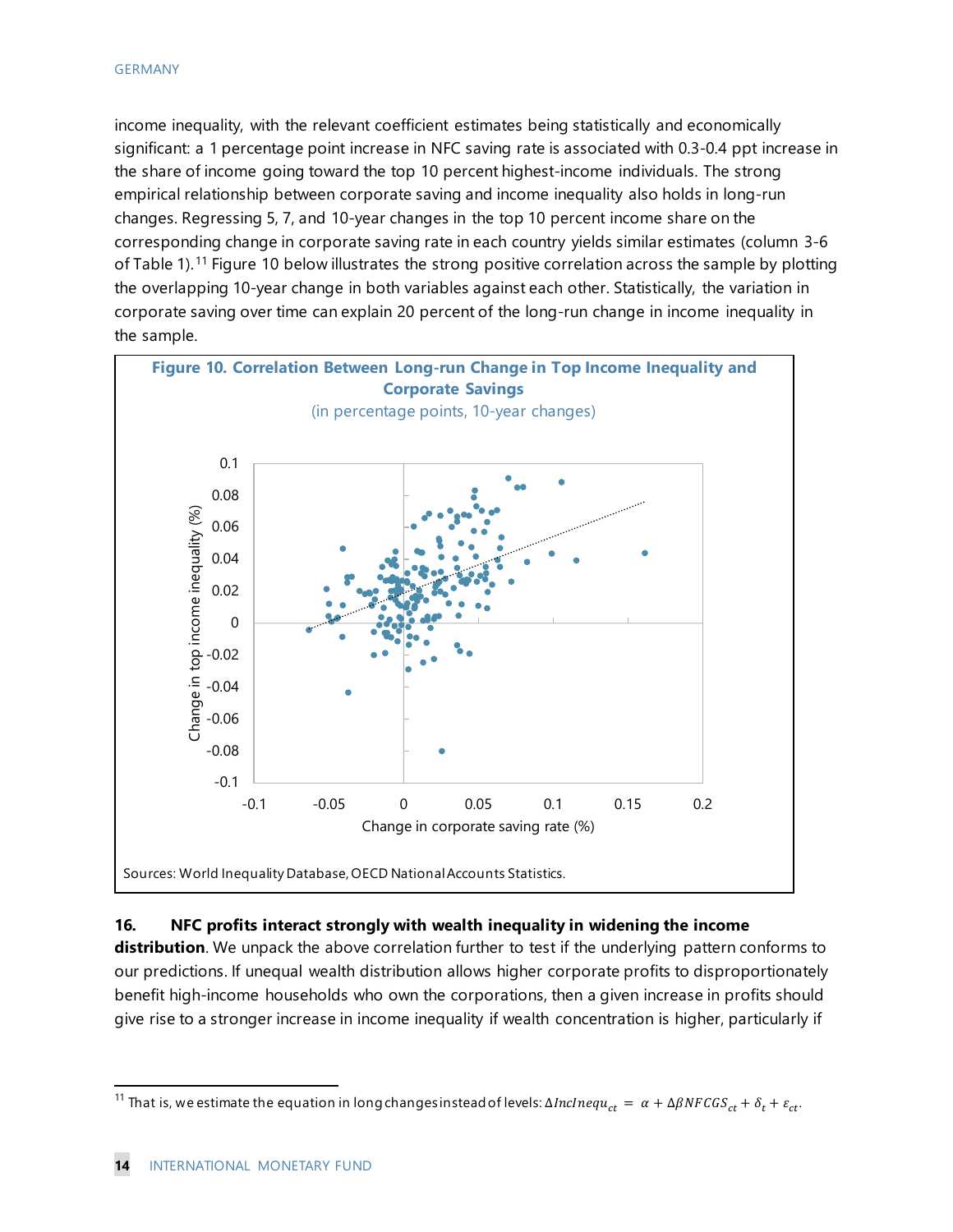variation in wealth inequality across countries reflects to a large extent variation in business ownership inequality (Figure 6). We test this prediction in the following regression:

$$
\Delta Inclnequ_{ct}=\alpha+\delta_t+\beta_1\Delta NFCGOS_{ct}+\beta_2\Delta NFCGOS_{ct}*WealthInequ_c+\beta_3*WealthInequ_c+\varepsilon_{ct}
$$

If this hypothesis is true, the coefficient on the interaction term between change in corporate profits  $(\Delta NFGGS_{ct})$  and the country-specific wealth inequality index (measured by the top 10 percent wealth share) should be positive. Results of this regression are summarized in Table 2.

|                                                                                                             |              |               | <b>Table 2. Germany: Interaction with Wealth Inequality</b> |            |                |             |             |
|-------------------------------------------------------------------------------------------------------------|--------------|---------------|-------------------------------------------------------------|------------|----------------|-------------|-------------|
|                                                                                                             | (1)          | (2)           | (3)                                                         | (4)        | (5)            | (6)         | (7)         |
|                                                                                                             |              |               | Dependent variable: Change in Income Inequality             |            |                |             |             |
|                                                                                                             |              | 5-year change |                                                             |            | 10-year change |             |             |
|                                                                                                             |              |               |                                                             |            |                |             |             |
| Profit Change                                                                                               | $-0.639***$  | $-0.581**$    | $-0.930*$                                                   | $-0.778**$ | $-0.850***$    | $-5.714***$ |             |
|                                                                                                             | $(-3.43)$    | $(-2.16)$     | $(-1.74)$                                                   | $(-2.18)$  | $(-2.64)$      | $(-16.01)$  |             |
|                                                                                                             |              |               |                                                             |            |                |             |             |
| Profit Change*Wealth                                                                                        |              |               |                                                             |            |                |             |             |
| Inequality                                                                                                  | $0.0125***$  | $0.0118**$    | $0.0190*$                                                   | $0.0149**$ | $0.0165***$    | $0.109***$  |             |
|                                                                                                             | (3.31)       | (2.30)        | (1.82)                                                      | (1.99)     | (2.70)         | (16.80)     |             |
|                                                                                                             |              |               |                                                             |            |                |             |             |
| Wealth Inequality                                                                                           | $0.000202**$ |               |                                                             | 0.000343*  |                |             |             |
|                                                                                                             | (2.12)       |               |                                                             | (1.80)     |                |             |             |
| NFC Saving Change                                                                                           |              |               |                                                             |            |                |             | $-2.554***$ |
|                                                                                                             |              |               |                                                             |            |                |             | $(-12.76)$  |
|                                                                                                             |              |               |                                                             |            |                |             |             |
| <b>NFC Saving</b>                                                                                           |              |               |                                                             |            |                |             |             |
| Change*Wealth                                                                                               |              |               |                                                             |            |                |             |             |
| Inequality                                                                                                  |              |               |                                                             |            |                |             | $0.0488***$ |
|                                                                                                             |              |               |                                                             |            |                |             | (14.44)     |
| Country FE                                                                                                  | ${\sf N}$    | Υ             | Υ                                                           | N          | Y              | Υ           | Υ           |
| Time FE                                                                                                     | Υ            | Y             | Y                                                           | Υ          | Y              | Υ           | Υ           |
| Constant                                                                                                    | $-0.000993$  | 0.000950      | $-0.00114$                                                  | 0.0104     | $0.0126*$      | $0.0284***$ | $0.0337***$ |
|                                                                                                             | $(-0.13)$    | (0.15)        | $(-0.17)$                                                   | (0.97)     | (1.75)         | (8.50)      | (12.55)     |
|                                                                                                             |              |               |                                                             |            |                |             |             |
| N                                                                                                           | 273          | 273           | 64                                                          | 164        | 164            | 27          | 24          |
| R <sub>2</sub>                                                                                              | 0.201        | 0.246         | 0.293                                                       | 0.190      | 0.315          | 0.988       | 0.990       |
|                                                                                                             |              |               |                                                             |            |                |             |             |
| Sources: OECD Sectoral National Accounts, WID, IMF staff calculations.                                      |              |               |                                                             |            |                |             |             |
| Note: Income inequality measured by top 10% income share, wealth inequality by the top 10% wealth share.    |              |               |                                                             |            |                |             |             |
| Columns 1-2 and 4-5 use overlapping 5 and 10-year changes. Columns 3-4 and 6-7 use non-overlapping changes. |              |               |                                                             |            |                |             |             |
| T-statistics based on robust standard errors in parentheses.                                                |              |               |                                                             |            |                |             |             |
|                                                                                                             |              |               |                                                             |            |                |             |             |

**17. Results are consistent with our hypothesis.** Higher corporate profits are associated with lower income inequality only for countries with low wealth inequality (below the 40 percentile of the sample). For higher levels of wealth inequality (and Germany far exceeds this threshold), an increase in corporate profits is associated with higher income inequality over time, with the increase being larger if wealth inequality is higher. We obtain similar results for the interaction between wealth inequality and corporate saving (instead of profits), consistent with the view that higher corporate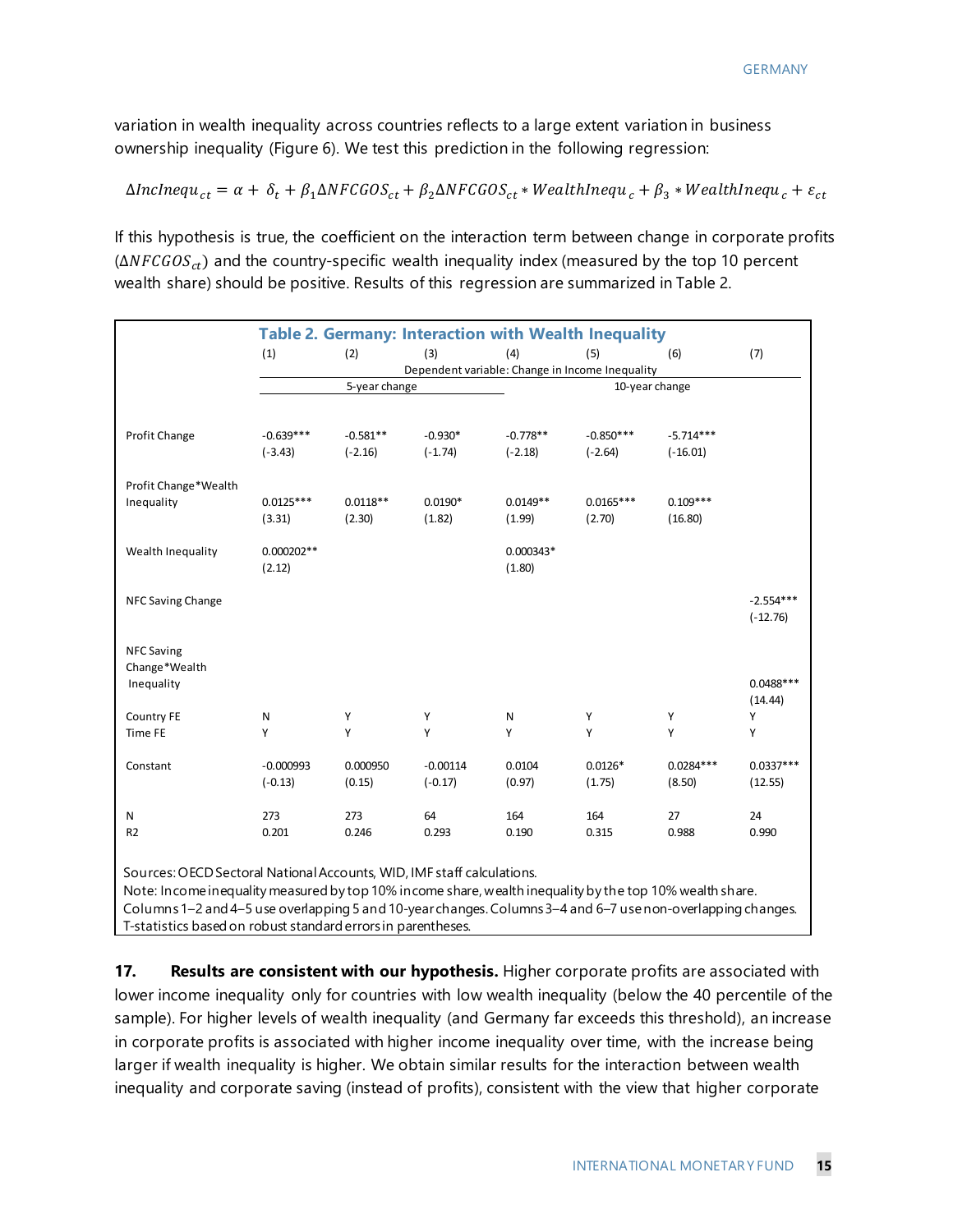saving (due to higher profits that are retained and boost long-term capital income) benefit the rich households and widen income inequality in an environment with high wealth inequality. *The regression results imply that the rise in corporate saving, coupled with the degree of wealth inequality, can explain about half of the rise in top income inequality in Germany over the period 2000*–*2015*.

# **E. The Blurred Boundary Between Household and Corporate Savings**

**18. Marginal propensity to save increases in income and wealth.** The empirical evidence so far has shown that widening income inequality in Germany, driven in large part by higher corporate profits, was associated with lower disposable incomes of households in the bottom deciles of the distribution and higher incomes of top wealth households (who own the corporations), both in absolute and relative terms (see Figure 9). It is widely documented that the marginal propensity to consume declines with income and wealth (see e.g. Dynan et al. 2004 for the US, Arrondel et al. 2015 for France and Späth and Schmid 2018 for Germany). Survey data show that one third of German households do not save, while the wealthiest save a very high share of their income (see Börsch-Supan et al. 2006). As households with high MPC (in fact, close to one) experience a decline in disposable income (in relation to GDP) and households with low MPC the opposite, the average consumption/GDP ratio is bound to decline, boosting the aggregate private saving rate.

**19. Higher corporate saving is associated with higher overall private saving when ownership is more concentrated and corporations more likely to respond to their controlling owners' tax incentives.** Firms may have a motive to accumulate saving for precautionary reasons, especially to finance investment in innovation and intangible capital (see Falato et al. 2013; Adler et al. 2018). This business-driven motive for corporate saving, however, should be independent of the degree of ownership concentration. If, however, there are also strong tax incentives for shareholders to retain savings within the firm rather than have them distributed, then we should see a stronger correlation between corporate and overall private saving when wealth distribution is more concentrated. Two reasons underly this prediction. First, a higher ownership concentration implies a higher incidence of "closely-held" firms (as opposed to arms-length shareholder-manager relationships), where the saving/investment behavior of the firm at least partly reflects personal incentives (especially tax incentives) of the largest owners rather than pure profit maximization.<sup>[12](#page-16-0)</sup> Indeed an established feature of the German corporate governance system is the high concentration of control (Becht and Boehmer, 2001; Faccio and Lang, 2002). Corporate savings would then partly reflect disguised savings of wealthy households. Second, high wealth inequality also implies high concentration of aggregate private savings among the wealthy: using German household survey data, Späth and Schmid (2016) estimate that 54-65 percent of aggregate saving is carried out by the top 10 percent wealthiest households. Therefore, by simple composition effect, aggregate private

<span id="page-16-0"></span><sup>&</sup>lt;sup>12</sup> Peter (2019) shows in a structural model why high wealth inequality tends to be accompanied by high share of closely-held firms. Corporate taxation regimes that favor retained earnings have been shown to induce closely-held firms to partially serve as tax shelters among others in Norway (Altstadsaeter et al, 2014), Sweden (Jacob and Alstadsaeter, 2013), while the more general view that principal-agent issues play an important role in corporate responses to taxation has also been documented for the US (Chetty and Saez, 2005, 2006).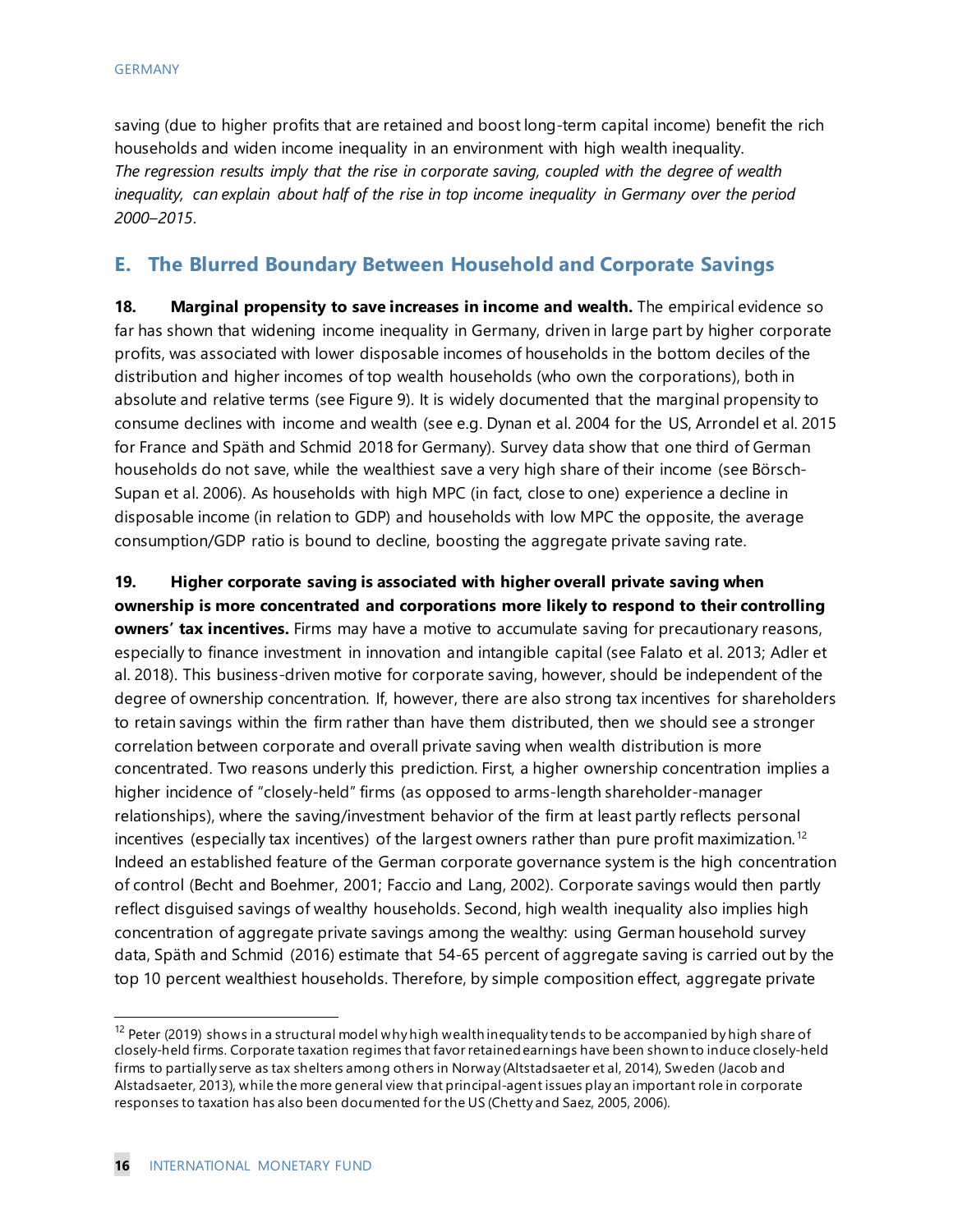saving rates are more strongly driven by household saving behavior at the top when wealth concentration is high. Putting both arguments together: as corporate savings reflect to a large extent household saving at the top and, at the same time, private saving is driven by top savings when wealth is concentrated and firms are closely-held, the positive correlation between private saving and corporate saving should be stronger when wealth inequality is higher. We test this prediction in the following by regressing the private saving rate on the corporate saving rate and its interaction with measures of wealth inequality:

 $\Delta$ Private Saving<sub>ct</sub>

now shown.

$$
= \alpha + \delta_t + \beta_1 \Delta NFGGS_{ct} + \beta_2 \Delta NFGGS_{ct} * WealthInequ_c + \beta_3 * WealthInequ_c + \varepsilon_{ct}
$$

Results in Table 3 strongly support the prediction that with higher wealth inequality, overall private saving rates are more closely linked with corporate savings, as the interaction term between NFC saving and wealth inequality (measured either by top 10% wealth share or net wealth Gini coefficient) is positive and strongly statistically significant. This result, in turn, supports the view that at least part of the change in corporate saving over time is indeed disguised household saving when wealth is highly concentrated.

| Table 3. Germany: Corporate Savings and Aggregate Private Savings                                               |             |            |         |                                                          |            |             |
|-----------------------------------------------------------------------------------------------------------------|-------------|------------|---------|----------------------------------------------------------|------------|-------------|
|                                                                                                                 | (1)         | (2)        | (3)     | (4)                                                      | (5)        | (6)         |
|                                                                                                                 |             |            |         | Dependent variable: 5-year change in private saving rate |            |             |
| NFC Saving                                                                                                      |             |            |         |                                                          |            |             |
| Change*Top wealth                                                                                               |             |            |         |                                                          |            |             |
| share                                                                                                           | $0.0113***$ |            |         | $0.0113***0.0113***$                                     |            | $0.0117***$ |
|                                                                                                                 | (10.68)     |            | (10.30) | (7.54)                                                   |            | (6.49)      |
| Top wealth share                                                                                                | $0.0547**$  |            | 0.0430  |                                                          |            |             |
|                                                                                                                 | (2.45)      |            | (1.64)  |                                                          |            |             |
|                                                                                                                 |             |            |         |                                                          |            |             |
| NFC Saving                                                                                                      |             |            |         |                                                          |            |             |
| Change*Gini coef.                                                                                               |             | $0.920***$ |         |                                                          | $0.907***$ |             |
|                                                                                                                 |             | (9.60)     |         |                                                          | (6.48)     |             |
|                                                                                                                 |             |            |         |                                                          |            |             |
| Gini coef.                                                                                                      |             | 7.390      |         |                                                          |            |             |
|                                                                                                                 |             | (1.55)     |         |                                                          |            |             |
| Time FE                                                                                                         | Υ           | Υ          | Y       | Y                                                        | Υ          | Υ           |
| <b>Country FE</b>                                                                                               | N           | N          | N       | Y                                                        | Y          | Y           |
| N                                                                                                               | 110         | 71         | 81      | 110                                                      | 71         | 81          |
| r2                                                                                                              | 0.562       | 0.564      | 0.483   | 0.585                                                    | 0.575      | 0.543       |
| Sources: OECD Sectoral National Accounts, WID, IMF staff calculations.                                          |             |            |         |                                                          |            |             |
| Note: NFC Saving change are 5-yearnon-overlapping changes in the gross saving rate of the non-financial         |             |            |         |                                                          |            |             |
| corporate sector; t-statistics based on robust standard errors in parentheses. Regression constant included but |             |            |         |                                                          |            |             |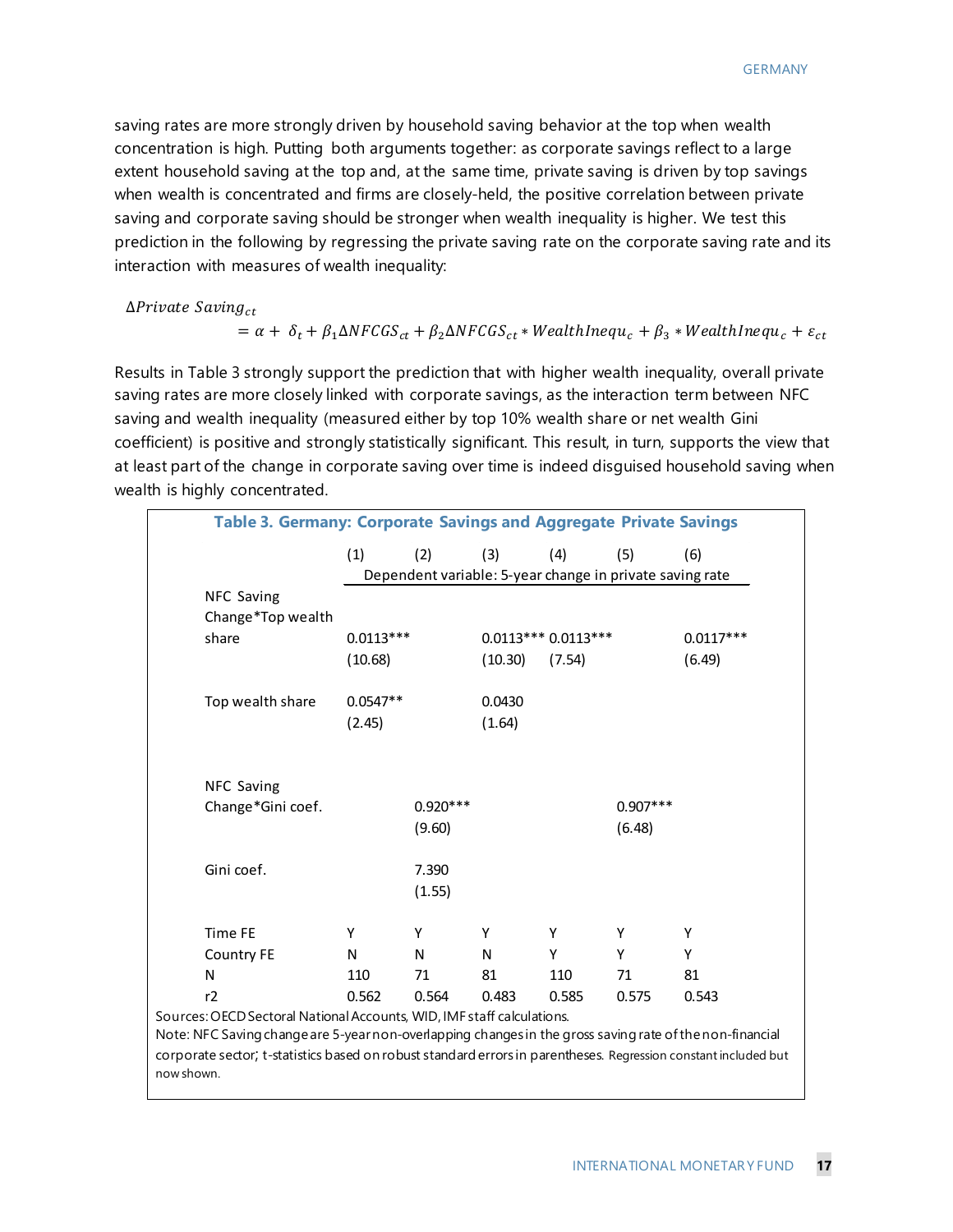**20. Complementing the macro results, micro data analysis further supports the finding that concentration of wealth and saving in the top of the distribution in Germany is strongly driven by closely-held firms.** Figure 11 plots the estimated profile of wealth to income ratio across income quintiles in Germany versus elsewhere in the Euro area, separately for business owners with controlling stakes in private businesses and the rest of the population. Differences in wealth/income ratios reflect (in steady state) differences in initial wealth endowments, income growth and most importantly, saving rates (Piketty and Zucman, 2014). Economic theory predicts that business owners will generally accumulate more wealth relative to incomes. However, the fastest accumulation occurs typically at lower levels of income, as entrepreneurs have less access to outside capital when revenues/incomes are relatively low (Quadrini, 1999), which is the pattern we observe elsewhere in the Euro area. In Germany, by contrast, the highest implied saving rates and saving differentials between business owners and non-owners occur toward the top of the income distribution. Therefore, not only is private saving highly concentrated in the top in Germany, it is particularly concentrated among rich business owners of closely-held firms where the boundaries between household and business savings are most prone to be blurred.<sup>[13](#page-18-0)</sup>



**21. Persistent, concentrated rise in private saving exacerbates wealth inequality over time**. Wealth inequality itself widens with rising income inequality, especially if these income inequalities are sustained over a long period of time. As richer households have higher saving rates, top-biased income trends such as higher corporate profits naturally lead to higher saving rates by these households, which over time, lead to even more wealth accumulation at the top, exacerbating wealth inequality (Figure 1). In fact, the large body of literature on wealth inequality has shown that saving rates increasing in wealth is essential to match the tail of the empirical wealth distribution

<span id="page-18-0"></span> $13$  The empirical framework underlying the wealth/income profiles estimates is summarized in the Appendix.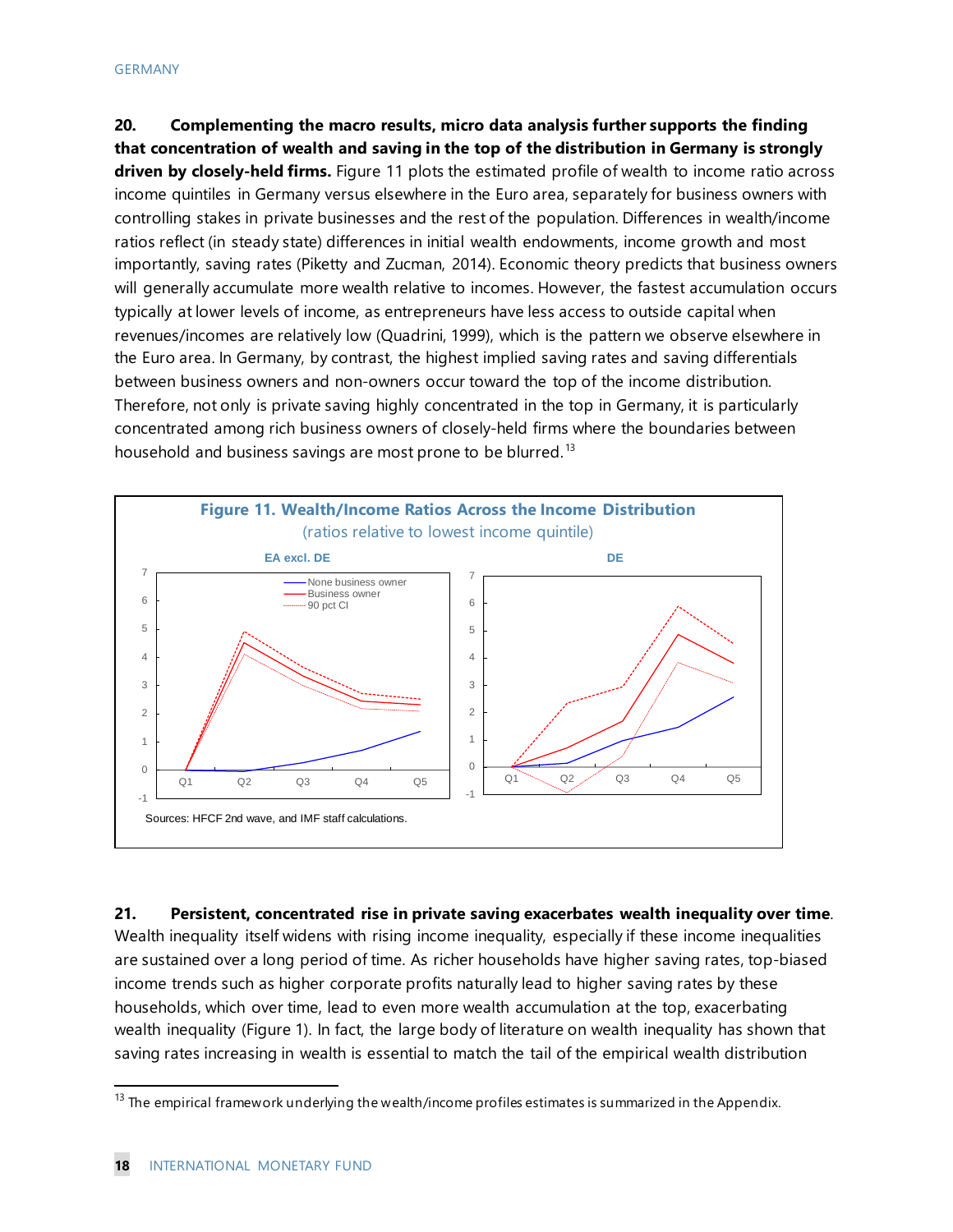(see Benhabib and Bisin, 2018 for a survey of the literature). Taken together, our results imply that rising corporate and private saving rates, accruing to the top of the wealth distribution, are eventually associated with yet higher wealth inequality. The interaction between wealth inequality and private saving therefore goes both ways and is thus mutually reinforcing. Cross-country data on private saving evolution and wealth inequality bear this prediction out: In Figure 12, we find a strong positive correlation between long-term changes in private saving rates and the resulting level of wealth inequality (and a similar one using corporate saving rates). *Variation in private saving evolution over the past 20 years explains over 23 percent the current cross-sectional variation in current wealth inequality across 27 countries in our sample.* 



#### **F. Conclusion**

We can summarize the key takeaways of the paper as follows:

• **Trends in increasing corporate profits and gross savings have widened top income inequality,** as corporations are typically owned by households in the top of the wealth distribution. The impact on income inequality is more pronounced in countries where the rise in profitability was a result of lower wage growth and labor income shares to start with, as was the case in Germany.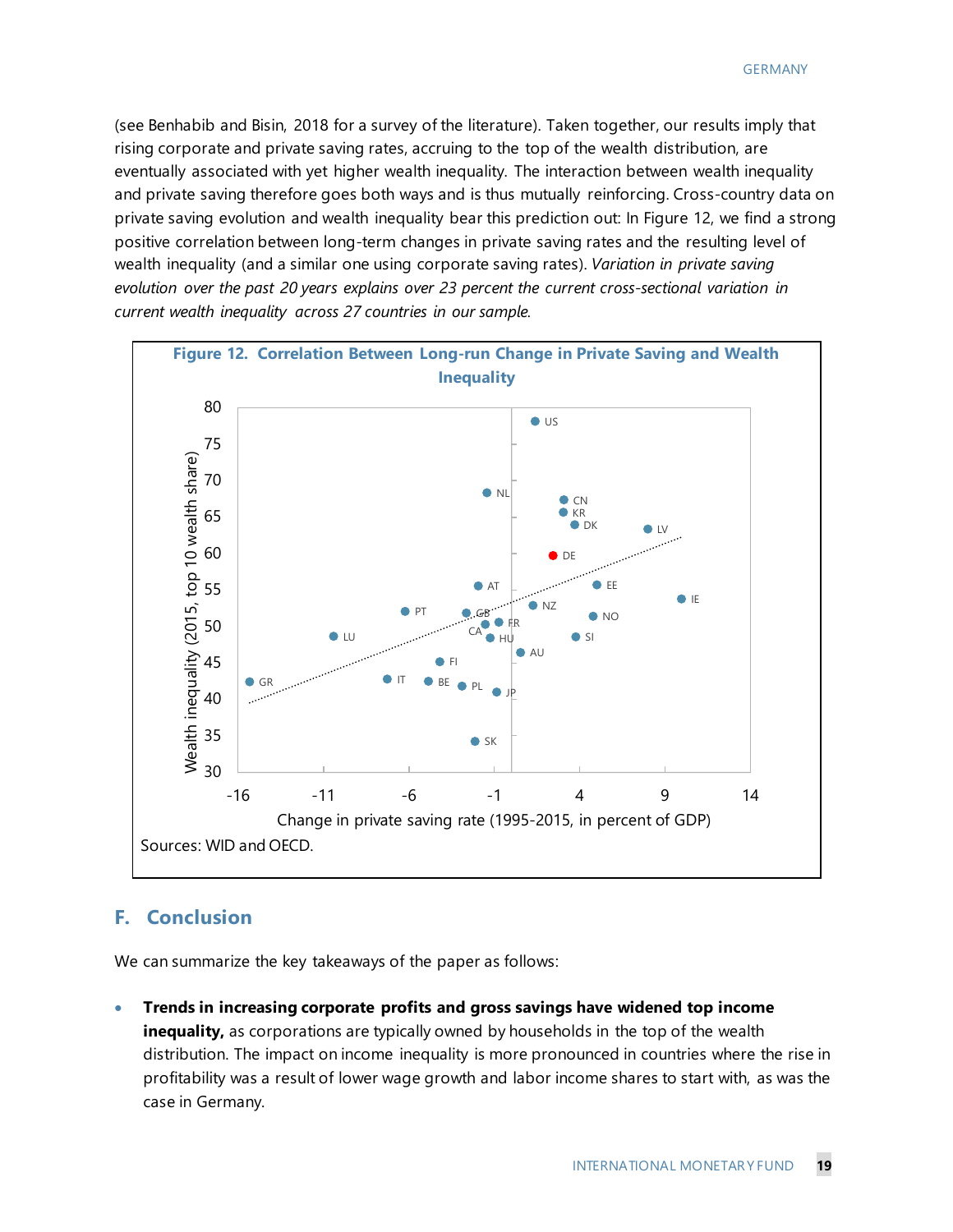- **The association between rising corporate profits and income inequality is stronger in countries with higher wealth inequality,** where corporate ownership tends to be more concentrated among the wealthiest households.
- Richer households have higher propensity to save, so that **higher corporate profits and savings (or any other top-biased income growth) are associated with increased aggregate private saving rates when corporate wealth is concentrated.**
- **The income-wealth inequality loops are self-reinforcing.** Over time, top-biased income growth, reflected in rising private saving rates, results in even higher wealth inequality.

**22. The analysis sheds light on the central role wealth inequality plays for macroeconomic adjustments and imbalances**. Not only does wealth inequality affect the distribution of returns to capital and labor at the micro level, it is a powerful force shaping the macroeconomic adjustment to external shocks/secular trends, as illustrated with the case of German aggregate private saving (and by extension, current account balance) in response to rising corporate profitability.

**23. In Germany, a source for skewed wealth distribution is the low average rate of home and equity ownership**. Household assets are not diversified, with the bulk of savings by households below the top of the distribution stored in saving accounts bearing low (or even zero) deposit rates. While this may limit households' financial vulnerabilities, the high risk/debt aversion and lack of portfolio diversification also hurts long-term prospects for wealth accumulation among large segments of the population.

**24. The concentration of privately-held and publicly-listed firm ownership in the hands of industrial dynasties and institutional investors is especially prevalent in Germany, possibly reflecting distortions in firm entry, financing conditions and tax incentives**. Recent literature has shown that corporate ownership concentration may be partly a result of financial market frictions, particularly frictions in credit markets, equity issuance and governance. Peter (2019) shows that reducing the fixed costs for IPOs would significantly lower the share of private firms and wealth inequality in Germany. Franks and Mayer (2001) provide evidence that concentrated corporate ownership in Germany is conducive to exploitation of private benefits by block shareholders. This suggests that further expanding venture capital financing along with "exit" opportunities for startups, while reducing cost of equity issuance, would not only contribute to more business dynamism but also allow the resulting productivity gains to be shared more broadly. Lastly, the family business asset exemption of the German inheritance and gift tax regime, while commonly associated with ownership stability of the *Mittelstand*, also plays an important role in entrenching wealth inequality and thus inequality of opportunity across generations.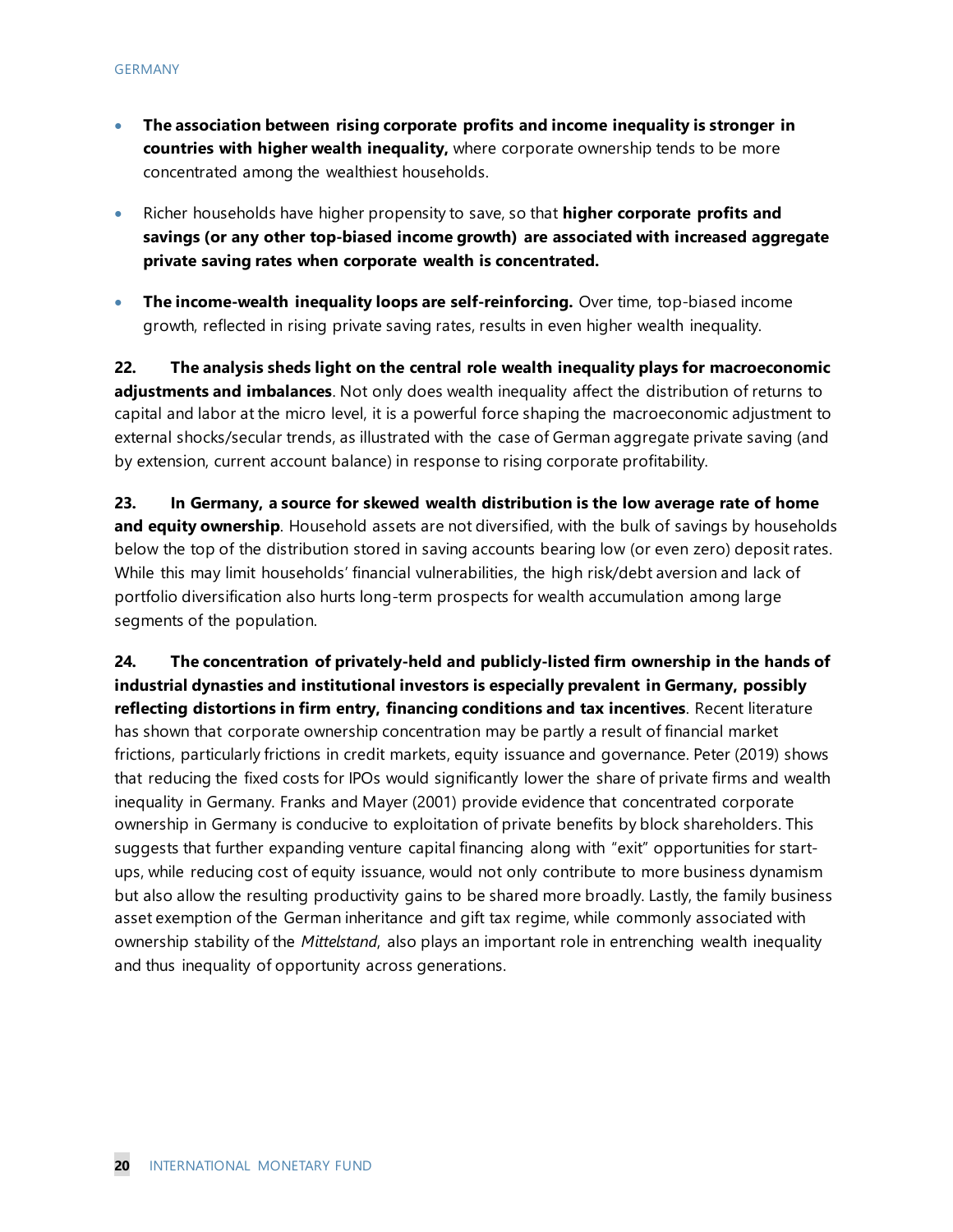# **Appendix I. Wealth-to-Income Profile Estimation**

|  | Table A1. Wealth/Income profiles across income quintiles and business owner status |
|--|------------------------------------------------------------------------------------|
|  |                                                                                    |

|                       | (1)         | (2)         | (3)         | (4)                                         | (5)        | (6)         |
|-----------------------|-------------|-------------|-------------|---------------------------------------------|------------|-------------|
|                       | DE          | EA excl. DE | <b>DE</b>   | EA excl. DE                                 | DE         | EA excl. DE |
|                       |             |             |             | Dependent variable: Net wealth/income ratio |            |             |
| Quintile 2            | 0.152       | 0.102       | 0.145       | .077                                        | .141       | $-.036$     |
|                       | $[0.42]$    | [1.00]      | [0.39]      | $[0.79]$                                    | [0.40]     | $[-0.36]$   |
| Quintile 3            | $0.979***$  | $0.444***$  | $0.942***$  | $.376***$                                   | .970***    | $.269***$   |
|                       | [2.69]      | [4.40]      | $[2.57]$    | $[3.85]$                                    | $[2.75]$   | [2.67]      |
| Quintile 4            | $1.660***$  | $0.825***$  | $1.615***$  | .689***                                     | $1.447***$ | .694***     |
|                       | [4.71]      | $[8.26]$    | [4.54]      | [7.11]                                      | [4.21]     | [6.85]      |
| Quintile 5            | $2.824***$  | $1.362***$  | $2.551***$  | $1.194***$                                  | $2.573***$ | $1.367***$  |
|                       | $[8.46]$    | [14.42]     | $[7.48]$    | [12.94]                                     | $[7.79]$   | [14.19]     |
|                       |             |             |             |                                             |            |             |
| Age                   | $-0.156***$ | $.057***$   | $-0.159***$ | $.028**$                                    | $-164***$  | $.020*$     |
|                       | $[-3.81]$   | $[4.93]$    | $[-3.84]$   | $[2.48]$                                    | $[-4.19]$  | [1.77]      |
| Age squared           | $0.0023***$ | $0.0007***$ | $.0024***$  | $.001***$                                   | $.002***$  | $.001***$   |
|                       | [6.24]      | $[6.96]$    | $[6.22]$    | $[9.90]$                                    | [6.75]     | [10.60]     |
| <b>Business owner</b> |             |             | $1.345***$  | 1.889 ***                                   |            |             |
|                       |             |             | [4.47]      | [23.59]                                     |            |             |
| Business owner x Q 2  |             |             |             |                                             | .558       | $4.553***$  |
|                       |             |             |             |                                             | [0.56]     | $[18.29]$   |
| Business owner x Q 3  |             |             |             |                                             | .703       | 3.060***    |
|                       |             |             |             |                                             | $[0.91]$   | [15.50]     |
| Business owner x Q 4  |             |             |             |                                             | $3.417***$ | $1.763***$  |
|                       |             |             |             |                                             | [5.58]     | [10.95]     |
| Business owner x Q 5  |             |             |             |                                             | $1.230***$ | $.947***$   |
|                       |             |             |             |                                             | $[3.15]$   | $[7.76]$    |
| N                     | 2350        | 40481       | 2350        | 40481                                       | 2350       | 40481       |
| Pseudo R2             | 0.104       | 0.033       | 0.109       | 0.036                                       | 0.110      | 0.036       |

Notes: \*\*\*, \*\*, \* denote significance at the 1 %, 5% and 10% level respectively. T-statistics in brackets. Constant term is included but not reported.

Table A1 summarizes results of median regressions with the net wealth to income ratio as the dependent variable. The regression specification follows Quadrini (1999). The regressions are performed on alternating samples with and without Germany. Quintile dummies refer to household income quintiles which are calculated on pre-tax income at the country level. Business owner is a dummy variable for households which have a controlling stake in a private business, that is, draw net profits from an unincorporated enterprise, where household members "make the operational decisions affecting the enterprise, or delegate such decisions while retaining responsibility for the welfare of the enterprise".

As the HFCS provides multiply imputed values to cover for item non-response via stochastic imputation, we follow the standard procedure to estimate model parameters from multiply imputed data and adjusts coefficients and standard errors for the variability between imputations.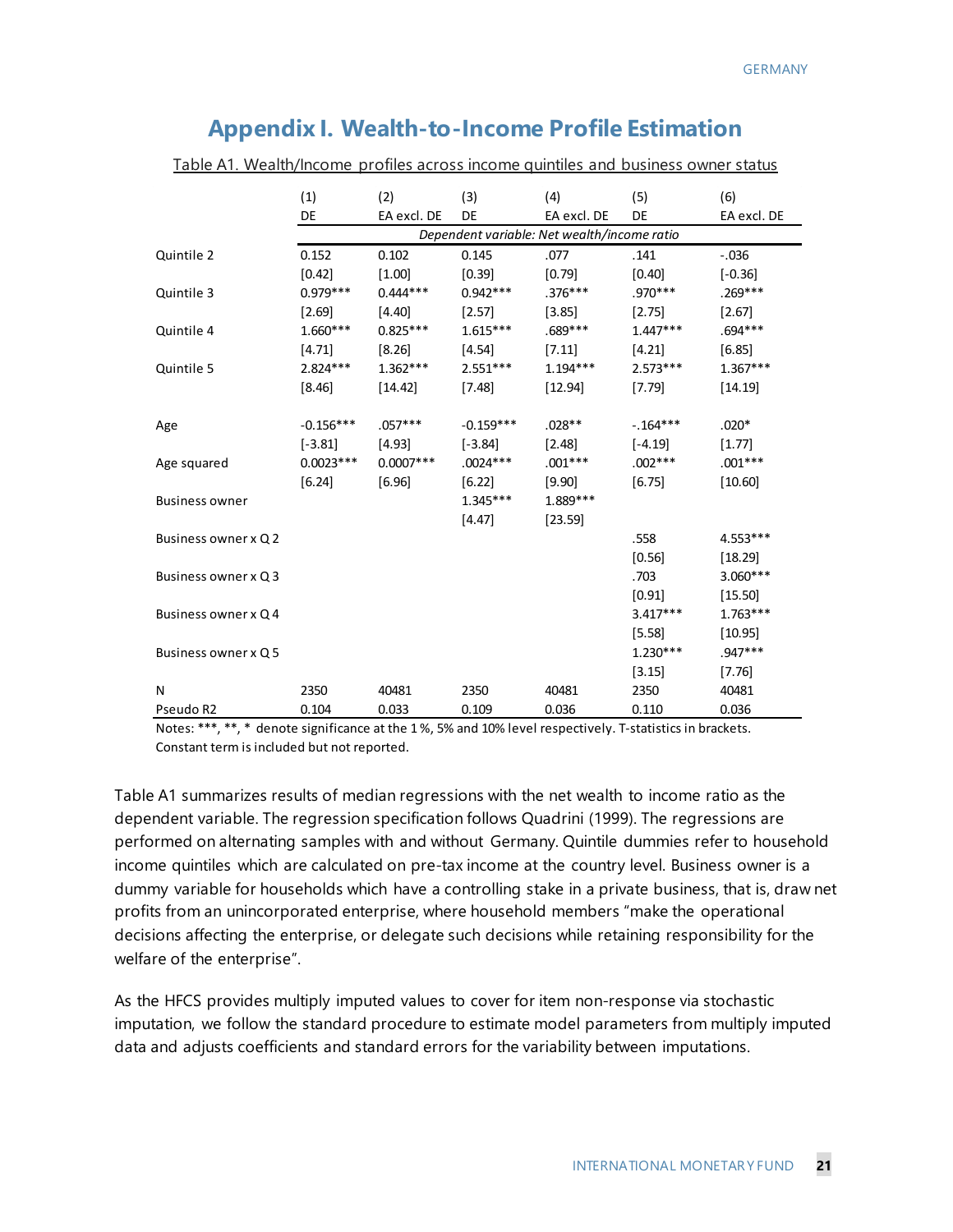# **References**

- Alstadsæter, A., Kopczuk, W. and Telle, K., 2014. Are Closely Held Firms Tax Shelters? *Tax Policy and the Economy*, *28*(1), pp.1-32.
- Arrondel, L., Lamarche, P. and Savignac, F., 2015. Wealth effects on consumption across the wealth distribution: empirical evidence, ECB Working Paper 1817, June 2015.
- Bach, S., Thiemann, A. and Zucco, A., 2018. Looking for the missing rich: Tracing the top tail of the wealth distribution. DIW Discussion Paper 1717.
- Bartels, C. (2019): Top incomes in Germany, 1871-2014, *Journal of Economic History* 79(3) (2019): pp. 669–707.
- Becht, M. and Boehmer, E. 2001. Ownership and voting power in Germany, in F. Barca, M. Becht (Eds.), The Control of Corporate Europe, Oxford Univ. Press, Oxford (2001), pp. 128–153.
- Benhabib, J. and Bisin, A., 2018. Skewed wealth distributions: Theory and empirics. *Journal of Economic Literature*, *56*(4), pp.1261–1291.

Bönke, T., Grabka, M.M., Schröder, C., Wolff, E.N. and Zyska, L., 2018. The joint distribution of net worth and pension wealth in Germany. *Review of Income and Wealth*.

Börsch-Supan, A., Reil-Held, A. and Schunk, D., 2006. Das Sparverhalten deutscher Haushalte: Erste Erfahrungen mit der Riester-Rente. *Rationalitätskonzepte, Entscheidungsverhalten und ökonomische Modellierung*, *7*.

Bundesbank, 2016. *Monthly Report*, September 2016, p.18-20.

- Cagetti, M. and De Nardi, M., 2009. Estate taxation, entrepreneurship, and wealth. *American Economic Review*, *99*(1), pp. 85–111.
- Chetty, R. and Saez, E., 2005. Dividend taxes and corporate behavior: Evidence from the 2003 dividend tax cut. *The Quarterly Journal of Economics*, *120*(3), pp. 791–833.
- Chetty, R. and Saez, E., 2006. The effects of the 2003 dividend tax cut on corporate behavior: Interpreting the evidence. *American Economic Review*, *96*(2), pp.124–129.
- Dao, M.C. and Maggi, C., 2018. The Rise in Corporate Saving and Cash Holding in Advanced Economies: Aggregate and Firm Level Trends. International Monetary Fund Working Paper 18/262.
- Dustmann, C., Fitzenberger, B. and Zimmermann, M., 2018. Housing Expenditures and Income Inequality. ZEW Discussion Paper No. 18-048, Mannheim.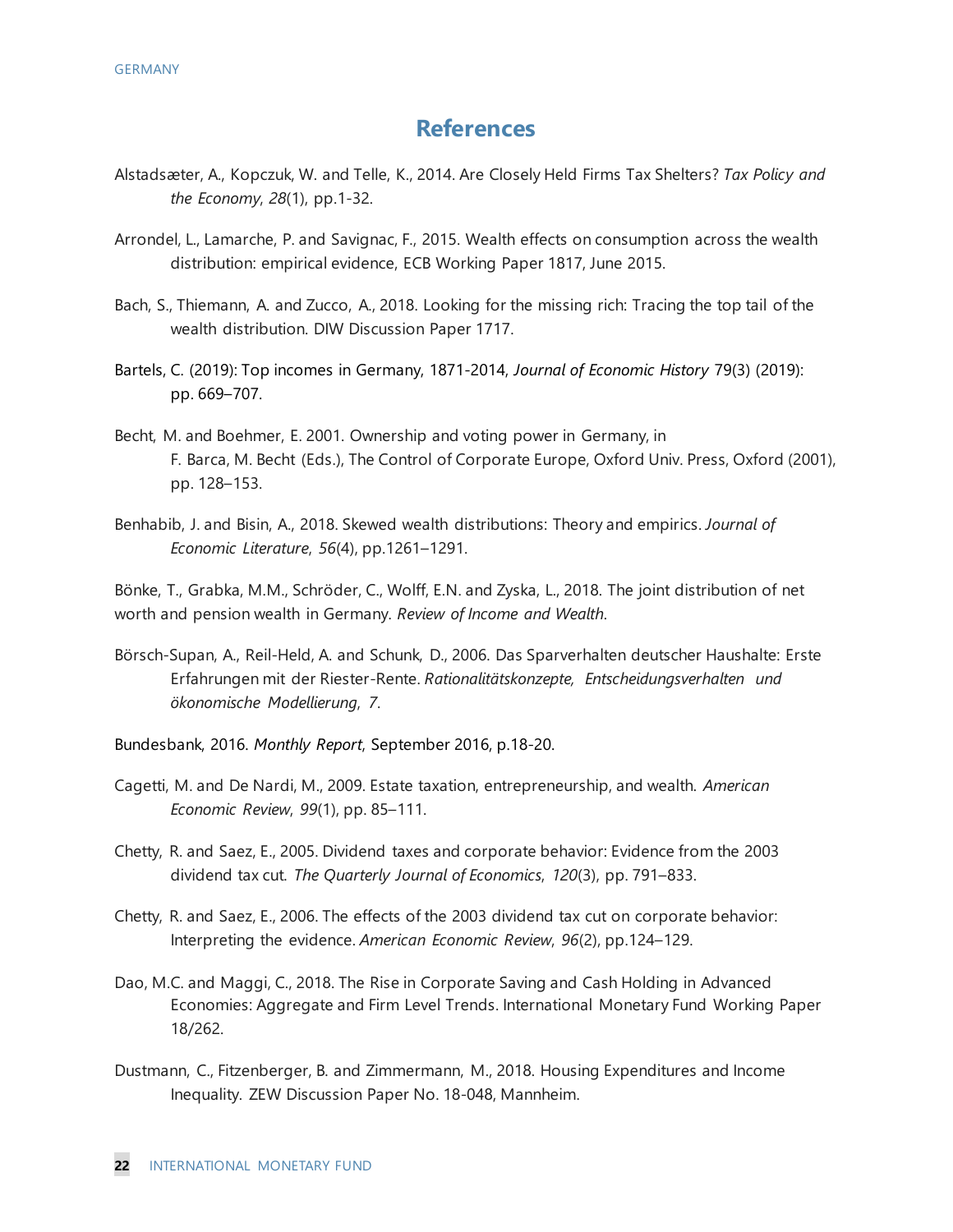- Dustmann, C., Fitzenberger, B., Schönberg, U. and Spitz-Oener, A., 2014. From Sick Man of Europe to Economic Superstar: Germany's Resurgent Economy. *Journal of Economic Perspectives*, *28*(1), pp. 167–188.
- Dynan, K.E., Skinner, J. and Zeldes, S.P., 2004. Do the rich save more? *Journal of political economy*, *112*(2), pp .397–444.

Faccio, M. and Lang, L.H., 2002. The ultimate ownership of Western European corporations. *Journal of Financial Economics*, *65*(3), pp. 365-395.

- Falato, A., Kadyrzhanova, D. and Sim, J., 2013. Rising intangible capital, shrinking debt capacity, and the US corporate savings glut, FEDS Discussion paper 2013–67.
- Fohlin, C., 2005. The history of corporate ownership and control in Germany. In *A history of corporate governance around the world: Family business groups to professional managers* (pp. 223–282). University of Chicago Press.
- Franks, J. and Mayer, C., 2001. Ownership and control of German corporations. *The Review of Financial Studies*, *14*(4), pp. 943-977.
- Frick, J.R. and Grabka, M.M., 2009. Wealth inequality on the rise in Germany. DIW *Weekly Report*, *5*(10), pp. 62–73.
- Grabka, M.M. and Westermeier, C., 2014. Persistently high wealth inequality in Germany. *DIW Economic Bulletin*, *4*(6), pp .3–15.
- Hines Jr, J.R., Potrafke, N., Riem, M. and Schinke, C., 2016. *Inter Vivos Transfers of Ownership in Family Firms* (No. w22301). National Bureau of Economic Research.
- Jacob, M. and Alstadsæter, A., 2013. *Payout policies of privately held firms: Flexibility and the role of income taxes* (No. 152). Arqus-Diskussionsbeiträge zur quantitativen Steuerlehre.
- Kopczuk, W., 2010. *Economics of estate taxation: A brief review of theory and evidence* (No. w15741). National Bureau of Economic Research.
- Quadrini, V., 1999. The importance of entrepreneurship for wealth concentration and mobility. *Review of income and Wealth*, *45*(1), pp. 1–19.

Peter, A., 2019. Owning Up: Closely Held Firms and Wealth Inequality. *Mimeo*, Stanford University.

Piketty, T. and Zucman, G., 2014. Capital is back: Wealth-income ratios in rich countries 1700– 2010. *The Quarterly Journal of Economics*, *129*(3), pp. 1255–1310.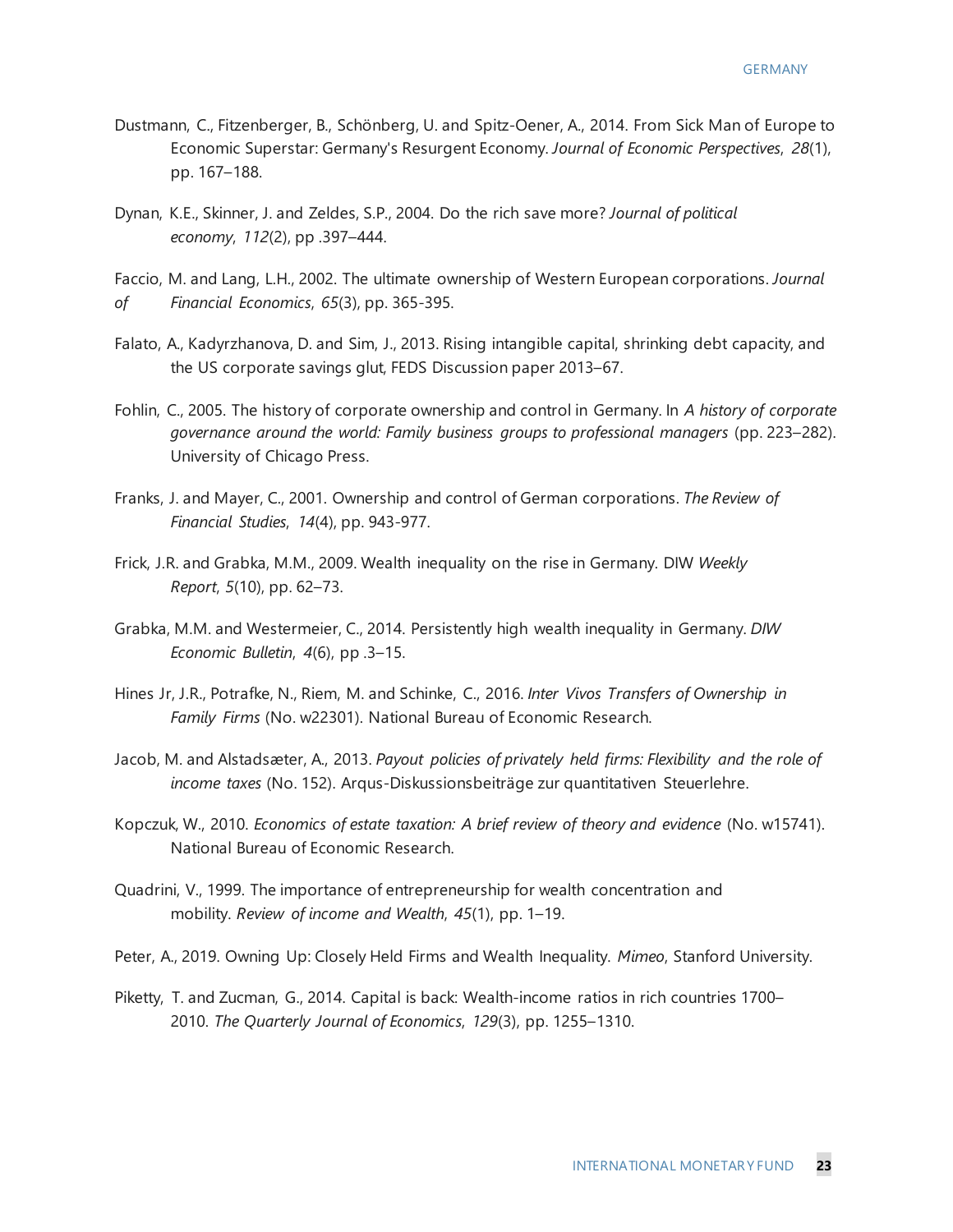- Späth, J. and Schmid, K.D., 2018. The Distribution of Household Savings in Germany. *Journal of Economics and Statistics*, *238*(1), pp.3–32.
- Vermeulen, P., 2016. Estimating the top tail of the wealth distribution. *American Economic Review*, *106*(5), pp. 646-50.
- Zucman, G., 2019. Global Wealth Inequality. NBER working paper 25462, January 2019, forthcoming, *Annual Review of Economics*, vol. 11, 2019.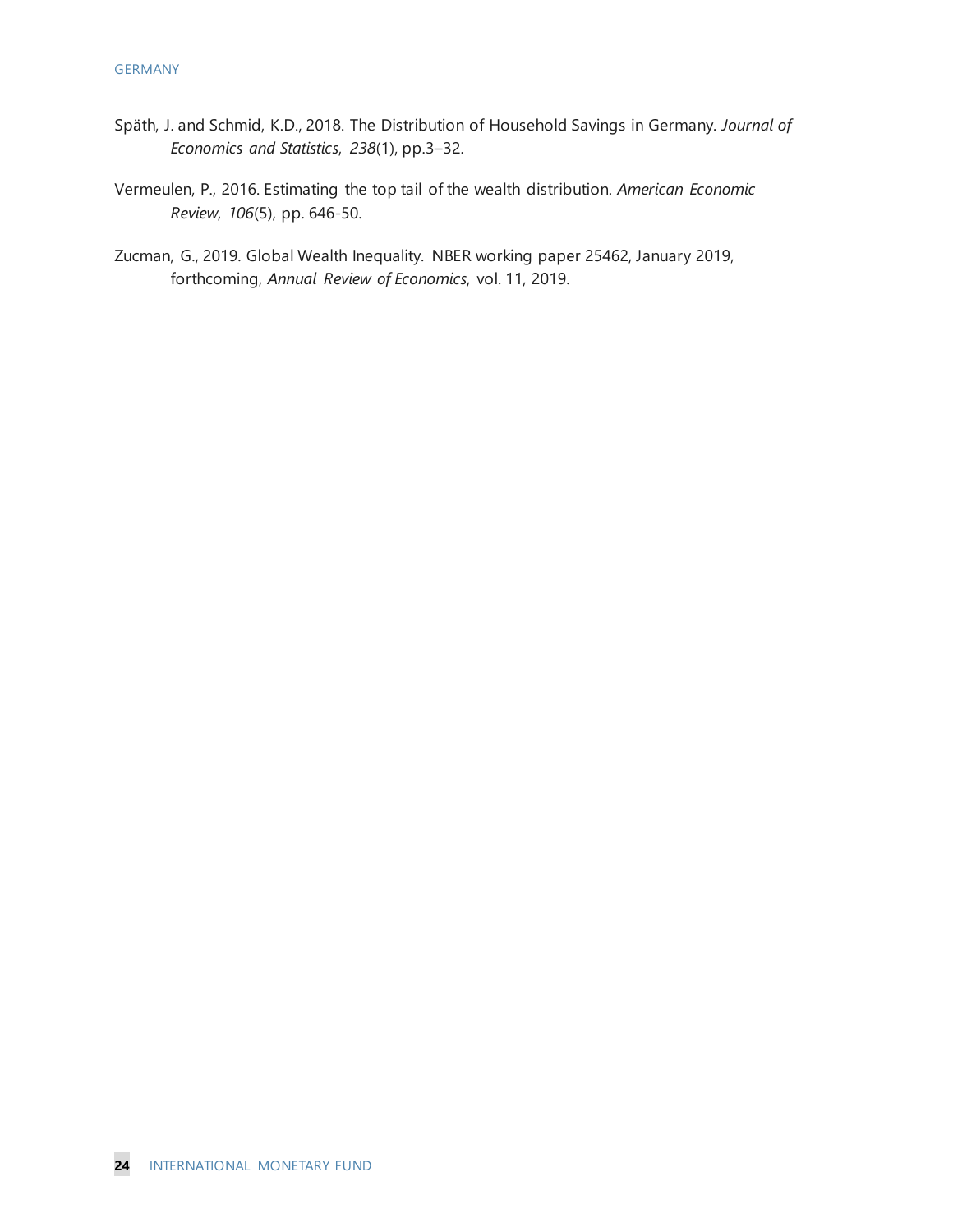# **TAX PRESSURES AND REFORMS OPTIONS[1](#page-25-0)**

*Germany's tax base is under pressure from the dual global problems of base erosion and profit shifting by multinational businesses and tax competition among countries—both of which have been intensified by digitalization. Germany has been a leader in adopting anti-avoidance provisions. This, in combination with being a large economy, allows Germany to maintain a tax rate higher than the OECD average. Efficiency-improving tax reforms are possible, ideally to address the domestic tax competition and complexities arising from having both a federal and a municipal corporate income tax, and in any event through technical reforms to address certain inconsistencies that have arisen in the interaction of anti-avoidance provisions with other tax laws. Germany's labor tax wedge is high, especially for secondary earners in couples. Careful reforms, safeguarding tax preferences for families while avoiding negative labor supply effects for secondary earners, are warranted.* 

# **A. Introduction**

**1. Germany's corporate income tax (CIT) system is, like that of most open economies, under pressure from profit shifting and tax competition**. A recent IMF staff paper for the Executive Board (IMF, 2019) describes the general global issues and several reform options. These issues are relevant for Germany, though the specific institutional and macroeconomic situation must be considered in assessing how any of these would affect Germany.

**2. Germany's position on the international spectrum of applicable business tax rates has been rising as a relative matter, compared to other OECD countries.** Many of those countries have been reducing their rates—most recently and notably with the US statutory rate reduction in 2018 from an average of nearly 40 percent to 25-26 percent (including subnational taxes). This shift alters some of the considerations that arise for Germany under the CIT system.

**3. This paper assesses international tax pressures from profit shifting and tax competition in the German context and considers possible reforms to labor taxes.** It examines international tax issues under the current system, including in light of changes in the international environment resulting from the EU Anti-Tax Avoidance Directive (ATAD), the OECD Base Erosion and Profit Shifting Project (BEPS), and the recent US tax reform (TCJA). The paper also assesses the implications of various reforms to the international tax architecture that are under discussion in the international dialogue, and are considered in the recent Board paper, discussing their implications for Germany including in light of their interaction with the municipal business tax. Finally, it turns to an analysis of the labor tax wedge and possible reforms to reduce marginal tax rates, in particular for secondary earners in couples.

<span id="page-25-0"></span> $1$  Prepared by Victoria Perry, Alexander Klemm, and Shafik Hebous (all FAD).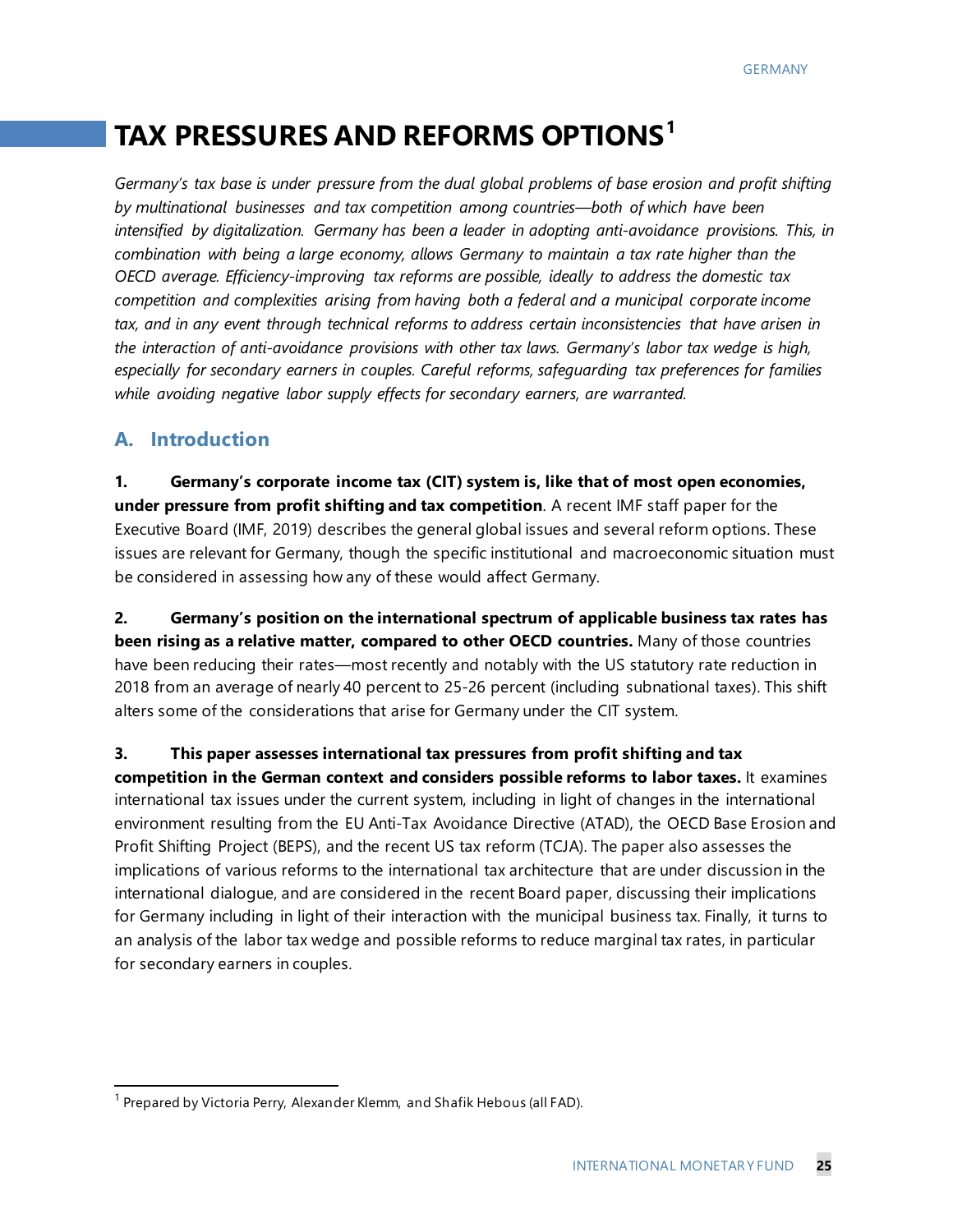# **B. Analysis of Issues in Germany**

#### **Rate and Base**

**4. The German CIT system consists of a federal and local business tax and is augmented by the solidarity surcharge.** The federal corporate income tax (FCIT, "Körperschaftsteuer") stands at 15 percent. The German FCIT base has relatively few tax expenditures in line with best international practices. The additional local business tax (LBT, also known as "trade tax", in German: "Gewerbesteuer") is raised on a slightly broader base,<sup>2</sup> which adds back, among other items,  $\frac{1}{4}$  of interest payments.<sup>[3](#page-26-1)</sup> Its rate averages another 1[4](#page-26-2) percent, with a statutory minimum of 7 percent.<sup>4</sup> Both the FCIT and LBT are levied independently and are nondeductible from each other. The FCIT is augmented by a surtax ("Solidaritätszuschlag") of 5.5 percent. The combined rate is roughly 30 percent, on average.

**5. The LBT plays an important role for local public finances but has some undesirable features, creating both current and potential future problems.** In 2018, the LBT made up 78 percent of municipalities' self-raised revenues and 41 percent of their total revenues.<sup>[5](#page-26-3)</sup> Because the rate is set by municipalities, the LBT creates tax competition within Germany.<sup>[6](#page-26-4)</sup> It also adds complexity, given its different tax base. As will be discussed, the LBT creates various difficulties with respect to its interaction with German anti-avoidance measures and possible international CIT reform options.

#### **6.** The combined German CIT rate is currently among the highest in the world. It is

particularly high compared to other advanced economies, including advanced European economies (Figure 1). Since the last major German rate cut in 2008, the trend toward lower CIT rates continued in most regions, opening up an increasing gap between Germany and other countries. Effective average tax rates, which take account of the tax base in addition to the rate, are equally very high in Germany, confirming that tax bases are relatively broad, and therefore do not compensate for the high tax rate (Figure 2).

<span id="page-26-0"></span> $2$  For companies operating in more than one municipality, tax bases are allocated using a payroll-based formula.

<span id="page-26-1"></span><sup>&</sup>lt;sup>3</sup> Other additions include ¼ of the following: 1/5 of rent and leasing rates for movable property, ½ of rent and leasing rates for immovable property, ¼ of license fees and royalties (note that this indeed means that ¼ is multiplied by the other fraction given). There are also deductions, for example, for 1.2 percent of the official value of real estate to reflect the fact that this is already covered by the municipal property tax.

<span id="page-26-2"></span><sup>&</sup>lt;sup>4</sup> See Annex Table 1 for details.

<span id="page-26-3"></span><sup>5</sup> Source: Federal Statistical Office. Total revenues of municipalities include their revenue share of PIT and VAT.

<span id="page-26-4"></span> $6$  E.g., see, Fossen and Steiner (2018).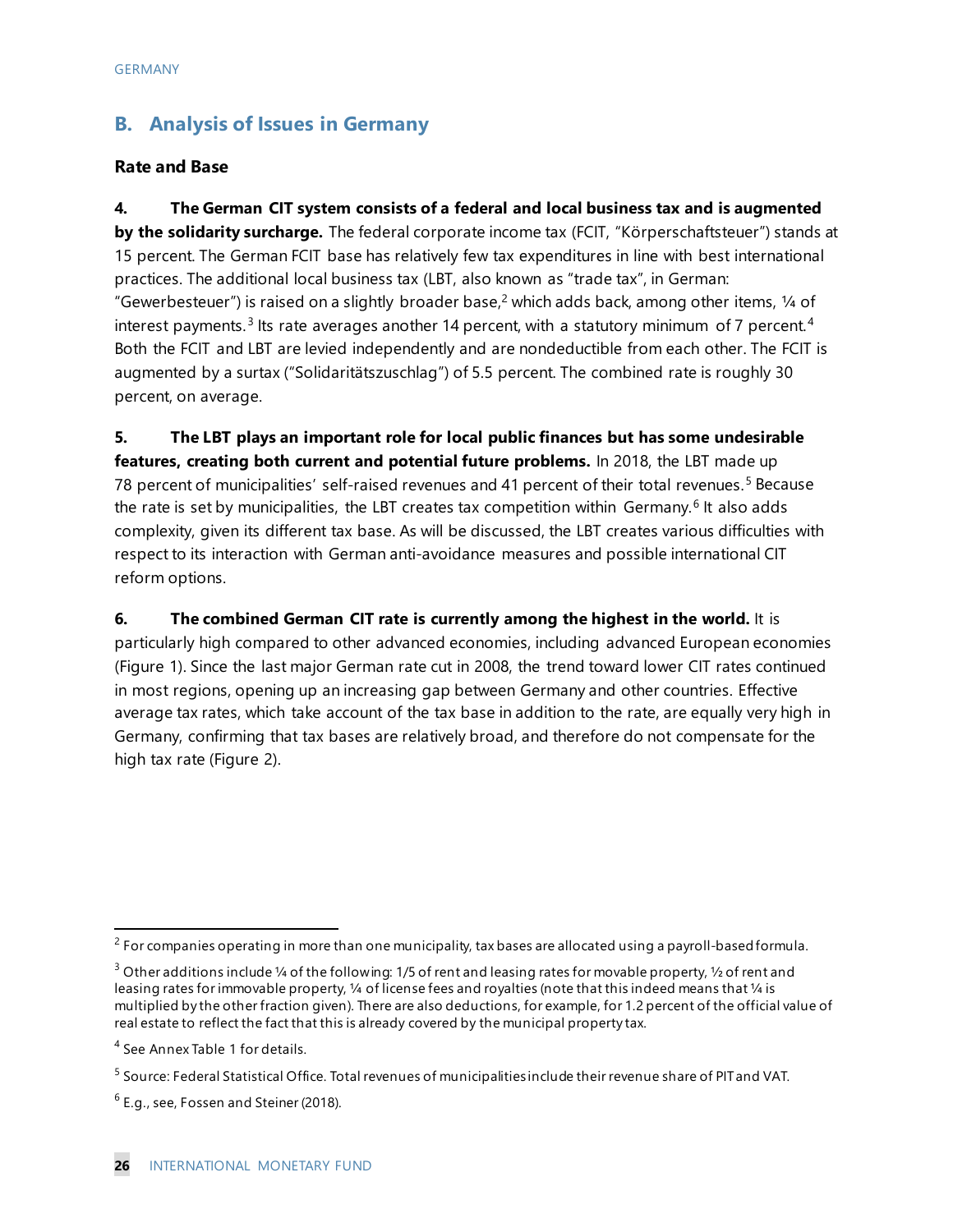



**7. Despite the high tax rate, the broad legal base, and apparently robust anti-avoidance provisions, CIT revenues in Germany are surprisingly low** (Figure 3). This is a longstanding puzzle, and a starting point in this analysis. It partly reflects the low rate of incorporation, with many,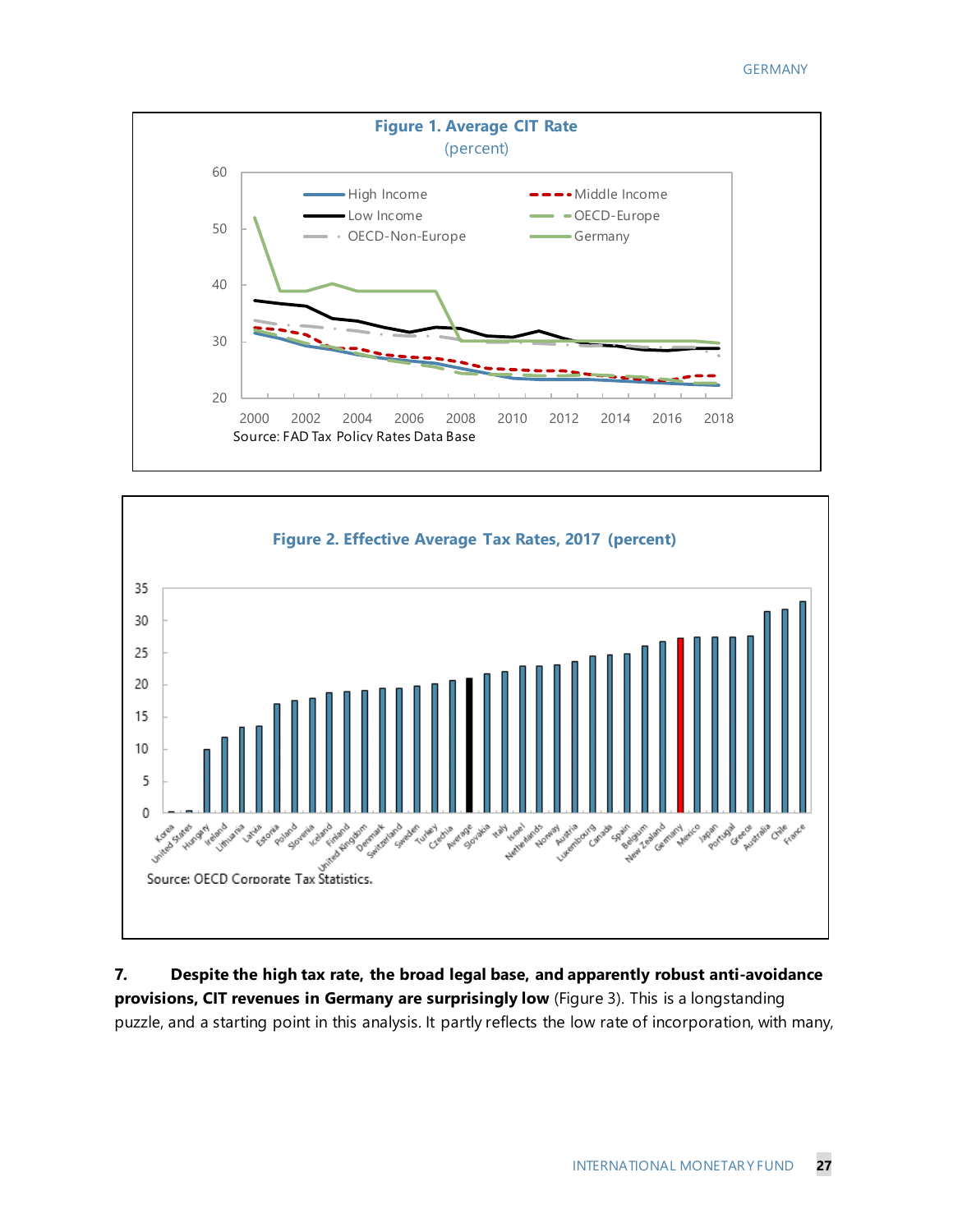even medium-sized, businesses under the personal income tax (PIT) in Germany.<sup>[7](#page-28-0)</sup> However, it very likely could suggest a loss of tax base from shifting multinational enterprise (MNE) profits from Germany to lower tax jurisdictions: German inward and outward FDI is concentrated in a few countries, some of which are known for their attractiveness for tax purposes (Table 1; Annex Figure 1). And Germany has a rich network of bilateral tax treaties (Annex Figure 1). Finally, the share of gross operating surplus (GOS) of foreign controlled affiliates in total GOS in Germany is below the EU average (Figure 4).

| Inward (% of total) |    | Outward (% of total) |    |
|---------------------|----|----------------------|----|
| <b>Netherlands</b>  | 19 | <b>Netherlands</b>   | 17 |
| Luxembourg          | 17 | Luxembourg           | 13 |
| United States       | 10 | United States        | 12 |
| United Kingdom      | 9  | United Kingdom       | 9  |
| Switzerland         | 8  | Switzerland          | 6  |



<span id="page-28-0"></span> $^7$  There is no obvious tax reason for the low incorporation, as the top PIT rate is very close to the combined CIT and dividend tax.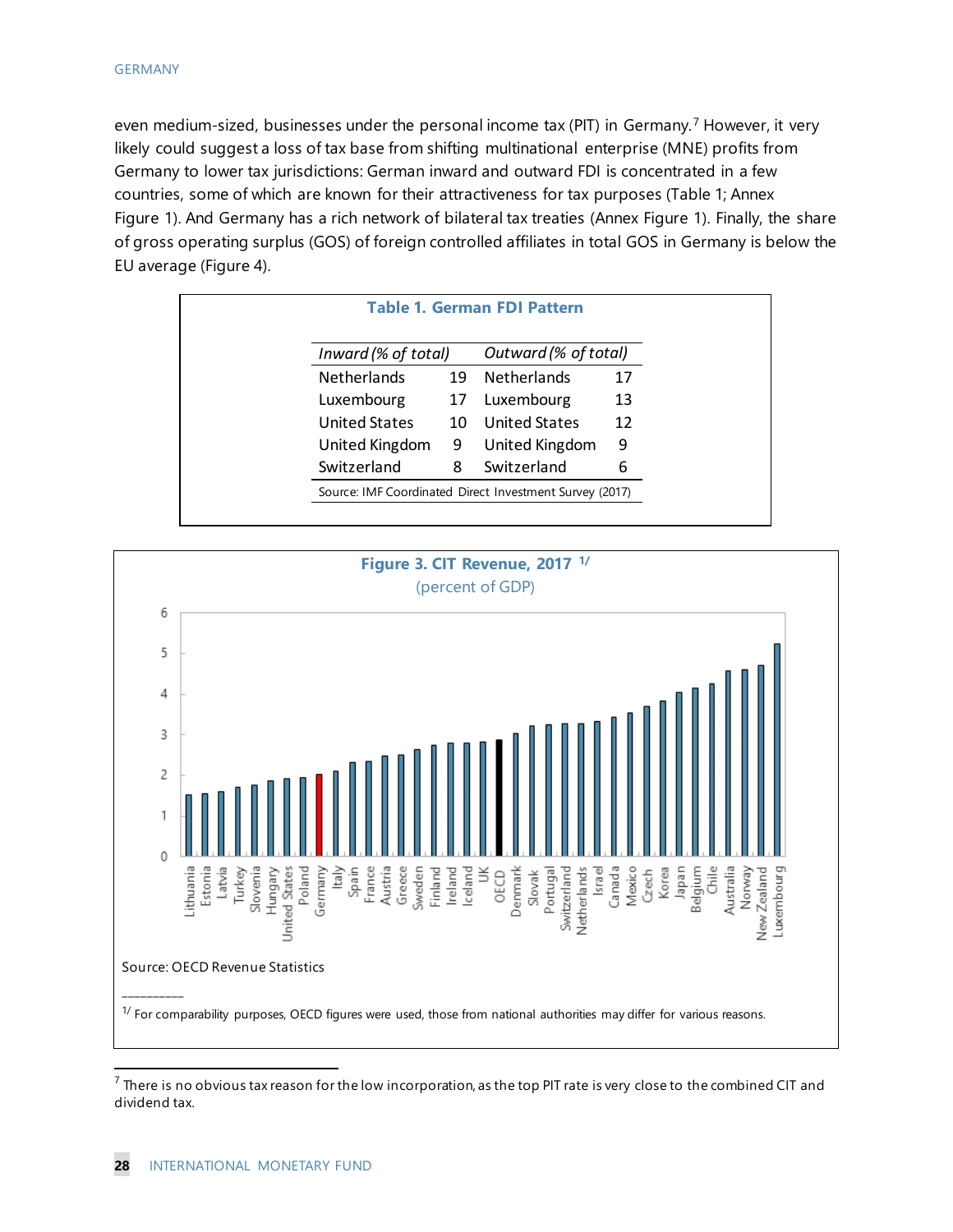

## **8. There is also some more direct evidence of profit shifting out of Germany, but the exact magnitude is difficult to gauge.** Various strands of literature report estimates for Germany, based on different methods:<sup>[8](#page-29-0)</sup>

- *Macroeconomic approach*: Using macro data with estimated elasticities from U.S. multinationals, Clausing (2016) estimates a revenue loss of 28 percent of German CIT revenues in 2012. Tørsløv, Wier, and Zucman (2018), using a different method based on comparing profit-labor ratios of MNEs and local business, also estimate a CIT revenue loss of 28 percent, but for 2015.
- *Micro-elasticity approach*: Weichenrieder (2009) analyzes firm-level FDI data and finds that a 10 percentage point increase in the parent's home country CIT rate leads to ½ percentage point increase in the profitability of the German affiliate. This estimated elasticity for inbound FDI is larger than that for outbound FDI.
- *Estimates of specific profit-shifting channels*: Hebous and Johannesen (2019) focus on international service payments at the firm-level and find a CIT revenue loss of about 3 percent. Overesch and Wamser (2010) focus on thin capitalization and estimate that a 10-percentage point higher difference in the tax rate between Germany and a foreign country leads to a 1.9 percentage point higher internal-debt ratio of MNEs.

<span id="page-29-0"></span> $8$  All cited studies correspond to periods before the implementation of the minimum standards of the G20-OECD BEPS initiative and the ATAD measures.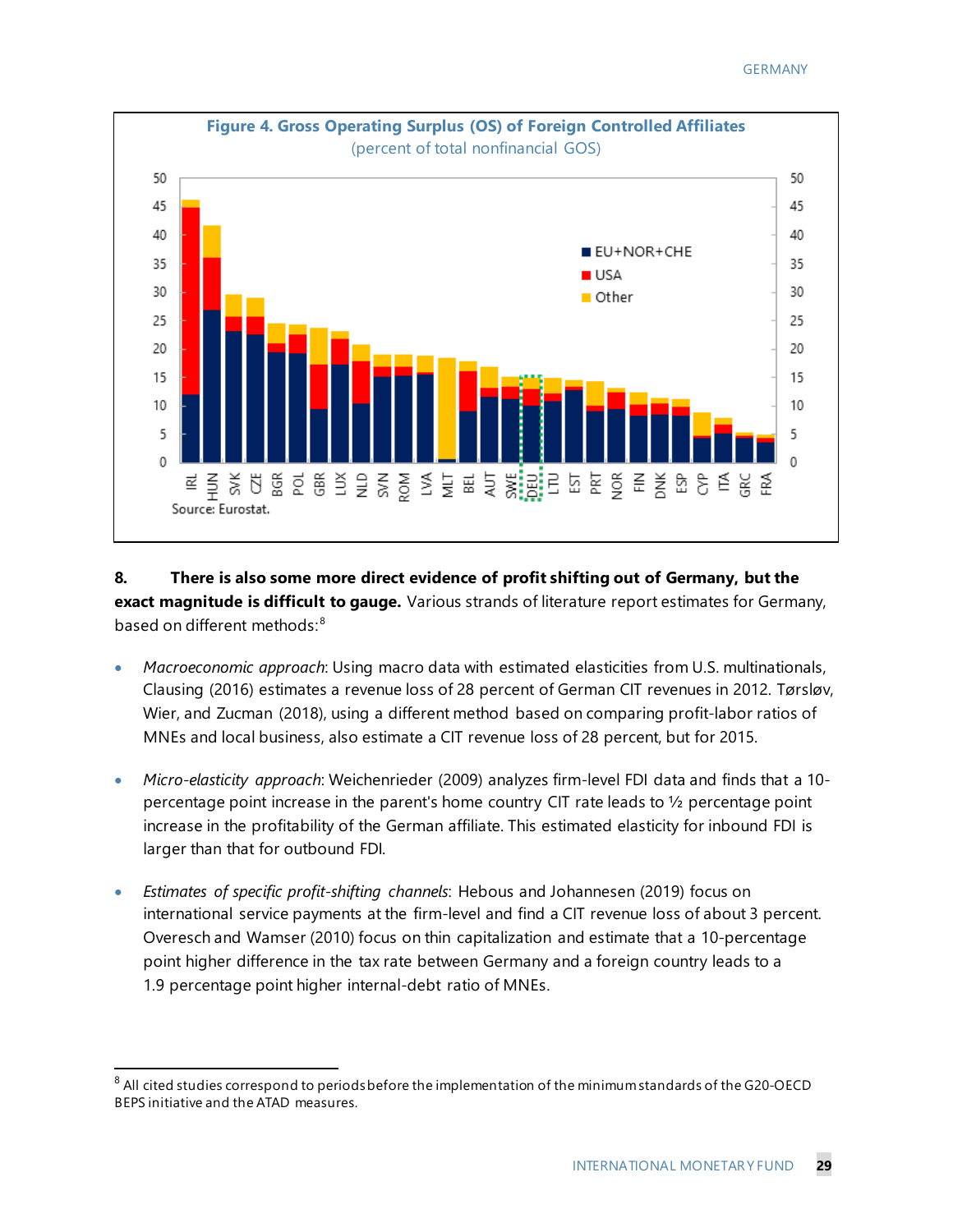**9. The recent U.S. tax reform can be expected to increase pressures but does not in itself require an urgent reaction in terms of a rate cut.** Most saliently, it reduced the combined federal and state CIT rate from an average of over 39 percent to just over 25 percent. This flips the position of Germany—which formerly, like all advanced economies, had a lower rate than the US—to having a somewhat higher rate. The United States is an important location for German outbound FDI (12 percent of total), as well as a substantial (direct and indirect) source of inbound FDI.<sup>[9](#page-30-0)</sup> Preliminary assessments are mixed: Spengel and others (2018) predict a 25 percent increase in German FDI in the United States, but also a 9 percent increase in the opposite direction. Beer, Klemm, and Matheson (2018) forecast a negative impact on capital stocks and reported profits in Germany. Neither study takes the novel features of the U.S. reform, such as the BEAT and the GILTI,<sup>[10](#page-30-1)</sup> into account in these simulations, though. Boumans and others (2019) report survey evidence that suggests that German firms indeed plan to expand their U.S. operations, while the impact on investment into Germany is ambiguous, being a complement to U.S. investment in some firms and a substitute in others.<sup>[11](#page-30-2)</sup>

#### **Anti-Avoidance Measures**

**10. Germany has long been a European leader in the introduction of anti-tax avoidance provisions—the outlines of some which have now been adopted in BEPS and ATAD. [12](#page-30-3)** Being a leader is not without risks, as it creates an uneven playing field for German multinationals, although the recent spread of such measures reduces this effect. Moreover, even with strong measures, there is always some scope for avoidance, and with a high tax rate, some loss of tax base is inevitable. Anti-avoidance provisions include, importantly, the interest stripping rule based upon limiting the deduction for interest payments to a proportion of earnings before interest tax, depreciation and amortization (EBITDA) which serves as the model for the rule adopted as a BEPS recommendation; strict Controlled Foreign Corporation (CFC) rules; and the "function shifting" provision of the German exit taxation. This section discusses the last two of these.

## **11. The CFC rules can have unwarranted negative impact, unintended, on some German multinational companies.** [13](#page-30-4) There are three aspects of the German CFC rules potentially giving rise to this.

• Most significantly, the threshold rate for the country of investment which triggers an immediate German tax on CFC income is set in German statute at 25 percent. While this remains below the average German combined rate, it is now equal to or higher than the statutory rate in many

<span id="page-30-0"></span> $9$  While 10 percent of German inbound FDI comes directly from the US, 36 percent comes through the Netherlands and Luxembourg (Table 1)—a significant though unknown portion of which is ultimately from the US.

<span id="page-30-1"></span> $10$  Base Erosion and Anti-abuse Tax and Global Intangible Low-Taxed Income. For details on their definition and their international implications see Chalk, Keen, and Perry (2018) and Beer, Klemm, and Matheson (2018).

<span id="page-30-2"></span> $11$  Interestingly, this appears to be anecdotally in line with Spengel and others (2018), above.

<span id="page-30-3"></span><sup>&</sup>lt;sup>12</sup> I.e., the G20-OECD Base Erosion and Profit Shifting initiative and the European Anti-Tax Avoidance Directive.

<span id="page-30-4"></span> $13$  This particular area is one where the huge cut to the U.S. CIT rate actually does have a quite problematic impact.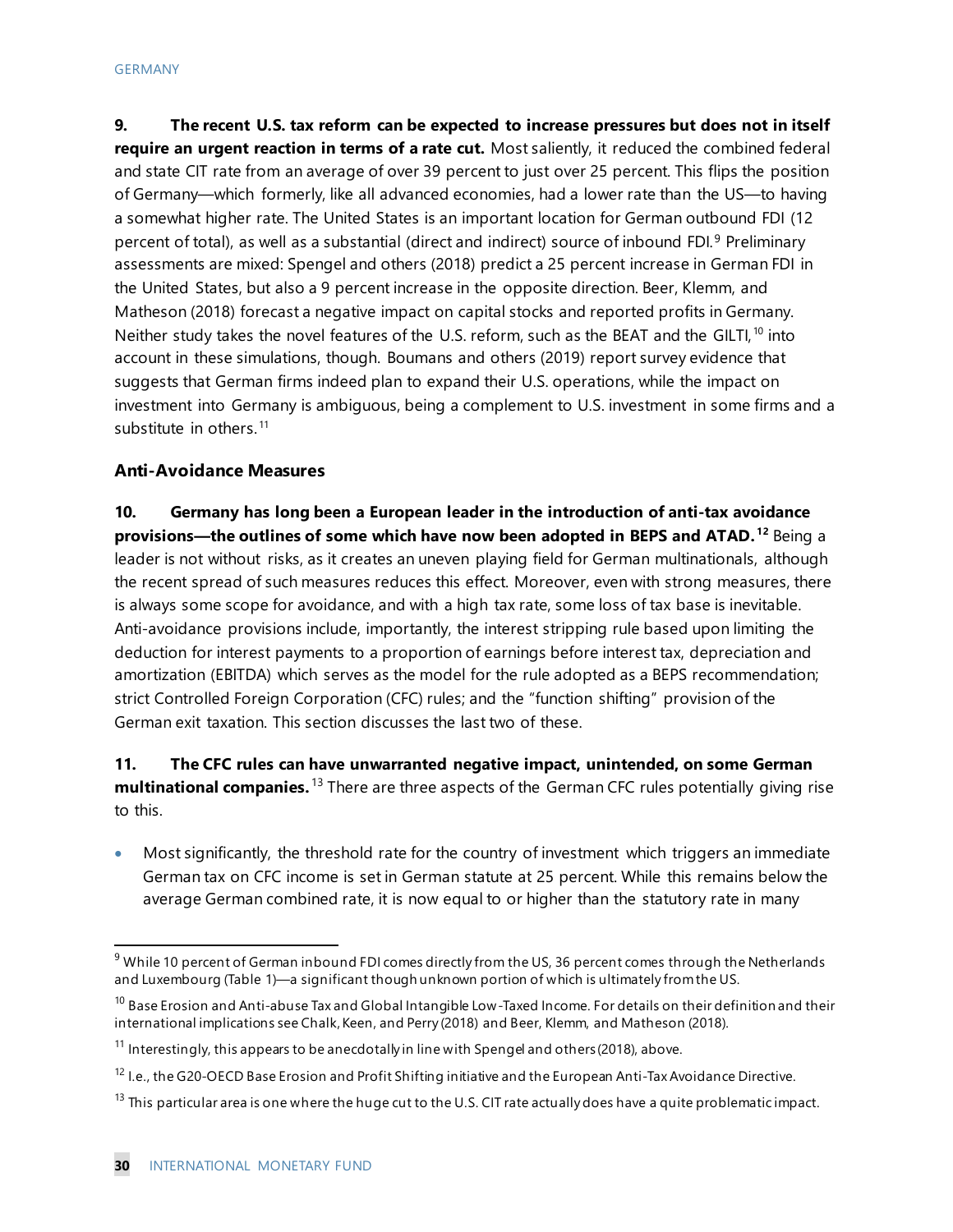large jurisdictions that are important for real German investment—now notably including the United States, particularly where outbound investment to the US goes to US states with low state CIT rates.

- The statutory definition and interpretation of "passive" is rather broad. In order to be treated as CFC income, the activity in the foreign subsidiary giving rise to the income must be deemed "passive" as opposed to active business income (as is always the case in CFC rules, as they are designed to prohibit the siting of intangible assets in low tax jurisdictions). While in regard to investments within the EU this definitional problem is mitigated by the "substance" rule set by the European Court of Justice—which negates the application of member states' CFC rules where a foreign entity within the EU has "economic substance"—this is not the case in regard to investment in the United States. Thus, the triggering rate threshold has become of great importance for investment into the United States.
- With foreign taxes creditable against FCIT only, and the CFC threshold at 25 percent, the effective tax rate on foreign investment can exceed the domestic tax rate. Foreign tax arising on income captured by Germany under the CFC rule is creditable against the German FCIT, but not the LBT.<sup>[14](#page-31-0)</sup> This means that US\$100 of income taxed in the US at 21 percent, ignoring state taxes, would normally give rise to a tax credit of US\$21—but only US\$15 of that can be used, to offset German FCIT. Thus, the total tax burden in Germany will equal US\$15 of German LBT (on average) plus US\$21 dollars of US tax, for a total tax burden of 36 percent—well above the normal tax in Germany of 30 percent.

**12. Similarly, in implementing function-shifting rules, Germany was a leader in Europe in introducing an exit-type tax.** Such taxes are generally implemented to compensate for the loss of tax revenue to the home country that may occur when assets or business activities are shifted offshore to related entities in lower cost (or lower tax) jurisdictions. Germany is quite unique in Europe for the degree to which its rules, known as "function shifting rules" in Germany, are detailed in statute, in the context of value chain reorganizations, rather than mainly referring to the OECD transfer pricing guidelines (TPGs), which address such related party business activity transfers (since 2010, in a separate Article IX of the TPGs). The German rules, while not in conflict with TPG Article IX, result in a somewhat stricter interpretation—as a result both of the function shifting rules themselves and their interaction with other aspects of the basic German transfer pricing rules. This is

<span id="page-31-0"></span><sup>&</sup>lt;sup>14</sup> Nor is "regular" foreign tax on active income, but since most such foreign income would be exempted by treaty in Germany it poses less of an issue in that case.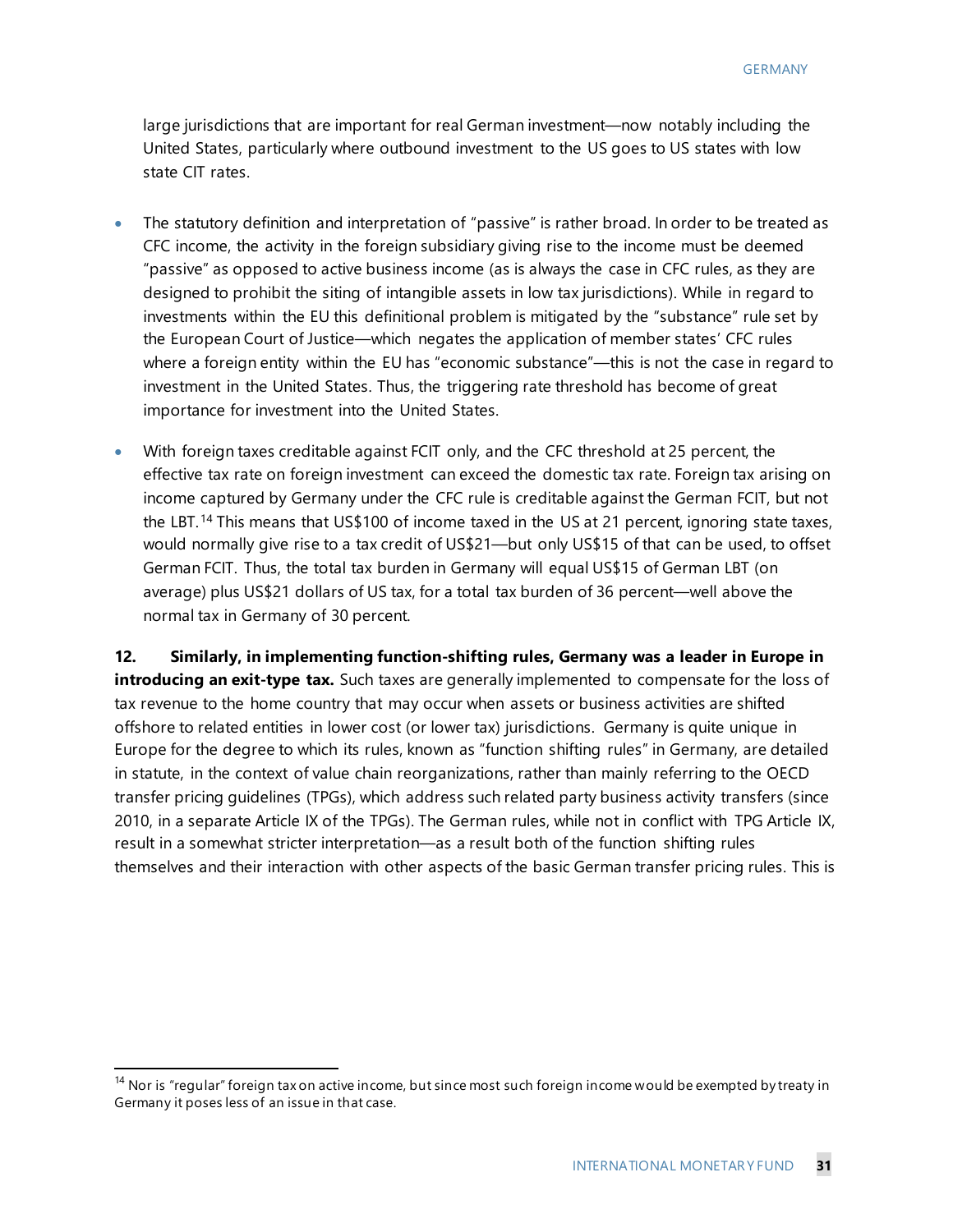a rather technical area which has given rise to quite a bit of controversy with taxpayers.<sup>[15,](#page-32-0)[16](#page-32-1)</sup>

# **C. Reform Options for Germany**

**13. Despite global downward pressures on CIT rates, Germany—as a relatively large economy—can afford to maintain an above-average tax rate.** The economics literature suggests that smaller economies have a higher tax base elasticity than large economies (Bucovetsky, 1991; Keen and Konrad, 2013). Further, the literature cited above predicting the impact of the U.S. rate cut specifically for Germany is ambiguous in regard to negative real investment impacts for Germany. And apparently, too, taxable profits were already being shifted out of Germany through various routes, previous to the US statutory rate cut, attenuating the direct impact of statutory rates in that regard.

**14. Private investment can be encouraged by direct incentives it, especially where positive externalities are present, such as for research and development (R&D).** Two options for Germany to incentivize investment include:

- *Encourage R&D investments through tax measures that specifically target R&D inputs*: This is far more effective and efficient than 'patent box' regimes that offer a reduced CIT rate on qualified income from know-how assets (IMF, 2016). R&D expenditures are widely seen as a key driver of total factor productivity growth. Germany has traditionally fully relied on encouraging firm innovation through direct subsidies without providing any tax deductions or tax credits. Currently, the government is proposing introducing R&D tax credits, but the design is not ambitious enough as it puts an upper cap on the amount of qualified R&D of  $\epsilon$ 2 million (Ministerial draft law of April 12, 2019). At the very least, the cap should be significantly increased, if not eliminated. There is no reason from the externality standpoint to target small firms, as the positive externalities are not restricted to small firms.
- *Provide accelerated depreciation*: Evidence suggests that this measure is particularly effective for cash-constrained firms (Zwick and Mahon, 2016). Accelerated depreciation decreases the user cost of capital through increasing the present value of the stream of tax deductions.<sup>[17](#page-32-2)</sup>

<span id="page-32-0"></span><sup>&</sup>lt;sup>15</sup> The Ministry of Finance notes that since the German rules were adopted in their present form in the 2008 Foreign Tax Act, they have been applied in about 160 adjustments.

<span id="page-32-1"></span><sup>&</sup>lt;sup>16</sup> An analysis of the history and effect of these rules is given in Van der Vlies (2018). The principal difference between the German rules and the OECD guidelines lies in the valuation of the transferred function.Under the OECD guidelines, ongoing businesses that are moved offshore should be valued as going concerns—which may as in Germany cover valuation by discounting the expected future income stream. But rather than taking the value from the point of view only of the "buyer" offshore, the German rules require also valuing from the perspective of a prudent German manager the potential lost future profits from the transfer. The transfer price is then determined as the average of the two estimates. This can have the effect of twice taxing half of the gain realized by the enterprise from the benefit of moving abroad—once abroad, as profits are actually realized there, but also in Germany ex ante.

<span id="page-32-2"></span><sup>&</sup>lt;sup>17</sup> One possibility is to offer a higher depreciation rate in the first year (e.g., in 2018, Canada introduced a triple first year depreciation for capital spending). The United States introduced full expensing of capital goods, the most generous form of accelerated depreciation, in 2018.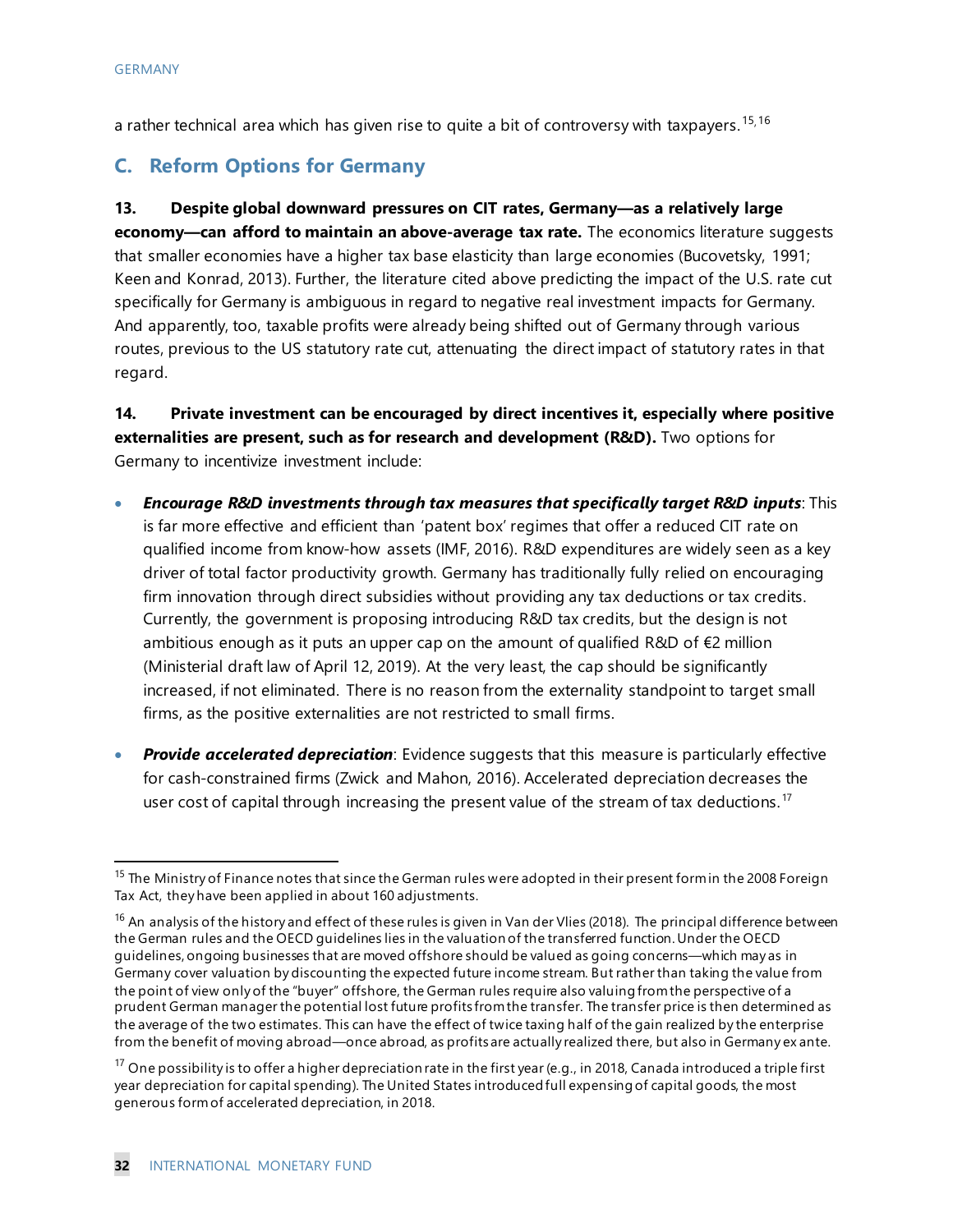Accelerated depreciation benefits firms acquiring tangible assets, since spending to create intangible assets, such as the wages of researchers, is typically expensed anyway.

#### **Reforms to Anti-Avoidance Provisions**

**15. The unintended possibility of excessive taxation resulting from CFC rules can be addressed in at least three ways.** The simplest would be to reduce the CFC threshold. This would not only reduce the number of cases covered but would also reduce the risk that countries are caught whose tax rates exceed the FCIT and therefore are not fully creditable; it would eliminate this risk if it were aligned with the FCIT rate. It could be noted that under the ATAD, the triggering rate for application of the now-mandatory CFC rules in the EU is much lower—50 percent of the applicable CIT rate in the home country. In Germany, were the ATAD rule adopted, the rate would be only 7.5 percent (as opposed to 25 percent), as the LBT is not counted for this ATAD purpose. While it is probably not advisable to go that far, it would be wise to consider dropping the CFC threshold to 15 or 20 percent to serve its original purpose. Another option is to make foreign taxes creditable against the LBT. This second solution has the advantage that it would continue to work even under any future FCIT cut. The definition of passive income could be revisited as well.

**16. From the point of view of economic efficiency, the question of exit taxation should turn on whether such moves erode the** *overall* **tax base—not merely that in the transferring country, or rather simply realize future location savings, even if perhaps in lower tax jurisdictions.** Interestingly, the German system now exempts "transfers of function" where more than 25 percent of the value transferred arises from intangible assets, in which case valuation is undertaken not on an entity/activity basis of future profit streams, but rather on an asset valuation basis. This exception was apparently intended to avoid an incentive to establish research and development activities abroad rather than in Germany—since if the results of R&D were developed in Germany, without this rule the transfer of functions tax could apply when these results might preferably be used elsewhere. This exemplifies the typical disadvantage of exit taxes, which is to discourage investment in the first place. It is not clear, however, how big this issue really is—and certainly not clear in comparison to the exit taxes imposed in other advanced countries.<sup>[18](#page-33-0)</sup>

#### **D. Reactions to International Developments**

#### **Minimum Taxes**

**17. The introduction of minimum taxes can be expected to benefit Germany, with internationally coordinated solutions particularly powerful.** The 2018 U.S. reform introduced two provisions that imply minimum taxation of inbound and outbound investment (BEAT and GILTI). A recent Franco-German proposal also proposes inbound and outbound minimum taxes, but unlike the US provisions, with mechanisms to avoid double taxation. While a unilateral adoption of minimum taxes in Germany is feasible and could protect its tax base, international coordination would be even more effective, so the strategy of a joint proposal made at the Inclusive Framework is

<span id="page-33-0"></span> $18$  It is understood that this issue is under study in the Ministry of Finance.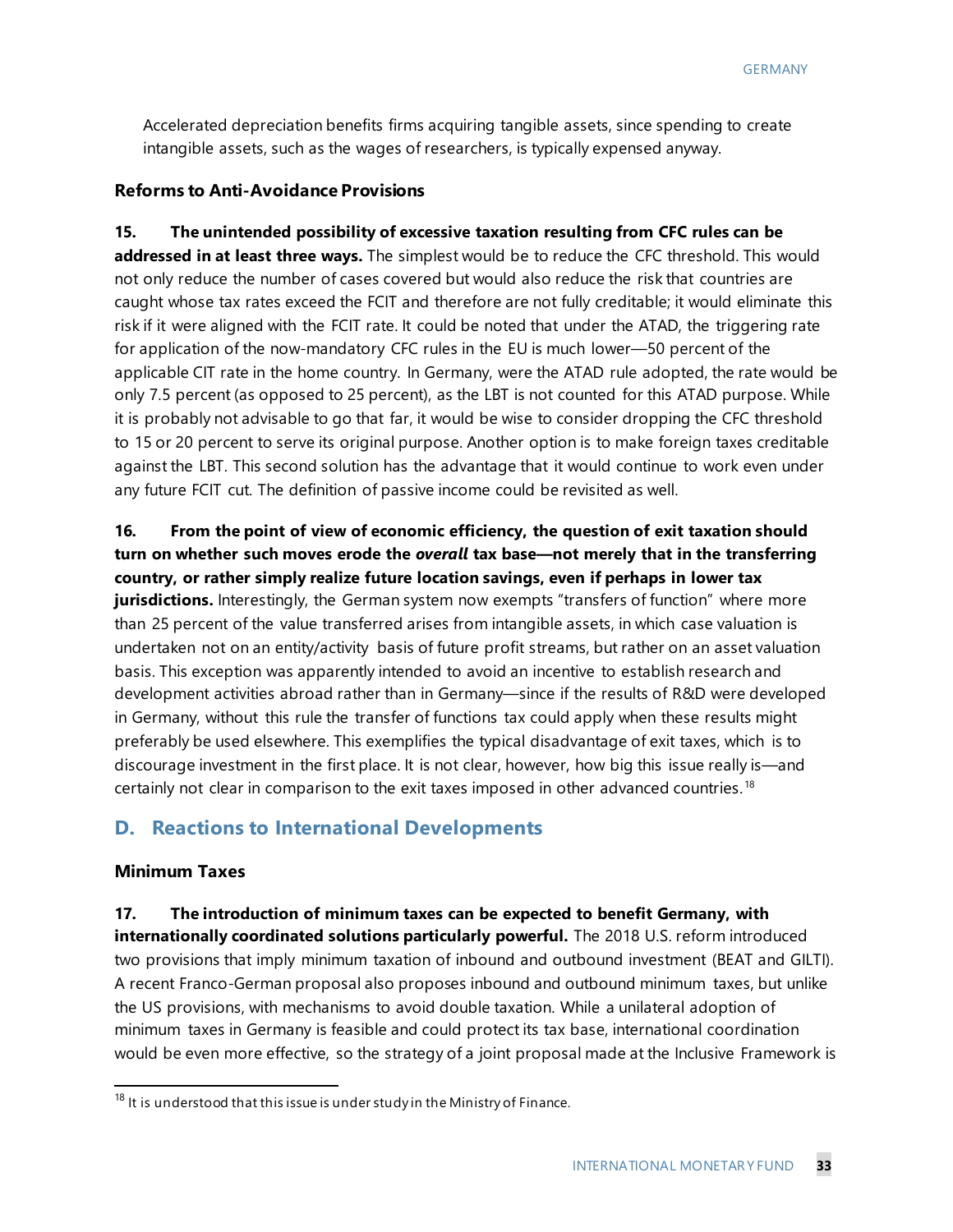promising. If a large group of countries agreed on a common approach and introduced such taxes, it would have a dampening impact on tax competition generally, allowing source countries to raise CIT rates toward the minimum tax levels, and also avoiding competition based on taxes for corporate headquarters among residence countries. Coordination to adopt similar implementation approaches would reduce compliance costs. Minimum taxes can be applied within the current international tax system or in combination with the international reform options discussed below.

**18. Efficient minimum taxes will face implementation issues that will need to be resolved, some of which are specific to Germany.** The Franco-German proposal is potentially more efficient than cruder minimum taxes but administratively more difficult. Specifically, the proposal for this minimum tax depends on effective levels of taxation in the other country. This can cause difficulties, as even aside from the difficulty in measurement, there are many reasons that tax payments can be low, even in high tax countries. Loss carry forward or accelerated depreciation, for example, can lead to temporarily low tax payments that are made up in future years. A pragmatic approach will need to be found, but there is so far no concrete consensus on how to do it. In Germany, the LBT again creates a difficulty. Notably, to prevent inbound investment in Germany from being subject to minimum taxes in home countries, it is essential that the LBT is also counted. This may be difficult to defend unless symmetrically, credit for foreign taxes is given against the LBT, as discussed above.

#### **Digitalization**

**19. Potentially significant tax avoidance by digital companies has led to an international debate about their taxation.** The debate about the adequate level of taxation should however be distinguished from the question of the allocation of taxing rights. Ring-fencing of a so-called "digital" sector should be avoided. The overall economy is becoming increasingly digitalized, rendering the identification of a digital sector difficult or impossible. In particular, ad hoc taxes, especially if applied to inefficient bases such as turnover, and if adopted in an uncoordinated fashion, can lead to over-taxation of actual profits, as well as economic distortions. Moreover, many current proposals would have strong threshold effects. It is welcome that Germany has avoided such ad hoc taxes for this sector.

**20. The growing international debate whether market countries should be entitled to taxing rights over income arising in connection with sales (or activities) in their jurisdictions is very important and represents a major shift in thinking about the international architecture, but implications for Germany are hard to assess.** It should, though, be held more broadly than just in regard, again, to the "digital" sector. One suggestion for achieving this would be to extend the definition of "economic presence" establishing taxing rights, ideally based on a new international consensus. This has always required physical presence through "permanent establishments"—but the idea that market penetration can now be so extensive without physical presence as to render the business virtually present in a jurisdiction is under discussion in OECD debate. And the idea has now been explicitly embodied in intrastate corporate taxation among US states, in a recent US Supreme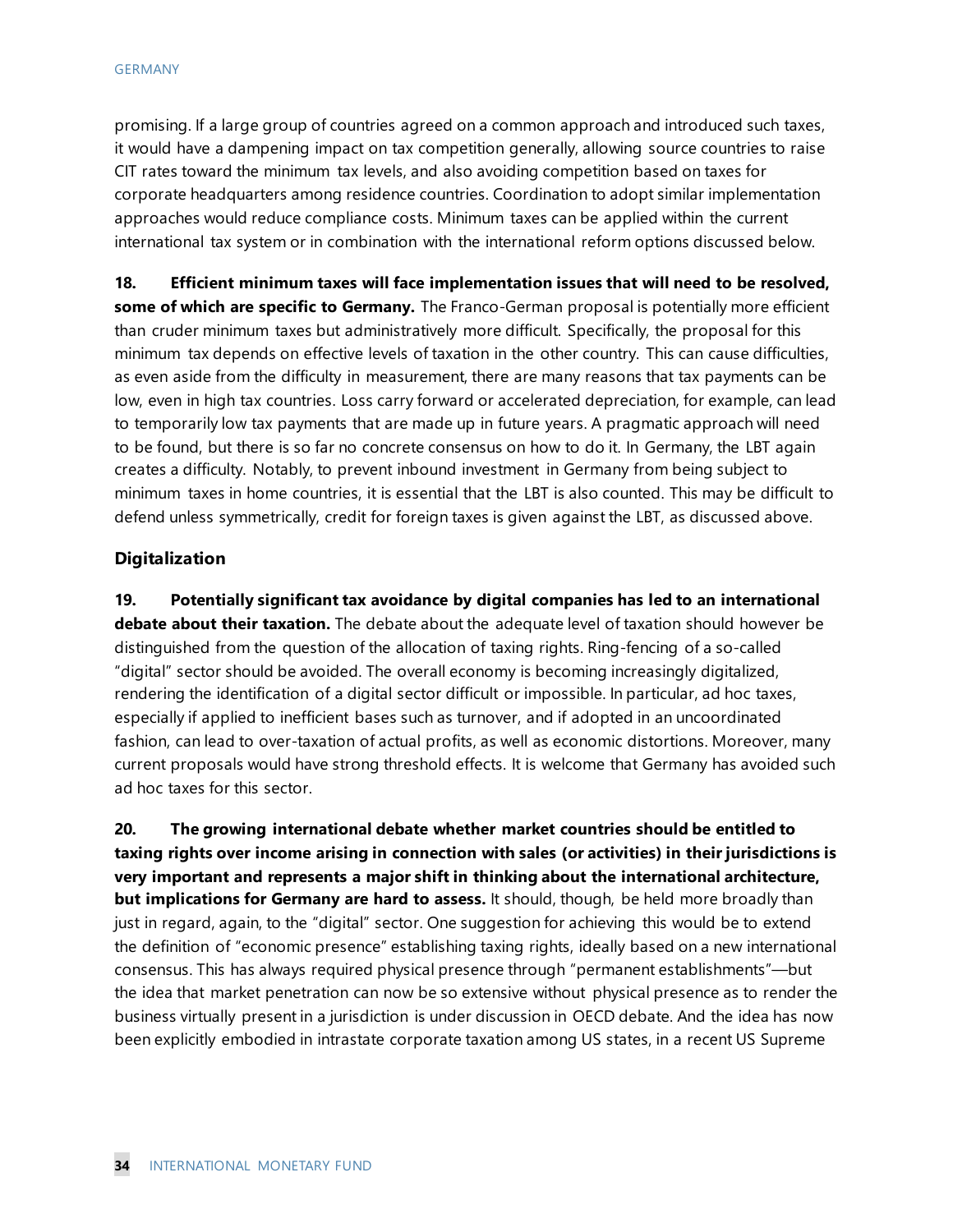Court decision<sup>[19](#page-35-0)</sup> which found that the concept of physical presence makes even less sense in light of the modern economy and technology. While likely important for Germany, there are unfortunately no data available that would permit assessing the likely implications for Germany of a move to more generally recognized broader concept of permanent establishments.

#### **Formulary Methods**

## **21. Formula apportionment (FA) approaches mitigate profit allocation issues, including due to increased digitalization of the economy, but are less effective in reducing tax competition.** Under FA, the accounts of all affiliates are consolidated at the group level (hence this is referred to as "unitary taxation"), rendering classical profit-shifting techniques among related

entities irrelevant, although manipulation of allocation factors would be possible. The consolidated profit is then allocated across jurisdictions using a formula. The allocation factors can reflect the location of production (e.g., payroll, number of employees, and tangible assets) and/or sales. The greater the weight on sales, $20$  the more the tax deviates from the current production-based system toward a destination-based system, and the more robust it becomes to tax competition given that consumers are far less mobile than most inputs to production. While jurisdictions maintain their sovereignty over the tax rate, agreement on a common tax base is needed for the system to work efficiently. To the extent that jurisdictions try to attract factors that enter the allocation formula, tax competition would continue.

# **22. Of most relevance for Germany is the EU proposal of a common consolidated corporate tax base (CCCTB) is a form of FA that has attractive features as it reduces opportunities for transfer mispricing and other tax planning schemes within the EU.** Shifting profits outside of the EU would remain possible, however.<sup>[21](#page-35-2)</sup> Fuest, Hemmelgarn, and Ramb (2007) estimate that the CCCTB would lead to a reduction of the German CIT base of 17 percent. The European Commission (2016) found that the German CIT revenues would decline by 0.24 percent of GDP<sup>[22](#page-35-3)</sup> (about 15 percent of CIT revenue) as a result of the CCCTB. That does not mean that a CCCTB may not be in Germany's interest: first, the revenue losses could be smaller if a slightly broader tax base is chosen than the one in the current proposal; second, the reduction in administrative costs and future losses from profit shifting would need to be considered, too; third, the rate could be adjusted if necessary.

## **23. Proposals for residual profit allocation (RPA) embody some of the aspects of FA, though they may be relatively easier to implement as they (as typically proposed) preserve the arm's length pricing method for routine profits and are more likely to be revenue neutral for Germany.** They do, however, come with their own challenges. While RPA reforms differ in their

<span id="page-35-3"></span> $22$  Table 39, page 150.

<span id="page-35-0"></span> <sup>19</sup> *South Dakota v. Wayfair, Inc.*, 585 U.S. \_\_\_ (2018) (138 S. Ct. 2080)

<span id="page-35-1"></span> $^{20}$  "Sales" would then need to be measured on a destination basis, as is the case in the existing subnational FA schemes, such as in the United States.

<span id="page-35-2"></span><sup>&</sup>lt;sup>21</sup> The CCCTB as proposed in 2016 also foresaw allowing for super R&D deductions and an allowance for corporate equity (ACE).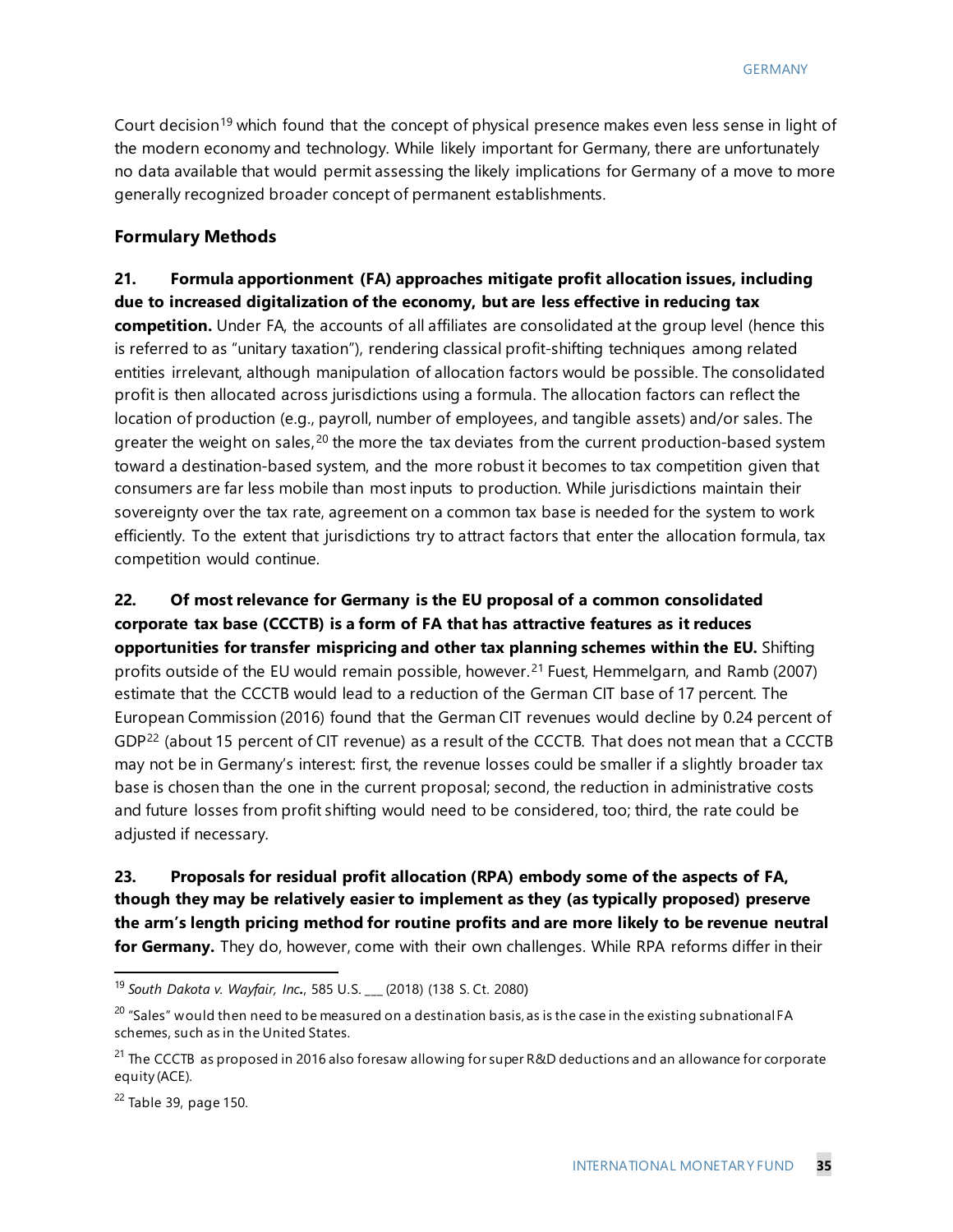details, the main idea is to tax routine returns—defined based on some indicators of routine profits such as a markup—in the source country. The difference between total group profit and total routine profits—i.e., the "residual"—would then be allocated based on a formula, e.g., based on sales by destination. While RPA proposals are currently mainly discussed in connection to taxing digital companies, the difficulties of allocating profits in the presence of intangibles arise more broadly, and the solution should therefore not be restricted to a ring-fenced sector. Estimates suggest that Germany at present taxes profits that are roughly equal to routine returns**—**based on a markup of 10 percent of the economy fixed assets (Figure 5). However, such estimates crucially depend on the exact proxy for routine profits, reflecting the practical challenge with this reform option. Moreover, as in the FA approach, the allocation of redistribution of profits across countries will depend on the chosen formula.



#### **24. The LBT could provide an obstacle in implementing the CCCTB or a global FA in**

**Germany.** If the LBT is maintained independently, it would still require transfer prices to determine its base, increasing compliance costs and failing to remove transfer price manipulation incentives. One solution might be to align its tax base. In that case, the tax base allocated to Germany could then be allocated further among municipalities, possibly by a different formula, as this would then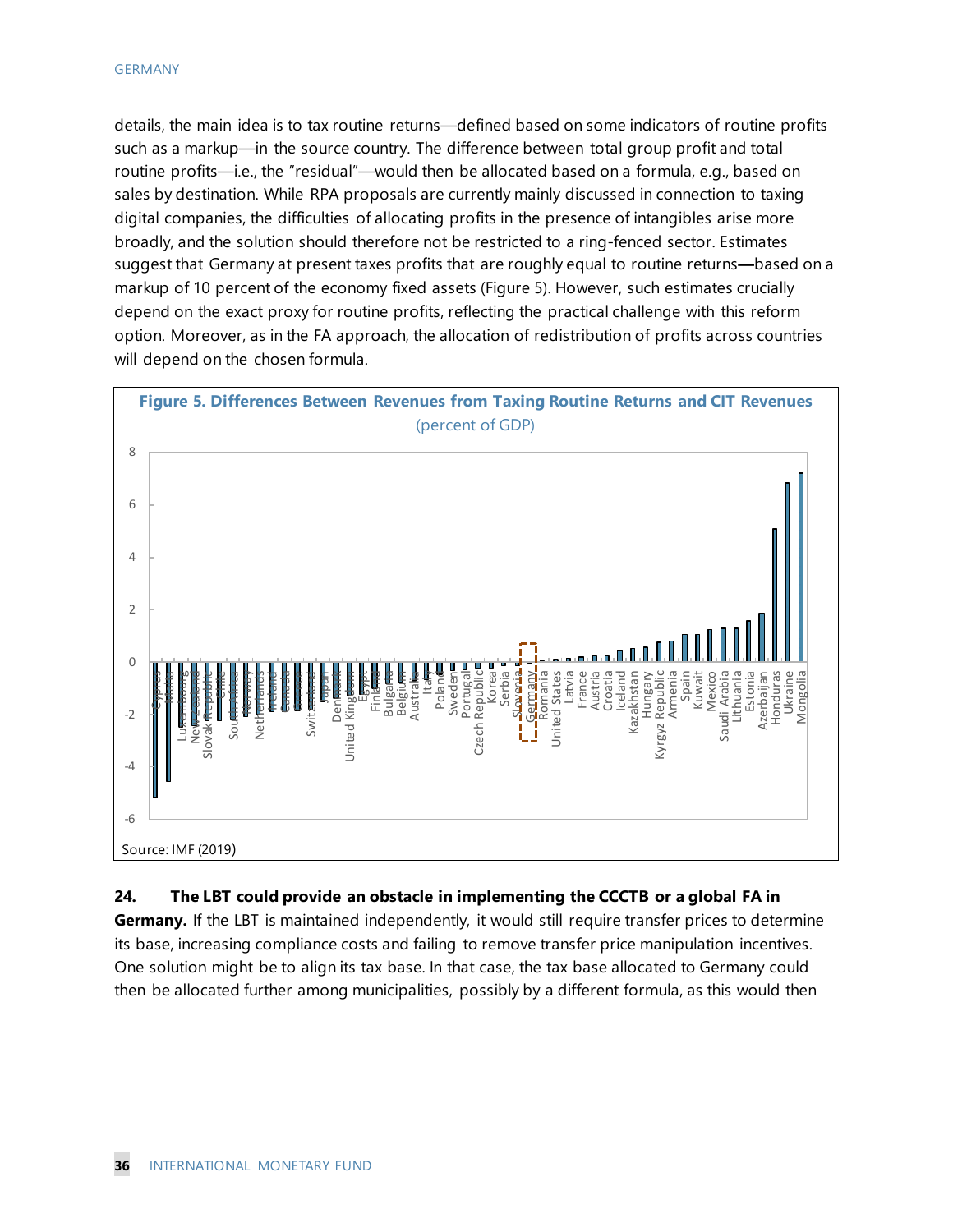be an internal affair. However, there appear to be some constitutional constraints to full equalization of tax bases,  $23$  which should otherwise already take place now, independently of a move toward FA.

#### **Destination-Based Taxation**

# **25. Destination-based cash-flow taxes (DBCFTs) are currently not on any country's agenda, but their likely strong impact if adopted by a major economy suggests a need for an analysis of their potential impact on Germany.** Estimates in Hebous, Klemm, and Stausholm (2019) indicate that countries with trade surpluses and high incomes are generally more likely to lose revenue. However, surprisingly, Germany is found to gain revenues from a hypothetical DBCFT

in 2011, $24$  reflecting again the weak revenue performance of the current CIT. The hypothetical DBCFT, under which there is no profit shifting or other avoidance, would then raise more, despite the loss of revenue on net exports. Results using updated data, however, show that Germany would likely lose revenue from a DBCFT in more recent years (Figure 6) as the trade surplus has increased even further. Moreover, as businesses currently under PIT would also move to a DBCFT, some additional losses in PIT revenues would likely increase the revenue loss further. It is important to



note, however, that a unilateral adoption in another country would have potentially severe repercussions for Germany and other countries, because this would reduce the DBCFT adopting country's effective tax rate on export-related rents to zero, creating powerful incentives to shift activity and profits out of Germany and into that country.

# **E. Labor Taxes**

#### **Personal Income Tax**

#### **26. Labor income is taxed at progressive rates, with married couples taxed at their average**

**income.** The subsistence level (currently €9,168) is not taxed. A unique feature of the German PIT is that the marginal rate rises steadily (with the slope changing once) from 14 to 42 between €9,168 and €55,960. Thereafter it remains flat, with one step rise to 45 percent at €265,326.

<span id="page-37-0"></span> $^{23}$  The main argument is that taxing rights are allocated to different levels of government and if tax bases were the same, municipalities do not have a right to levy a CIT.

<span id="page-37-1"></span> $24$  The study uses that year because it allows the greatest number of observations across countries.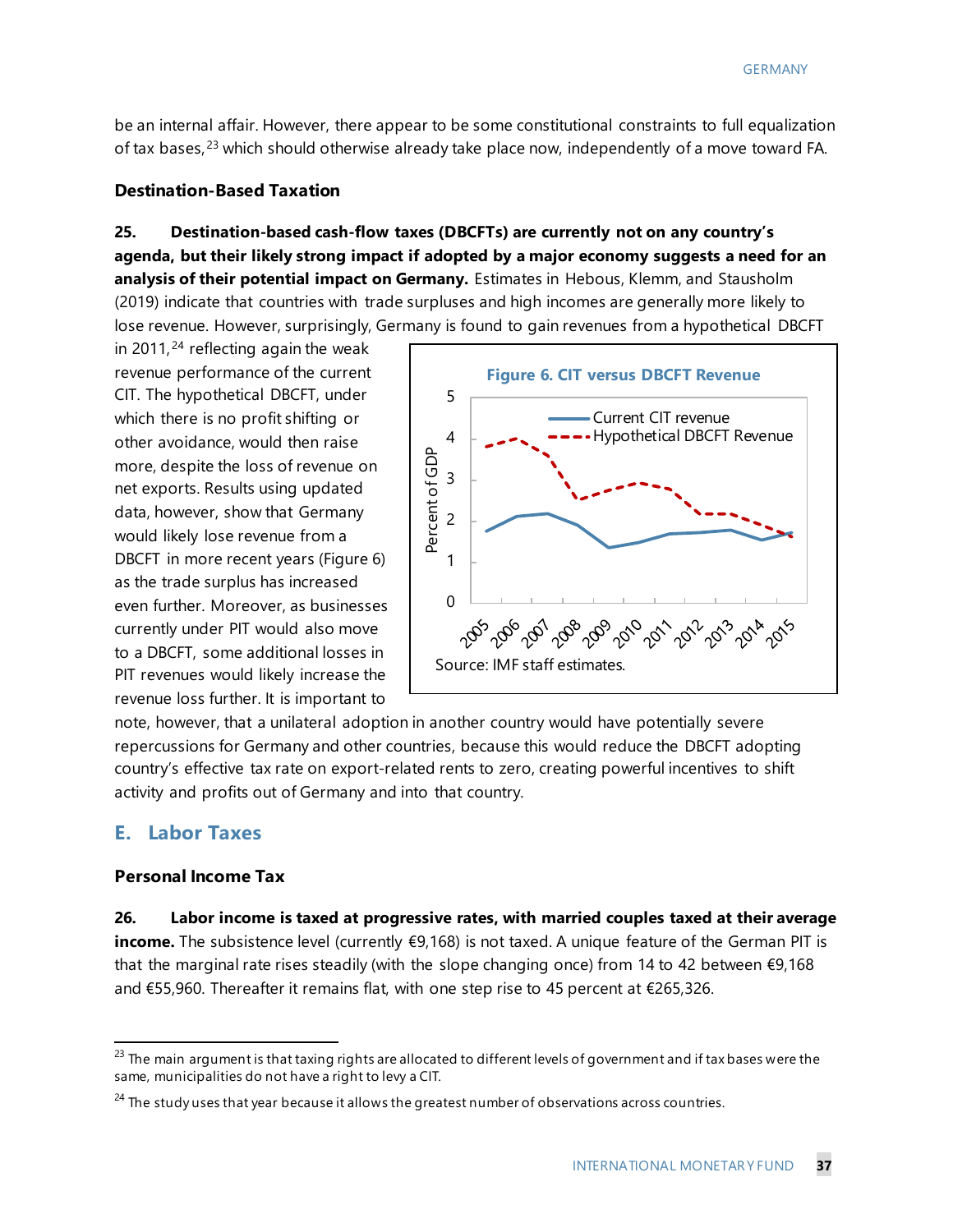**27. The joint assessment of couples reduces their average tax rate but raises the marginal tax on the secondary earner, reducing his or her incentive to supply labor.** Figure 7 compares marginal tax rates of a single individual to a married person with the same income whose spouse

earns a constant €40,000. It reveals that the marginal tax rate is increased dramatically for low-paying work of married persons compared to singles (while it is reduced slightly once income exceeds the partner's). The effect is stronger the greater the partner's income, and in the extreme case, with the partner earning twice the threshold for the maximum PIT rate (i.e., €0.53 million), the marginal tax rate would be 45 percent from the first euro earned by the secondary earner. The increase in marginal tax rates of secondary earners



therefore reduces incentives to supply labor at both the extensive and intensive margins for lowpaying jobs.

**28. Any reform proposal to address the negative labor supply effect of the current system will need to reflect various tradeoffs and legal constraints.** Many advanced economies have moved toward individual taxation,  $25$  which fully resolves the problem of high marginal tax rates for secondary earners but has the disadvantage of treating households with similar incomes very differently, depending on how these incomes are distributed. In the German legal context, the subsistence level must remain untaxed. This is implemented through the tax-free allowance, which is set at the subsistence level for an individual, and therefore automatically doubles for a couple under the current system. A move to unadjusted individual taxation would therefore cause issues with oneearner couples, where the earning partner is legally obliged to support the other but would be taxexempt on the subsistence for one person only. Moreover, any system must not treat a married couple less favorably than two individuals, given constitutional constraints. This would not rule out individual taxation, but prevents any "marriage penalty," as exists in some countries.

#### **29. The Scientific Advisory Council to the Federal Ministry of Finances prepared a study assessing three reform proposals** (BMF, 2018a). These are two existing reform proposals [26](#page-38-1) and a

<span id="page-38-0"></span><sup>&</sup>lt;sup>25</sup> Exceptions include the United States.

<span id="page-38-1"></span><sup>&</sup>lt;sup>26</sup> They have been made by various experts, see previous discussion in Sachverständigenrat (2013).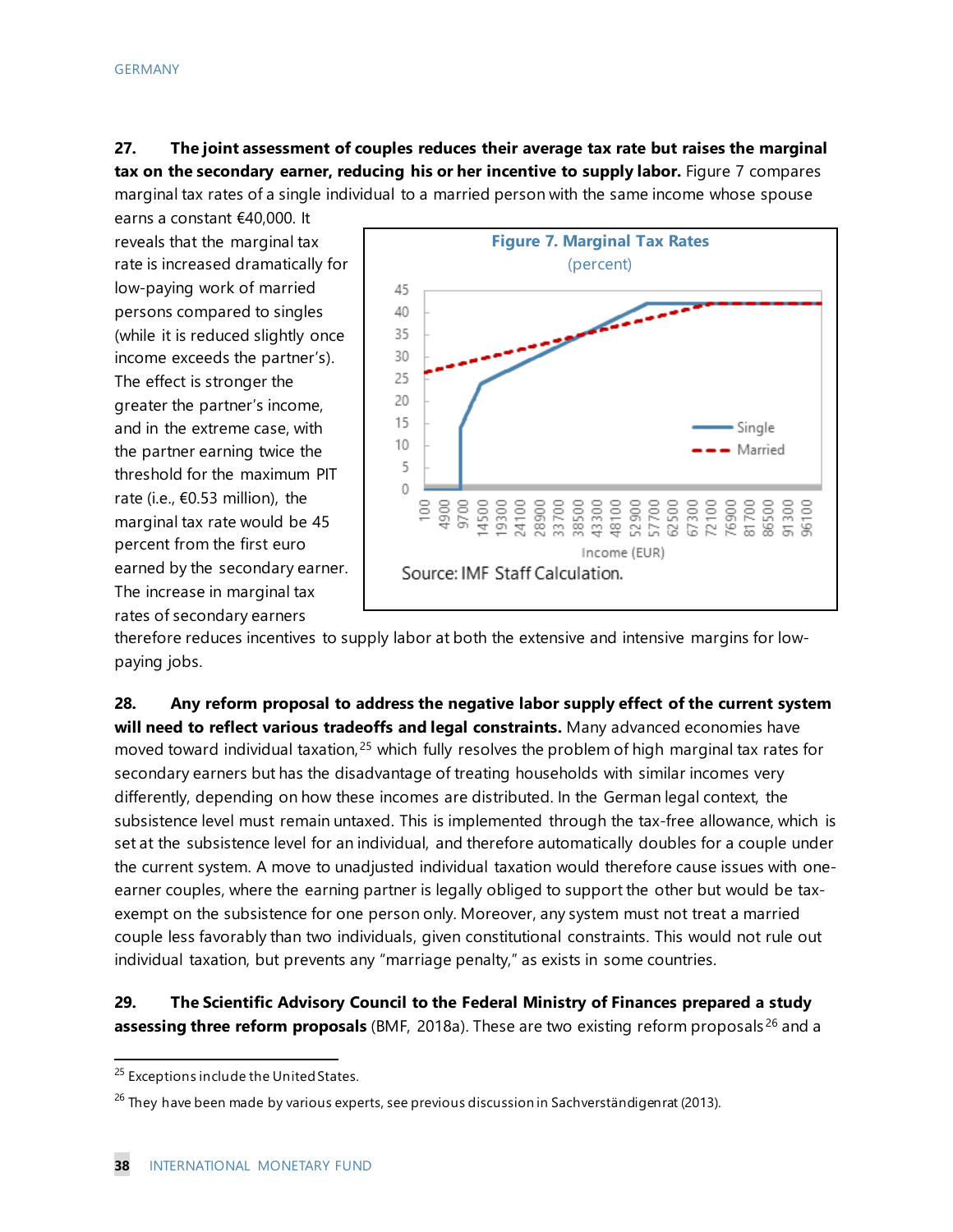new one. In their assessment the existing proposals would do little do reduce marginal tax rates on secondary earners, while their new proposal fares better. They also stress the importance to a comprehensive approach including the social security system. The three proposals are:

- Real splitting: In this proposal couples are taxed individually but can transfer income between themselves up to a maximum amount. It is therefore very similar to the current system, except that there would be a cap on the tax benefit from sharing the income. This proposal would therefore have little impact, except for couples with very large differences in earnings.
- Transfer of unused allowance: This proposal also starts with individual taxation but allows transferring only any unused part of the tax-free allowance. This would still discourage taking up work for the secondary earner, as this would lead to a loss in tax benefit of the first earner at their higher tax rate.
- Additional married couples' allowance: Again, this starts with individual taxation, but there is an additional allowance for married people, which is withdrawn at 50 percent of the partner's income. This proposal still involves high marginal tax rates for secondary earners, but the 50 percent withdrawal rate mitigates this compared to the other proposals.

**30. The mission prepared two additional proposals, which have the benefit of dramatically reducing marginal tax rates for secondary earners, while ensuring that the subsistence level is untaxed for all couples.** These proposals, too, start from the premise of individual taxation but with modifications to ensure that at least the official subsistence level for a couple of €15,540 remains tax free, even if there is only one earner.

- Tax allowance for couples: The first proposal is to offer one additional allowance of  $\epsilon$ 6,372 for couples, with each partner keeping one standard allowance. Unlike previous proposals, the additional allowance would not be withdrawn, thereby avoiding any negative impact on labor supply of the spouse. This proposal would have the disadvantage of favoring well-off individuals for whom the increase in the allowance is worth more. As shown in the left panel of Figure 8, this reform reduces marginal tax rates for secondary earners so that they match those of a single until both incomes are equal. Thereafter they are briefly below those for a single, as at that point it makes sense to shift the additional allowance to the higher earner. The revenue impact of this reform is likely negative, but as the value of the allowance depends on marginal tax rates, estimating it will require micro data, unavailable to the mission.
- Tax credit for couples: The second proposal offers a tax credit instead, worth exactly the tax that an individual would pay on income of €15,540 (the subsistence level for a couple), which comes out at €1,277. Again, this would not be withdrawn, thereby avoiding any increase in the marginal tax rate of secondary earners. This reform achieves a perfect match of marginal tax rates with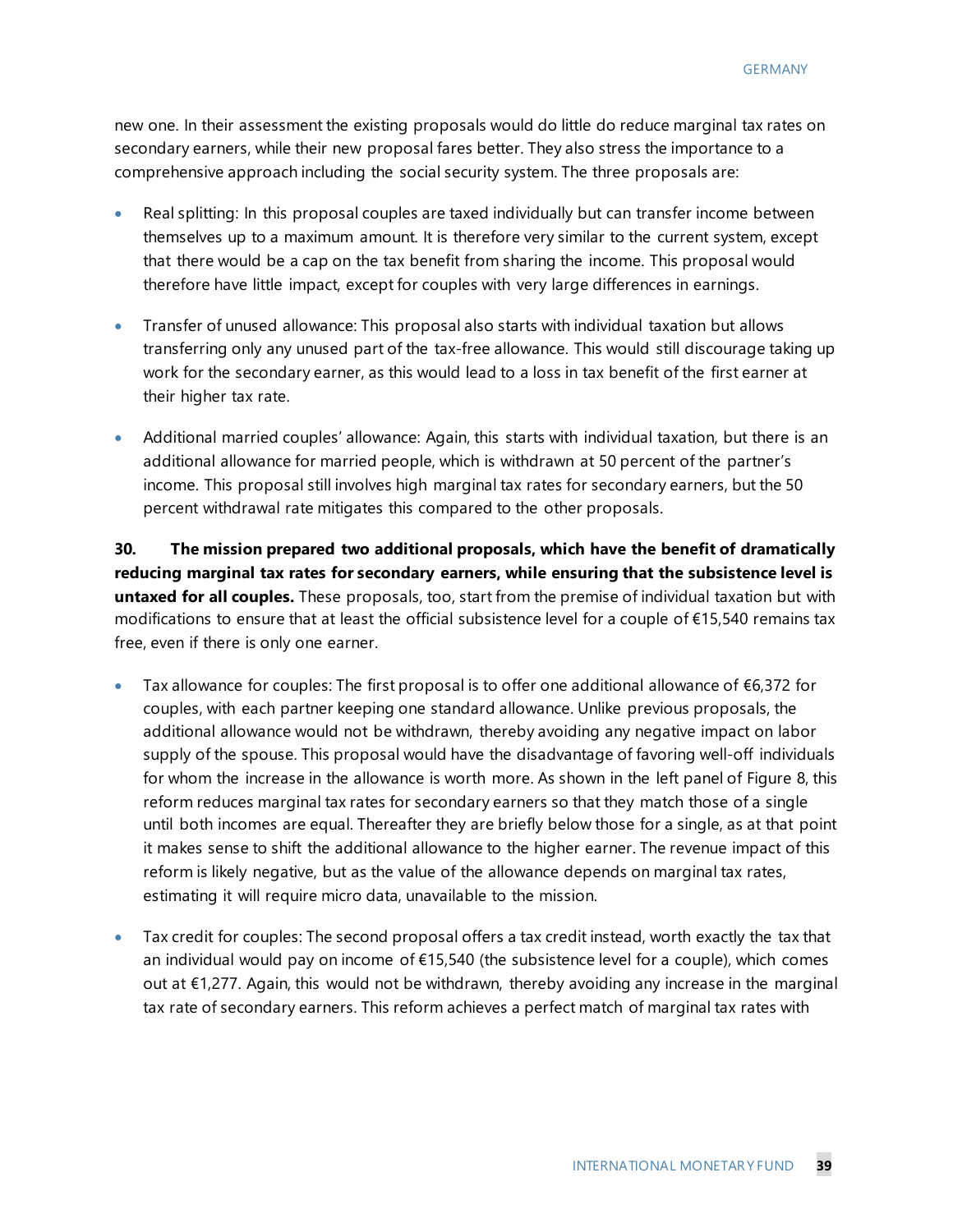those of an individual (left panel of Figure 8). The static revenue impact of this reform is slightly positive. [27](#page-40-0)

**31. Under the reform proposals, however, average tax rates would be higher for households with very low earning spouses compared to the current system, revealing the tradeoff between ensuring work incentives and treating households similarly independent of their income distributions.** Average tax rates remain below what they would be if simple individual taxation were adopted (Figure 8, right panel); at higher earnings levels the average tax rates for the second spouse are somewhat lower under the proposed system than the current one.



#### **The Labor Tax Wedge**

**32. The PIT described above is augmented by a surtax.** This so-called solidarity surcharge is 5.5 percent of the PIT liability. Its introduction was partly motivated by the need to cover the costs of German reunification, but its revenues are not formally earmarked. According to the current coalition agreement, it is meant to be abolished for lower and middle incomes from 2021. The surtax does not raise fundamental tax policy considerations, apart from creating a less transparent system than what a simple increase in tax rates could have achieved (the reason for the surtax structure is that it accrues to the federation, while PIT is split among the federation, the federal states, and the municipalities). It raises interesting political economy issues: whenever a temporary tax is introduced

<span id="page-40-0"></span><sup>&</sup>lt;sup>27</sup> The current joint system costs €22.6 billion compared to individual taxation (BMF, 2018b). The cost of the tax credit would be up to €22.5 billion (calculated as €1277 per couple for 17.6 million couples (Statistisches Bundesamt), which is a slight over-estimate, as not all couples will have sufficient tax liabilities to use up the full credit).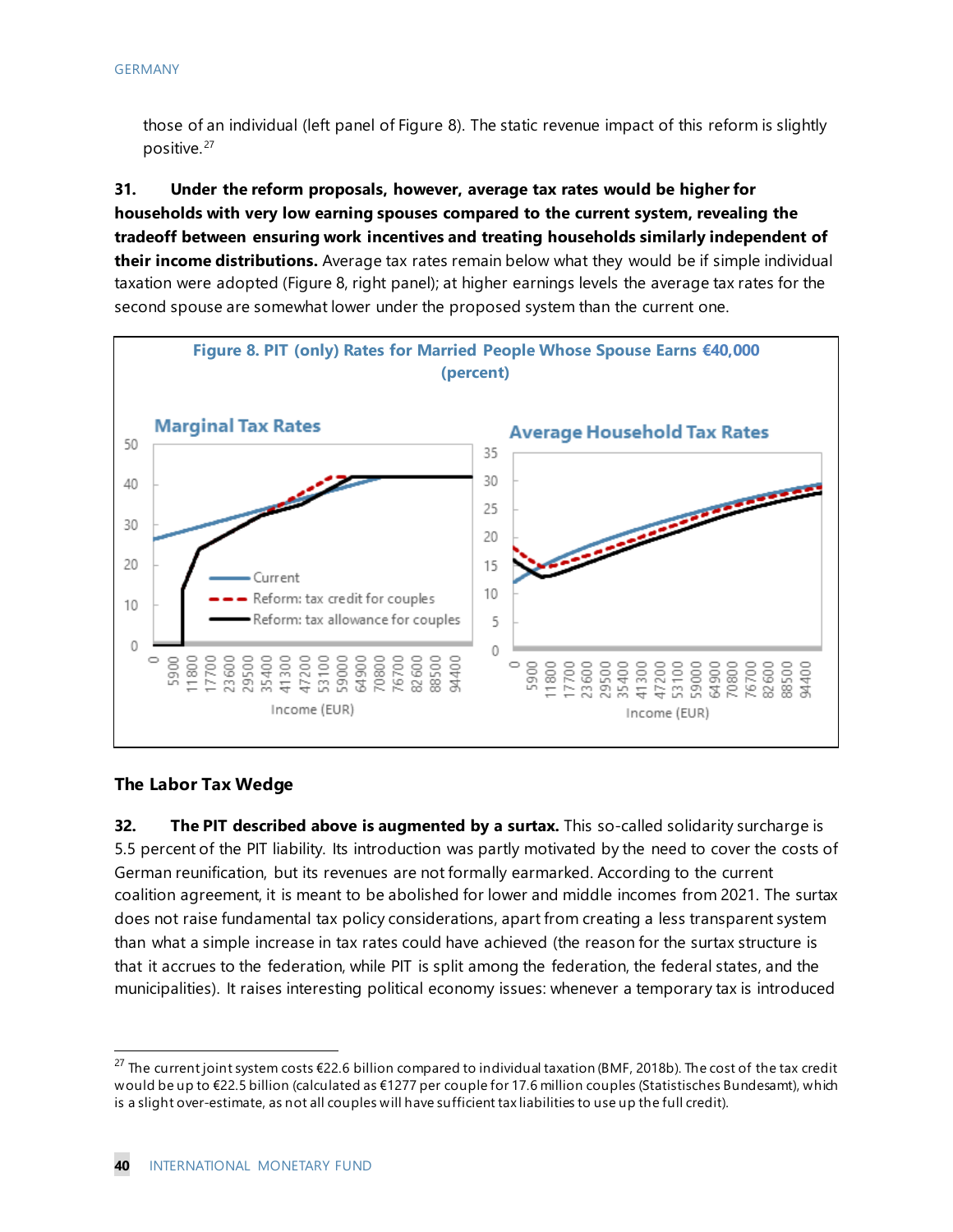in a progressive manner (such as the solidarity surcharge) then its simple abolition is necessarily regressive, creating potential pushback.

**33. More importantly, the labor tax wedge is augmented by social security contributions totaling 38.75 percent.** Contributions are payable for pension (18.6 percent), unemployment (2.5 percent), health (14.6 percent) and long-term care (3.05 percent) insurance, up to an upper earnings limit of €80,400 for pensions and unemployment, and €54,450 for health and long-term care. Half of the contributions are paid out of the wage and the other half is paid by the employer (which does not indicate the incidence). The employee's share of contributions is to some extent deductible from PIT.[28](#page-41-0)

**34. The resulting total marginal tax wedge ends up with an odd shape peaking at around 64 percent for taxable incomes just below €54,450.** Figure 9 shows the marginal and average wedge, with an annotation explaining each kink in the marginal rate schedule. As shown, the schedule is progressive over some range and regressive thereafter.<sup>[29](#page-41-1)</sup> The regressive part is the result of the upper earnings limits for social insurance contributions. In interpreting this, the different



<span id="page-41-0"></span> $^{28}$  They are deductible up to a limit of €1900. However, if long-term care and 96 percent of health contributions alone exceed this amount, they are deductible without limit.

<span id="page-41-1"></span> $^{29}$  Indeed, over the range of 67 to 100 percent of per capita income, Germany's tax and social security system is more progressive than in the average OECD member, while Germany's system is among the less progressive systems as incomes rise from 100 to 167 percent of per capita income (Annex, Figure A2). Comparative data for further income increases are not available, but Germany's system would certainly turn regressive over ranges where the social security contribution is phased out.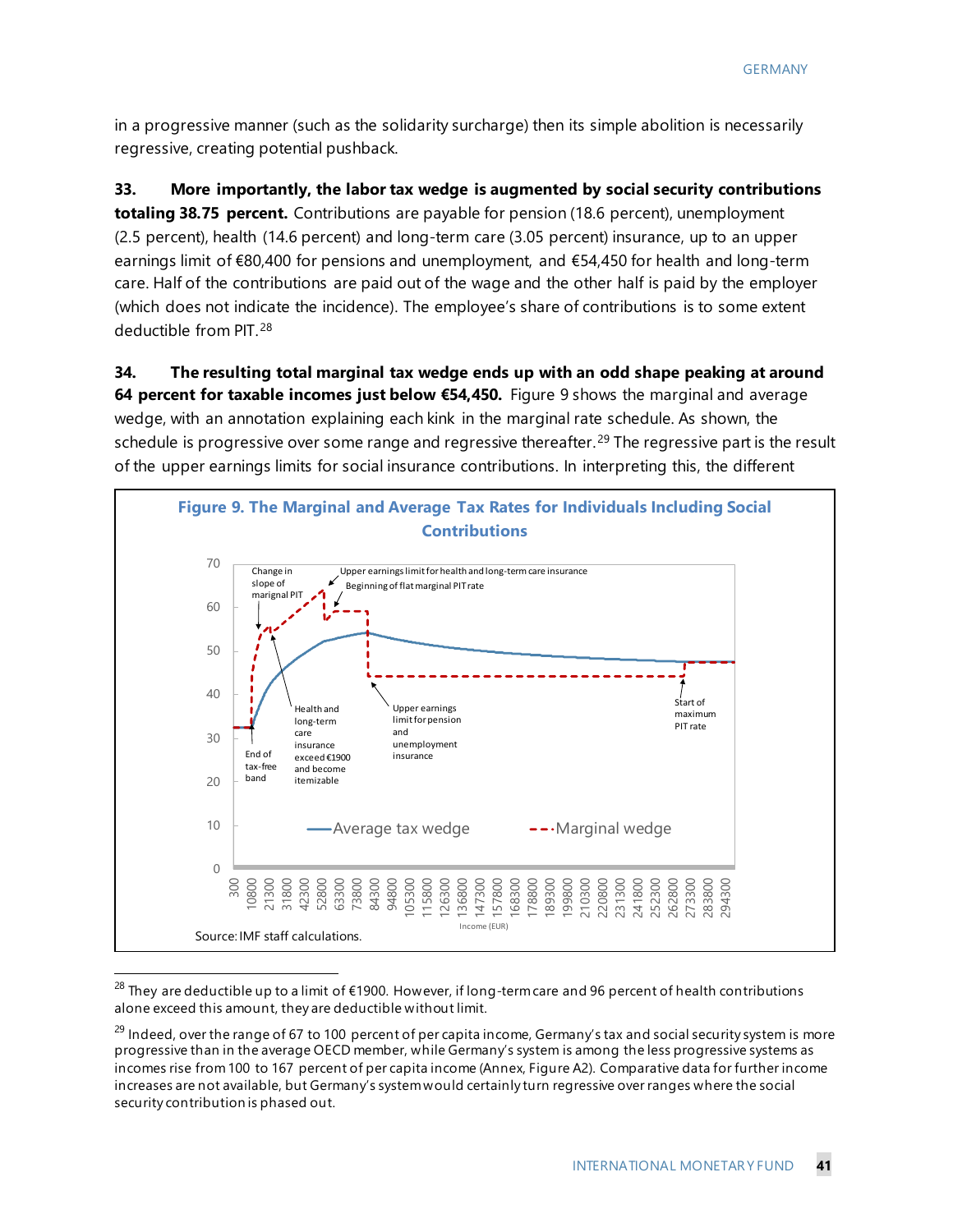nature of social security contributions should be considered, too. From a taxpayer perspective, the pension and unemployment insurance contributions lead to earnings-related entitlements, so they represent savings (for pensions) or insurance fees (for unemployment). The health and long-term care contributions also lead to entitlements, but those are not earnings related, so these contributions are in their nature much closer to taxes.

**35. The PIT reforms considered above would reduce the total tax wedge for secondary earners, but the wedge would remain quite high as a result of social contributions, still exceeding 30 percent on the first euro** (Figure 10). This could be further reduced by considering the health contributions. The free insurance of spouses implies that a spouse beginning to work leads to paying contributions without getting any additional health benefits. An additional charge for insuring otherwise uninsured



spouses in single earner households would address this.

**36. Addressing the very high marginal tax wedges for incomes around the median would require further cuts in the PIT or social security contribution rate.** The suggested couples' allowance or credit would not address the peak tax wedge that applies around median incomes. This would have to be achieved by cuts to the tax or social security contribution rates. Options include flattening the PIT schedule by increasing the starting point for the 42-percent tax band or reducing one of the social contributions with a weak link to entitlements—health or long-term care. Of course, any resulting shortfall in the insurance funds should then be covered by budgetary transfers from general revenues. Another option would be to lower the health contribution rate, while raising or abolishing the upper limit in a revenue-neutral fashion.<sup>[30](#page-42-0)</sup>

**37. The preferred approach to reducing the tax wedge should not only consider the impact on the shape of wedge but also the impact on aggregate demand.** Notably, if the reduction is achieved by reducing social security contributions, it would be preferable to reduce the employees' share. While it is irrelevant in the long run whether the employers' or employees' contributions is cut, in the short term, with wage agreements fixed, a cut to the employees' contribution would add more rapidly to disposable income and support external adjustment.

<span id="page-42-0"></span> $30$  See also Bach, Haan, and Harnisch (2018) for suggestions on how to make social security contributions progressive.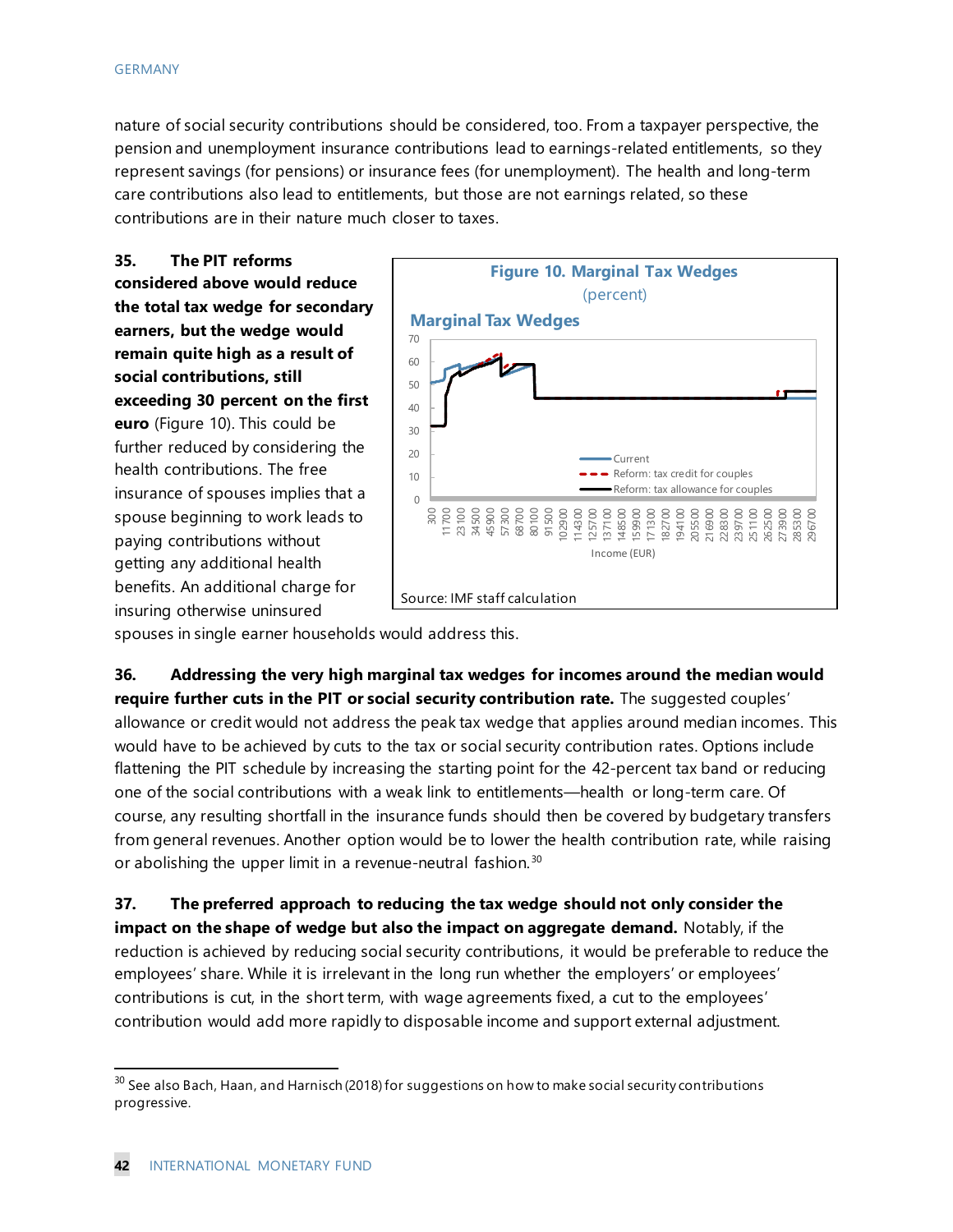#### **Marginal Employment**

**38. The current approach to addressing the high marginal tax rates of secondary earners is through a special regime for marginal employment** ("mini jobs"). This alternative regime can be elected for jobs paying up to €450 per month. More than one such job can be taken, provided total earnings remain below this limit. Under this scheme the PIT is covered through a final 2 percent charge, social security contributions are reduced from 38.75 to 31.7 percent, or to 28 percent if the employee opts out of the pension insurance. Unlike the usual split, the employer is liable for the full 28 percent, the employee only covers the optional 3.7 percent pension contribution. Apart from pension rights (if chosen), the payments of the reduced social security charges do not provide any entitlements (i.e., to health, long term care or unemployment benefits).

#### **39. The marginal employment scheme is attractive in specific cases, but has major**

**drawbacks.** For low-income individuals, the scheme implies higher taxation than the standard system, under which such incomes would remain below the annual tax-free allowance. In terms of social security contributions, the total rate is slightly lower, but comes with the disadvantage of not earning entitlements (other than optionally for the pension system). As a result of these two disadvantages, the scheme is attractive mainly for people taking up a minor additional job or married to an employed spouse, as in those cases the reduced tax rate is of advantage and social insurance benefits are already accessible. The scheme therefore has the following disadvantages:

- It encourages labor supply of secondary earners, but only for minimal activities. The suggested allowance or credit for couples would achieve a greater tax reduction for larger incomes of secondary earners.
- It provides beneficial tax treatment without regard to the overall economic situation of an individual, as applicability is unrelated to earnings in any regular employment.
- It creates threshold effects, preventing employers from raising hours or pay incrementally. Indeed, marginal tax rates can exceed 100 percent when exceeding the threshold, because at that point all earnings will turn taxable if the personal allowance is already used by another job or the spouse's income.
- The severe restrictions to entitlements related to social security charges may create vulnerabilities. E.g., if used for secondary employment of spouses, they will not earn independent entitlements to unemployment.

#### **40. There is an additional scheme for medium-level jobs, which has promising features.**

The "midi job" scheme applies for earnings between €450 and €1300 (€850 until July 1, 2019). Unlike the mini job scheme, all of the standard taxes apply, and the employer pays the standard rates. However, social security contributions are phased in for the employee, while leading to the usual entitlements.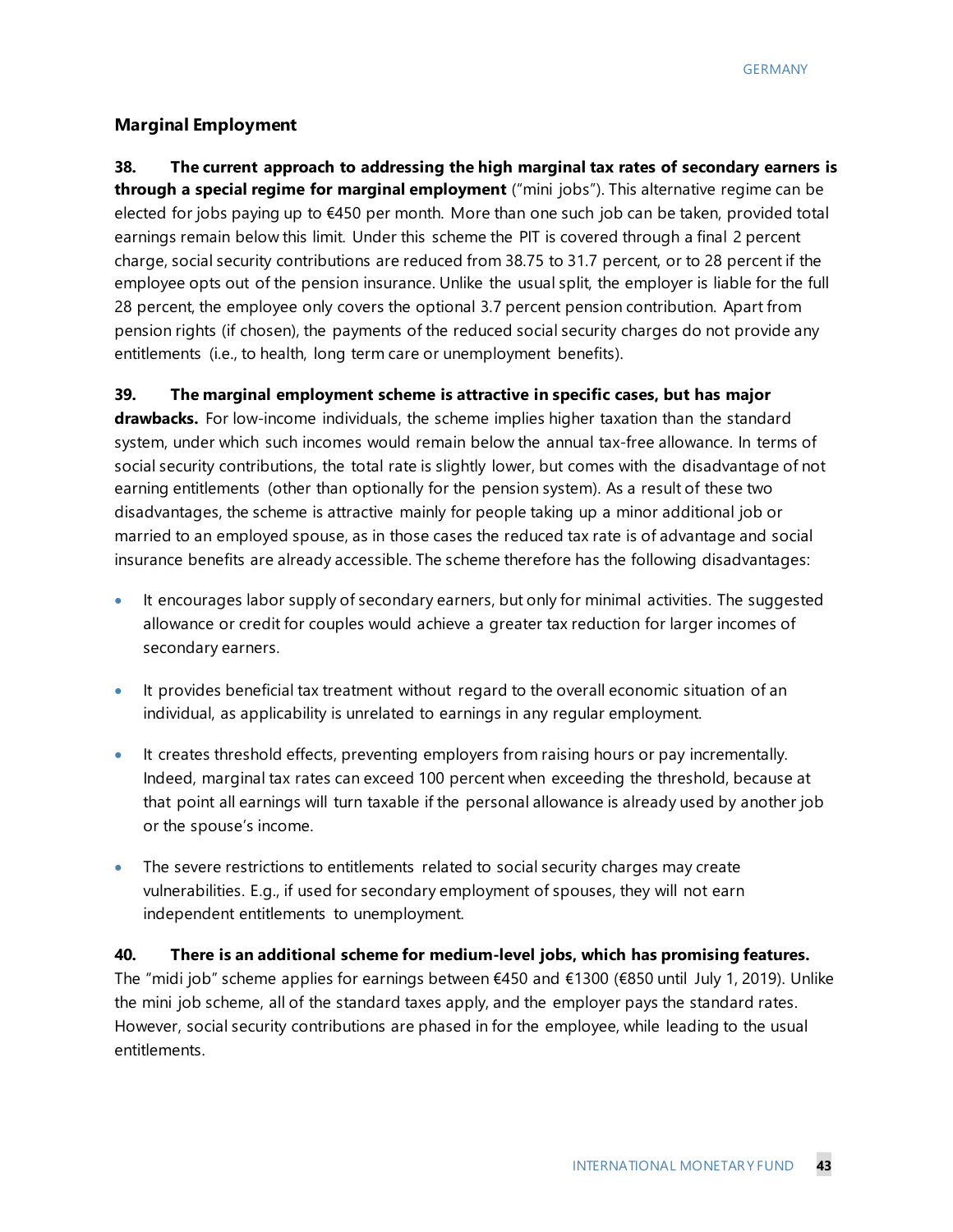| <b>Federal State</b>                         | # Municipalities Average Min Max |      |     |            |
|----------------------------------------------|----------------------------------|------|-----|------------|
| Baden-Württemberg                            | 1,101                            | 12.3 | 9.3 | 15.8       |
| Bayern (Bavaria)                             | 2,056                            | 11.8 |     | 8.1 17.2   |
| Berlin                                       | 1                                | 14.4 |     | 14.4 14.4  |
| Brandenburg                                  | 419                              | 11.3 |     | 7.0 15.9   |
| <b>Bremen</b>                                | $\overline{2}$                   | 16.1 |     | 16.1 16.1  |
| Hamburg                                      | 1                                | 16.5 |     | 16.5 16.5  |
| Hessen (Hesse)                               | 426                              | 13.3 |     | 10.0 16.8  |
| Mecklenburg-Vorpommern                       | 780                              | 11.9 |     | $7.0$ 16.3 |
| Niedersachsen (Lower Saxony)                 | 1,002                            | 13.0 |     | 10.5 17.5  |
| Nordrhein-Westfalen (North Rhine-Westphalia) | 396                              | 15.7 |     | 9.1 19.3   |
| Rheinland-Pfalz (Rhineland-Palatinate)       | 2,306                            | 13.0 |     | 11.2 31.5  |
| Saarland                                     | 52                               | 14.7 |     | 12.6 17.2  |
| Sachsen (Saxony)                             | 438                              | 13.8 |     | 10.5 17.2  |
| Sachsen-Anhalt (Saxony-Anhalt)               | 221                              | 12.2 | 8.3 | 17.7       |
| Schleswig-Holstein                           | 1,110                            | 12.0 | 8.8 | 15.8       |
| Thüringen (Thuringia)                        | 849                              | 13.2 | 8.4 | 16.5       |

# **Appendix I. Additional Table and Figures**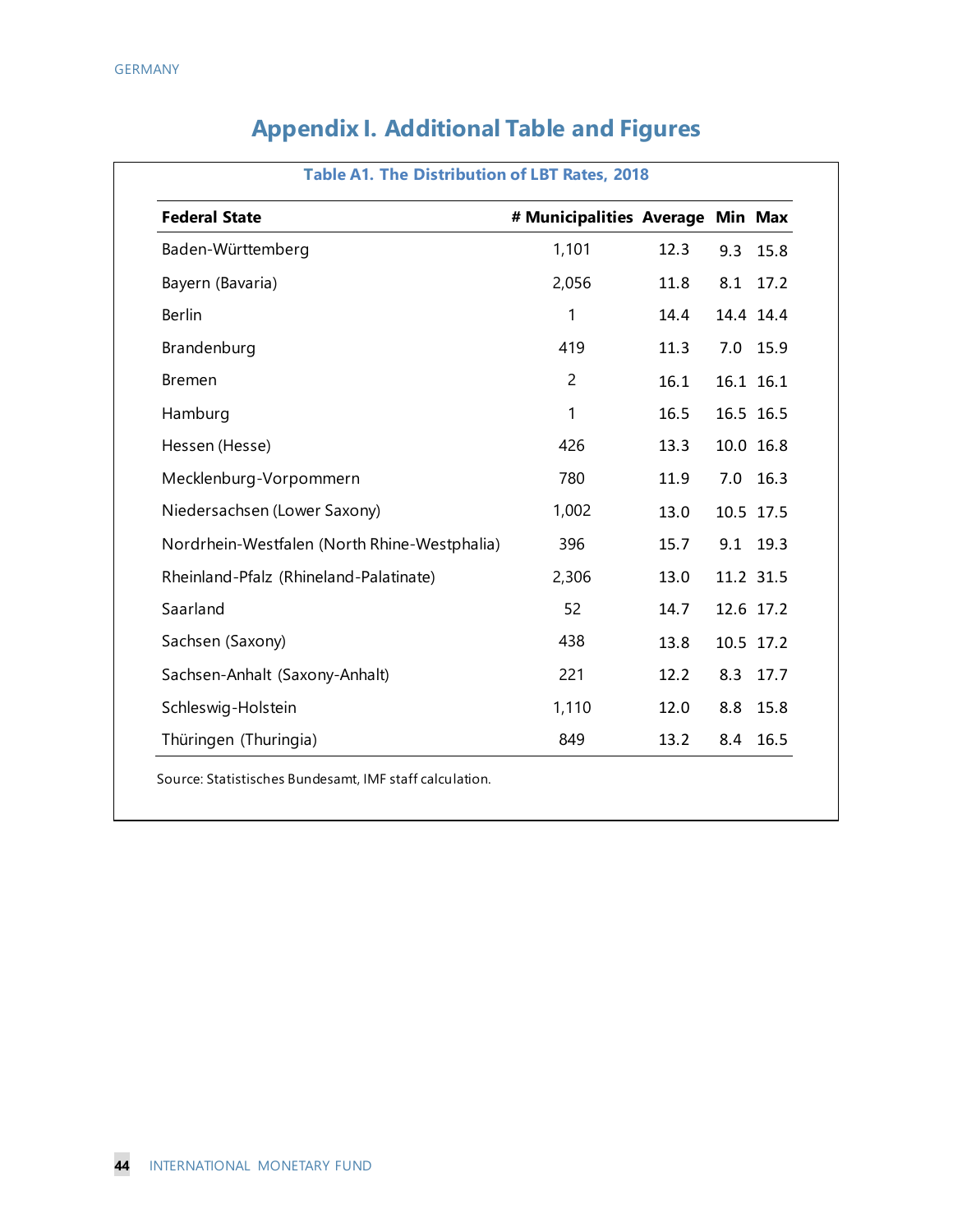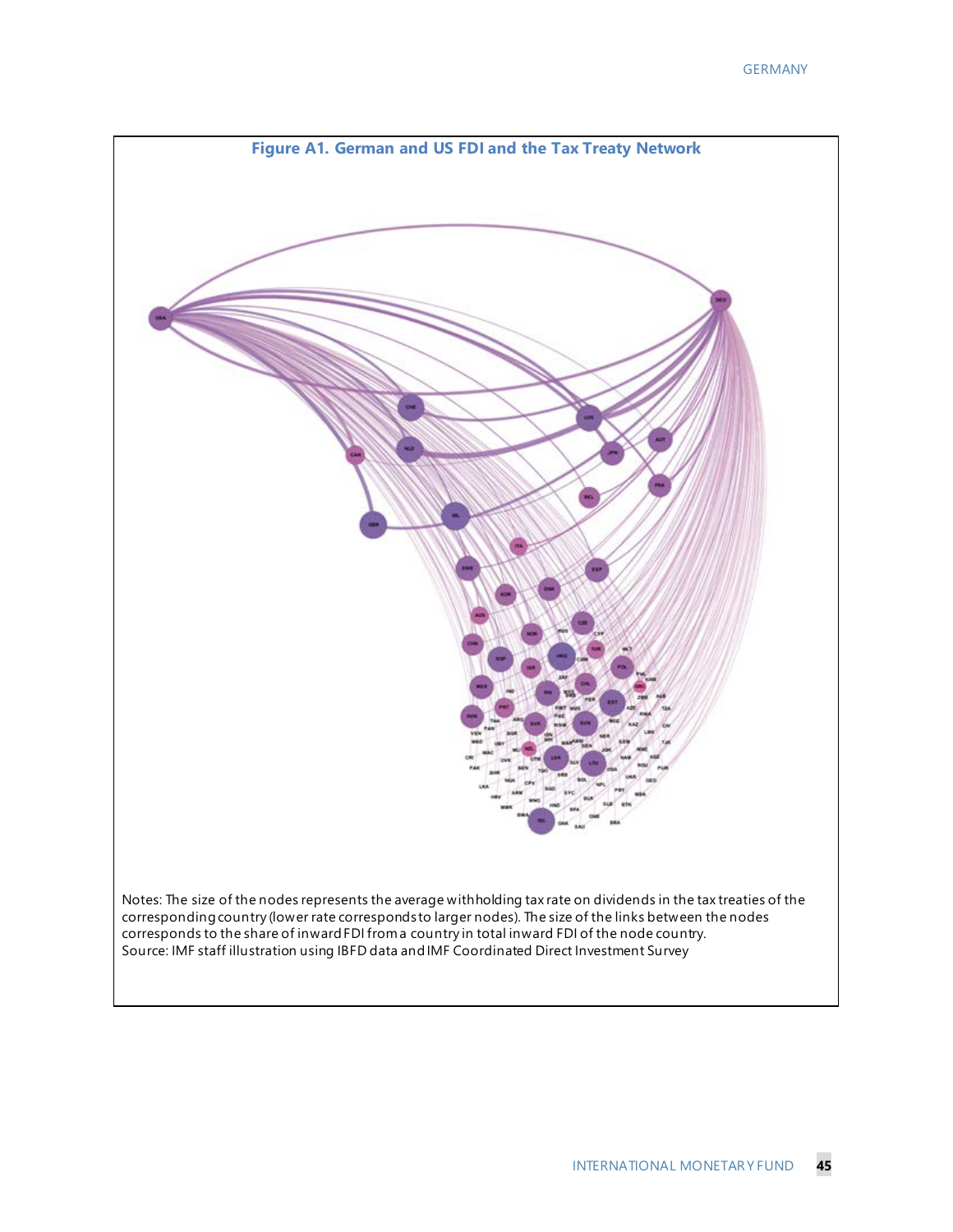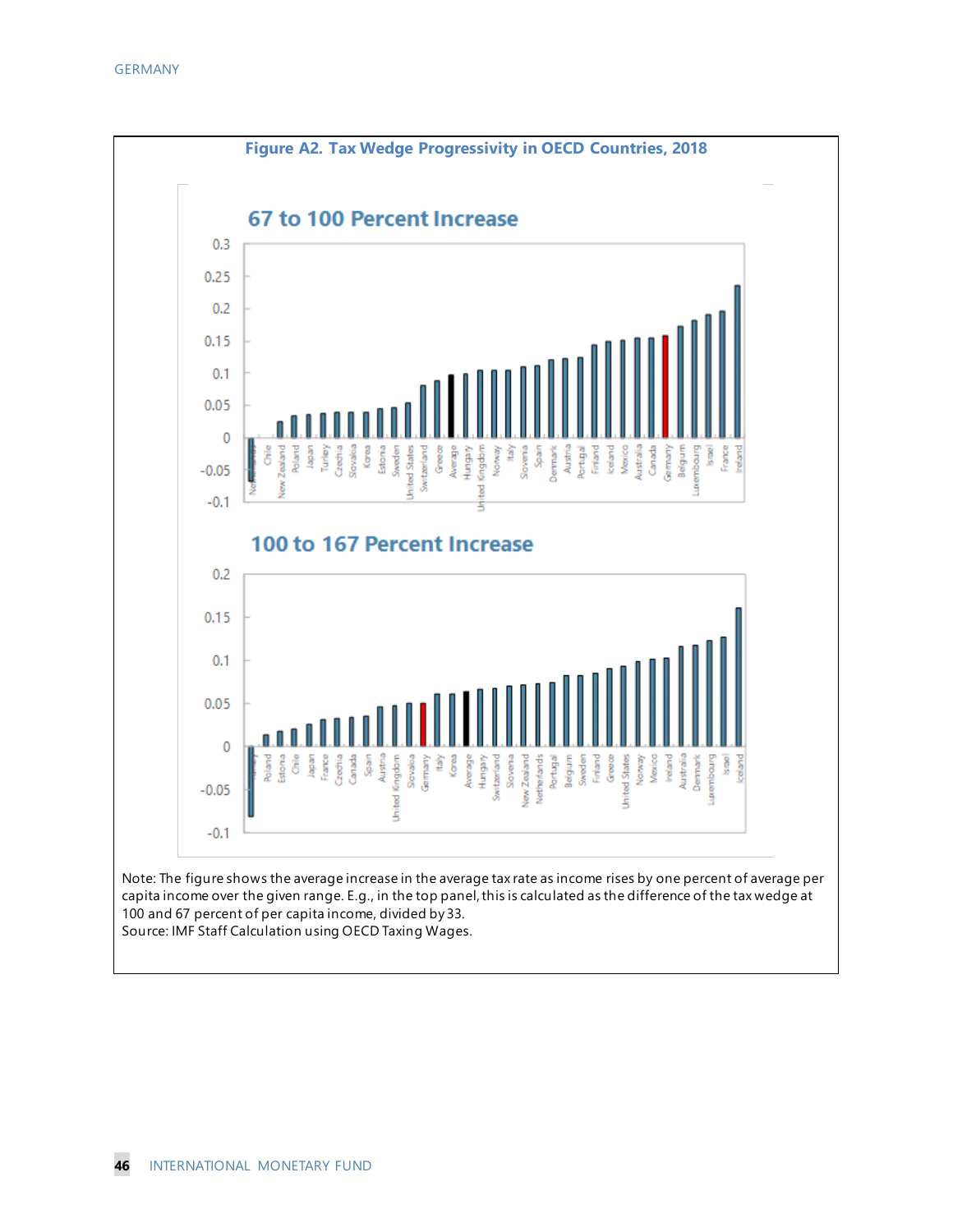# **References**

- Bach, S., P. Haan, and M. Harnisch, 2018, "Progressive Sozialbeiträge können niedrige Einkommen entlasten," DIW Wochenbericht, No. 13+14, pp. 277–285.
- BMF, 2018a, "Zur Reform der Besteuerung von Ehegatten," Gutachten des Wissenschaftlichen Beirats beim Bundesministerium der Finanzen.
- BMF, 2018b, Datensammlung zur Steuerpolitik, 2018.
- Beer, S., A. Klemm, and T. Matheson, 2018, "Tax Spillovers from U.S. Corporate Income Tax Reform," IMF Working Paper, No. 18/166.
- Boumans, D., C. Fuest, C. Krolage, and K. Wohlrabe, 2019, "Expected Effects of the US Tax Reform on Other Countries: Global and Local Survey Evidence," CESifo Working Paper, No. 7491.
- Bucovetsky S., 1991, "Asymmetric tax competition," *Journal of Urban Economics,* Vol. 30, pp. 167–181.
- Chalk, N., M. Keen, and V. Perry, 2018, "The Tax Cuts and Jobs Act: An Appraisal," IMF Working Paper, No. 18/185.
- Clausing, K., 2016, "The Effects of Profit Shifting on the Corporate Tax Base in the United States and Beyond," *National Tax Journal*, Vol. 69(4), pp. 905–934.
- European Commission, 2016, "Impact Assessment Accompanying the document Proposals for a Council Directive on a Common Corporate Tax Base and a Common Consolidated Corporate Tax Base (CCCTB)," Commission Staff Working Document, SWD (2016) 341 final.
- Fossen, F. and V. Steiner, 2018, "The Tax-Rate Elasticity of Local Business Profits," *German Economic Review*, Vol. 19(2), pp.162–189.
- Fuest, C., T. Hemmelgarn, and F. Ramb, 2007. "How Would the Introduction of an EU-Wide Formula Apportionment Affect the Distribution and Size of the Corporate Tax Base? An Analysis Based on German Multinationals," *International Tax and Public Finance*, Vol. 14(5), pp. 627–629.
- IMF, 2016, "Acting Now, Acting Together," Fiscal Monitor.

Overesch, M., and G. Wamser, 2010, "Corporate Tax Planning and Thin-Capitalization Rules: Evidence from a Quasi Experiment," *Applied Economics*, Vol. 42, 563–573.

\_\_\_\_\_\_, 2019, "Corporate Taxation in the Global Economy," IMF Policy Paper. Washington DC.